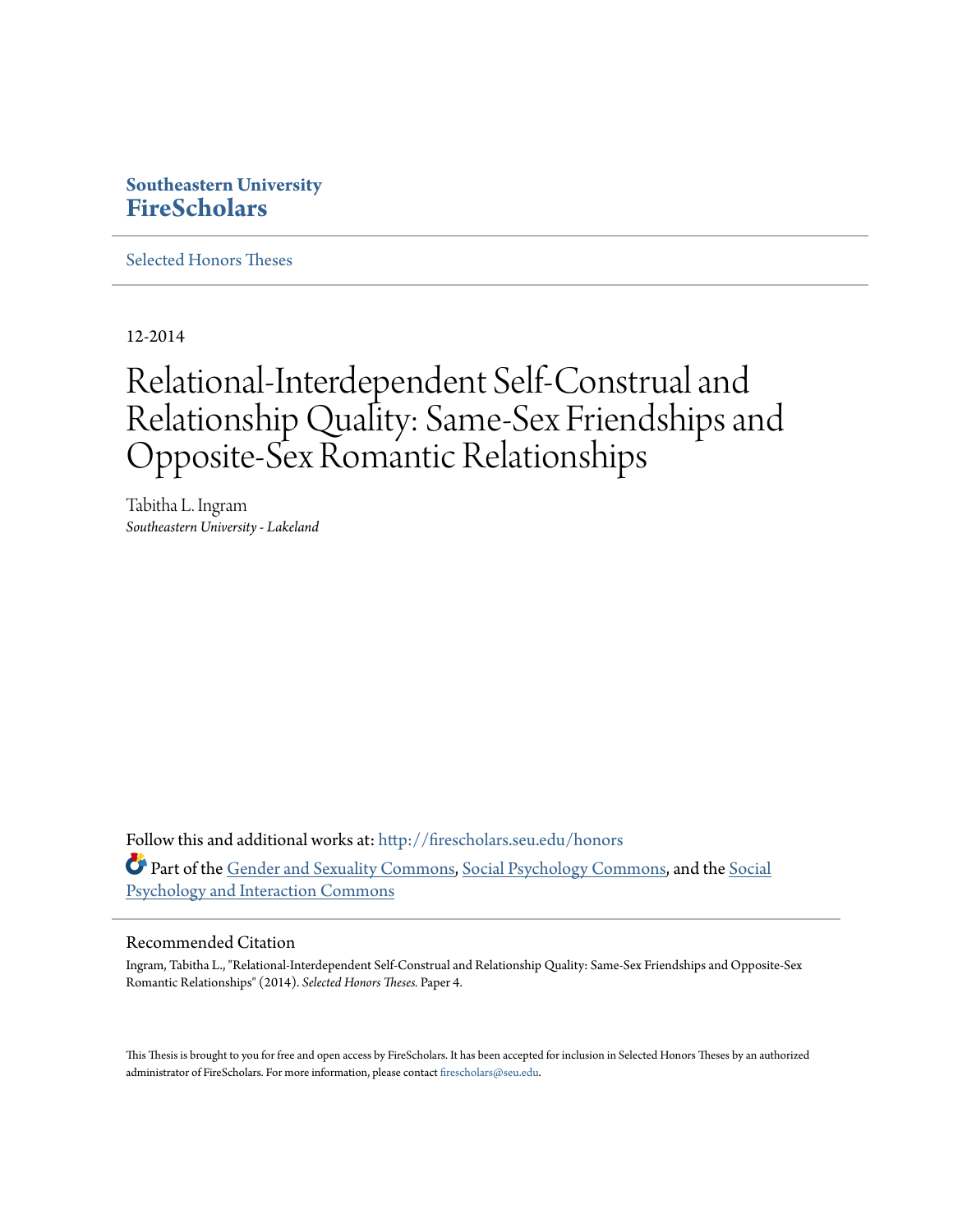# RELATIONAL-INTERDEPENDENT SELF-CONSTRUAL AND RELATIONSHIP QUALITY: SAME-SEX FRIENDSHIPS AND OPPOSITE-SEX ROMANTIC RELATIONSHIPS

by

Tabitha Lynn Ingram

Submitted to the Honors Program Council

in partial fulfillment

of the requirements for University Honors Scholars

Southeastern University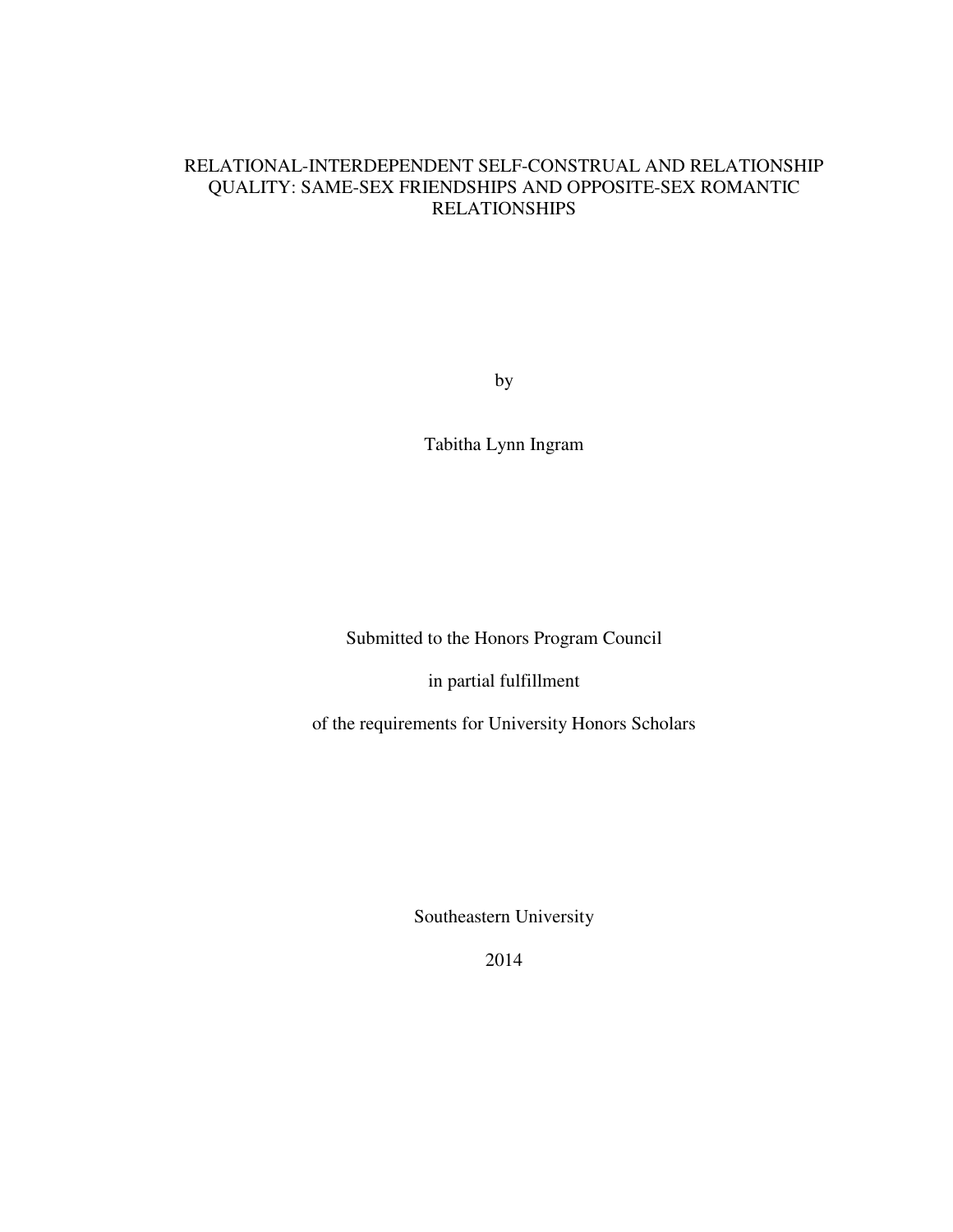Copyright by Tabitha Lynn Ingram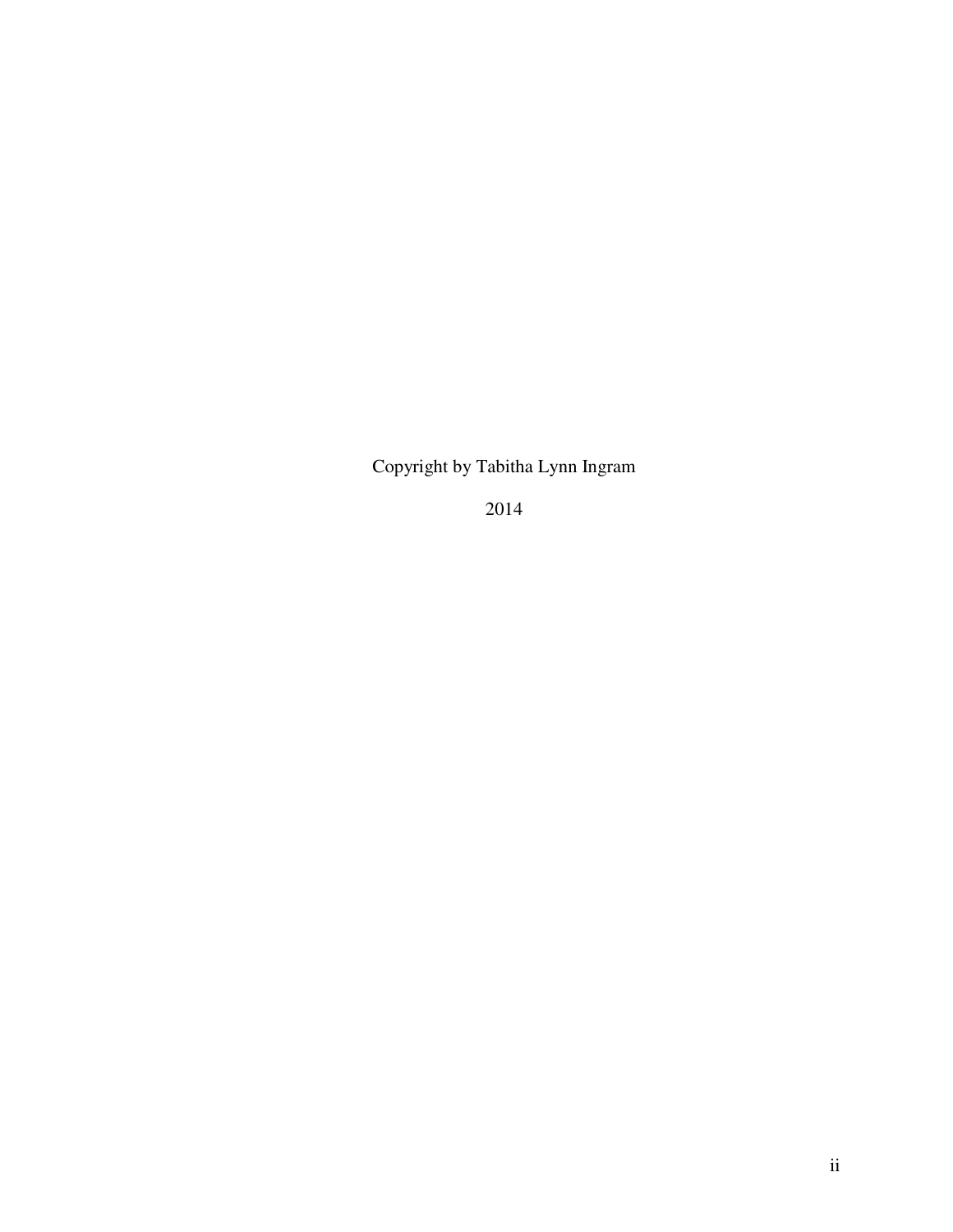| -1                                                                                       |
|------------------------------------------------------------------------------------------|
| 6                                                                                        |
| 6                                                                                        |
| 10                                                                                       |
| 1. Prototypical Elements of Friendship Intimacy<br>10<br>13<br>14                        |
|                                                                                          |
| 17<br>18<br>20<br>23<br>1. Other Measures of Self-Construal and Cognitive Frameworks  26 |
|                                                                                          |
| 37                                                                                       |
| 41                                                                                       |
| 41                                                                                       |
| 44                                                                                       |

# **Table of Contents**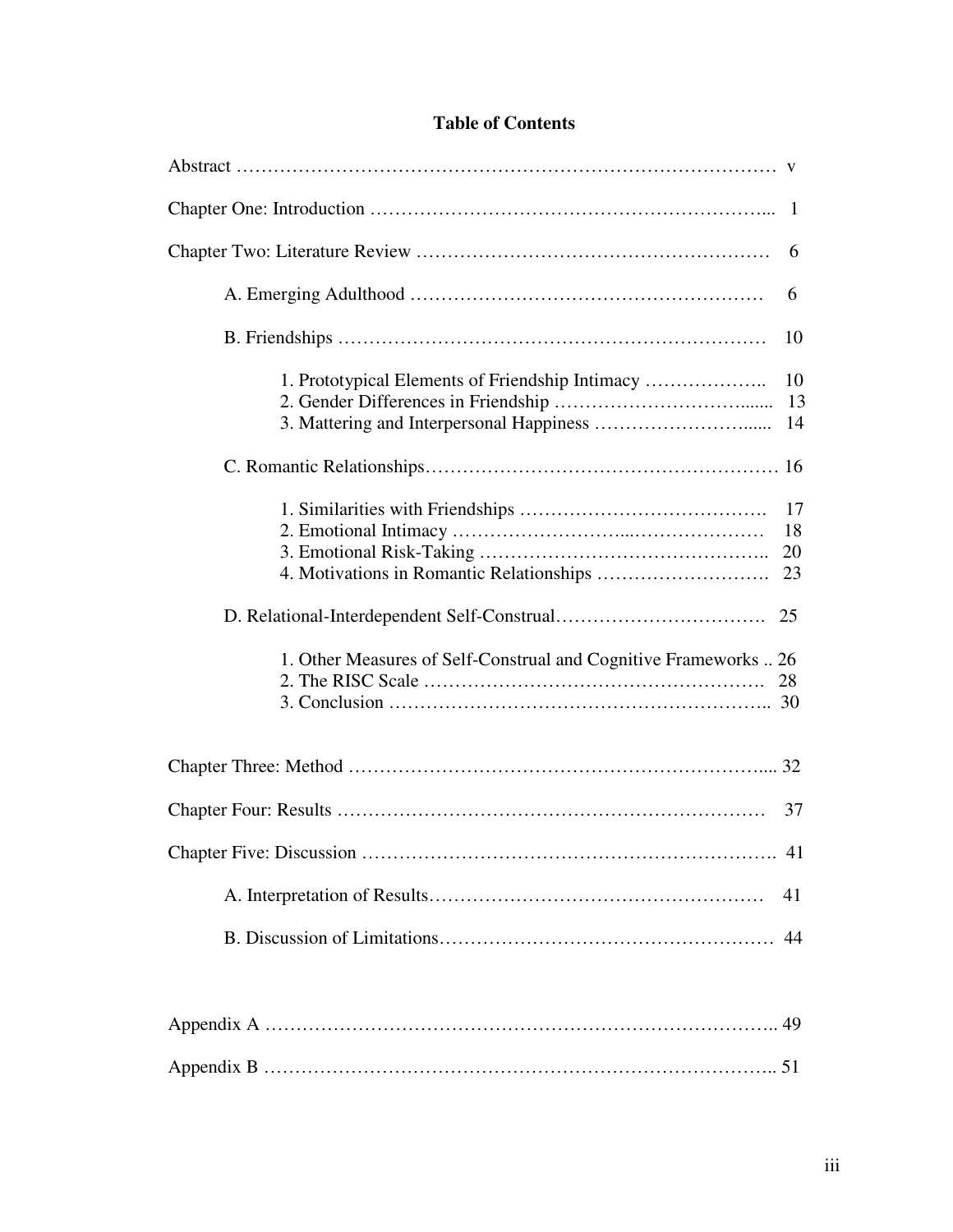# **List of Tables**

# **List of Figures**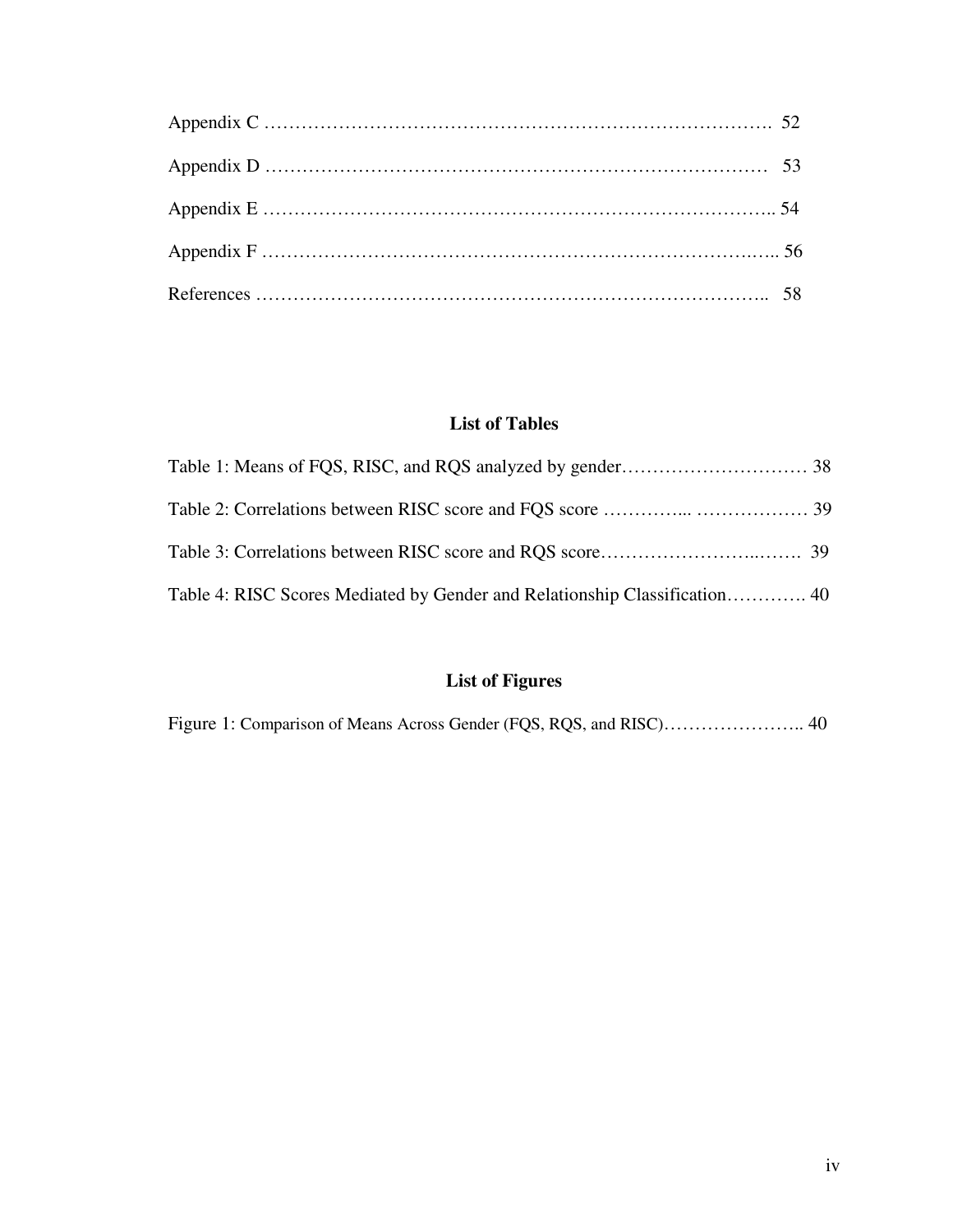# RELATIONAL-INTERDEPENDENT SELF-CONSTRUAL AND RELATIONSHIP QUALITY: SAME-SEX FRIENDSHIPS AND OPPOSITE-SEX ROMANTIC RELATIONSHIPS

Tabitha Ingram

Southeastern University, 2014

#### **Abstract**

 The purpose of this study was to elucidate the connection between relationalinterdependent self-construal and relationship quality, with the cognitive mindset mediating the demonstration of autonomous efforts to maintain a relationship. For this study, I used a 22-question survey for relationship quality, measured separately for friendships and romantic relationships (using the Friendship Quality Scale and the Romance Quality Scale), and the 11-question Relational-Interdependent Self-Construal Scale for the measurement of self-construal. The surveys were distributed by means of an online survey accessible to the student population at a religiously affiliated private university in the South-Atlantic region of the United States. For both friendships and romantic relationships, scores on the Relational-Interdependent Scale were correlated with relationship quality. The relationship quality means for friendships and romantic relationships were significantly different from each other, as measured by an independent measures t-test. My results showed that no significant correlations were found between the variables of relational-interdependent self-construal and relationship quality. Interestingly, no substantial gender differences were found between the means of either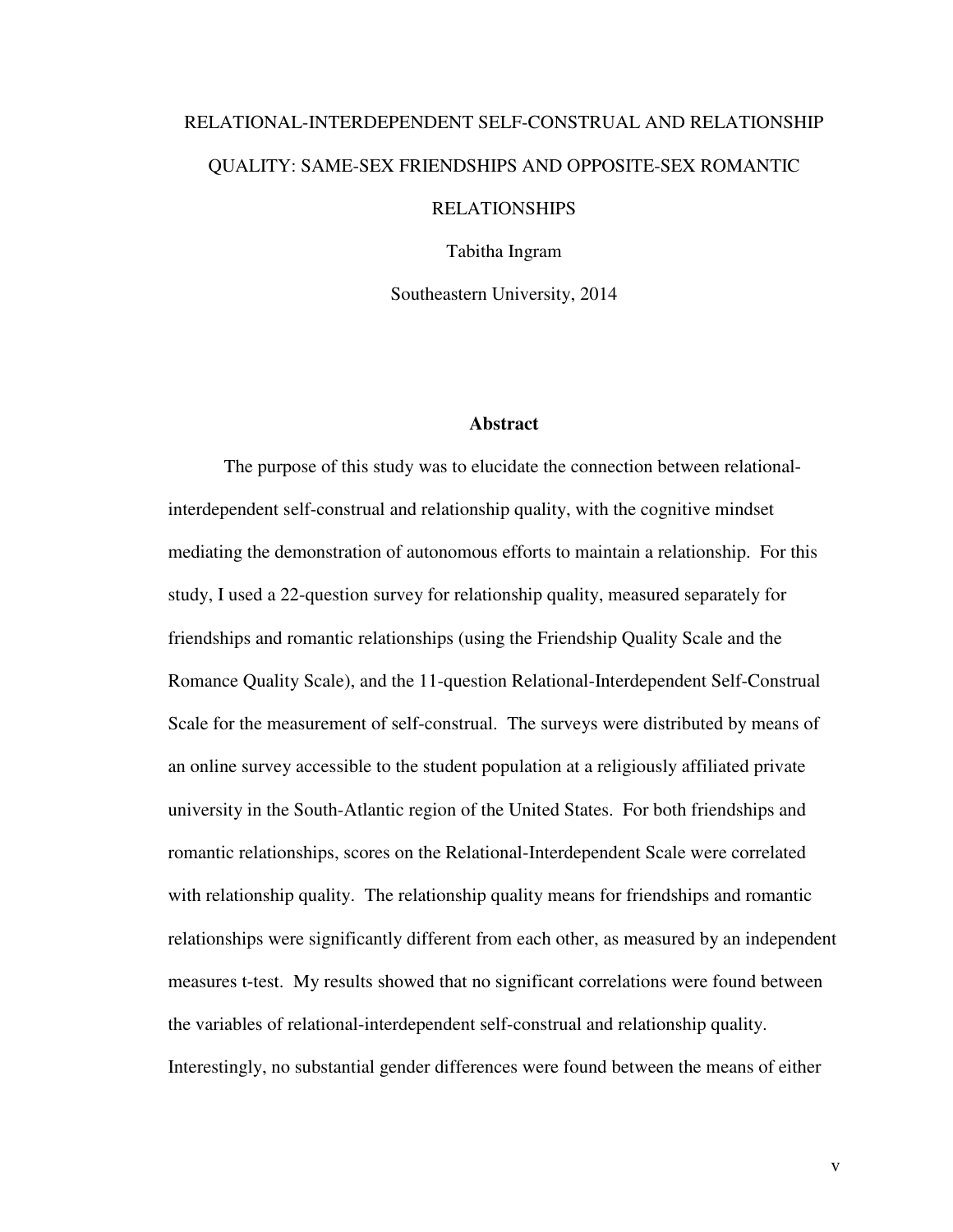type of relationship quality. Gender differences also were marginal between the means of relational-interdependent self-construal. Although the study did not procure statistical significance, it succeeded in presenting a theoretical comparison between friendships and romantic relationships, and illustrated the complexity of perception of relationship quality for emerging adults.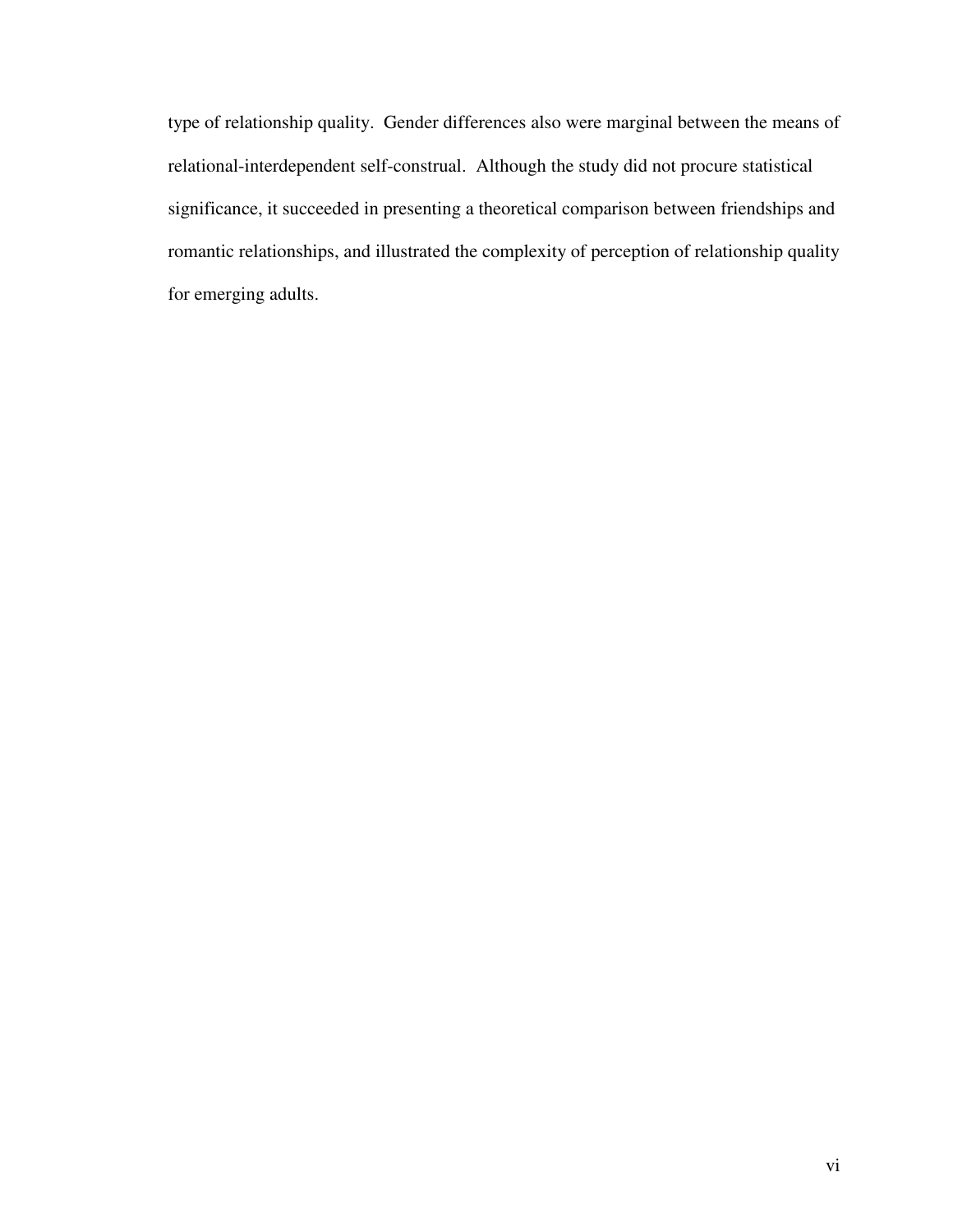# **Chapter 1**

# **Introduction**

 Undoubtedly, relationships are vital to well-being. Relationships are explicitly involved in health promoting behavior (Dennis, 2011), and they provide a necessary social component to one's life. Whenever a person has some form of a healthy relationship, whether romantic or not, that person has greater psychological health than those who do not have a high-quality relationship (Birditt, Antonucci, & Tighe, 2012). A high-quality relationship is one in which there is mutual self-disclosure, perceived mattering, and emotional bonding. Essentially, both friendships and romantic relationships can exist as high-quality relationships and provide the emotional security and intimacy needs that are central to human nature.

 Emerging adulthood, a developmental stage between the years 18 and 25, involves the manifestation of the need to discover one's identity (Arnett, 2007) and to form intimate relationships (Arnett, Ramos, & Jensen, 2001). During this stage, both friendships and romantic relationships characterize an individual's social fabric. Although the natures of the two types of relationships may differ, the primary social and psychological benefits associated with romantic relationships can also be drawn from friendships (Demir, Özen, Doğan, Bilyk, Tyrell, 2011; Fehr, 2004). Both classifications of relationships involve mutual self-disclosure, which serves to build trust within the interactions.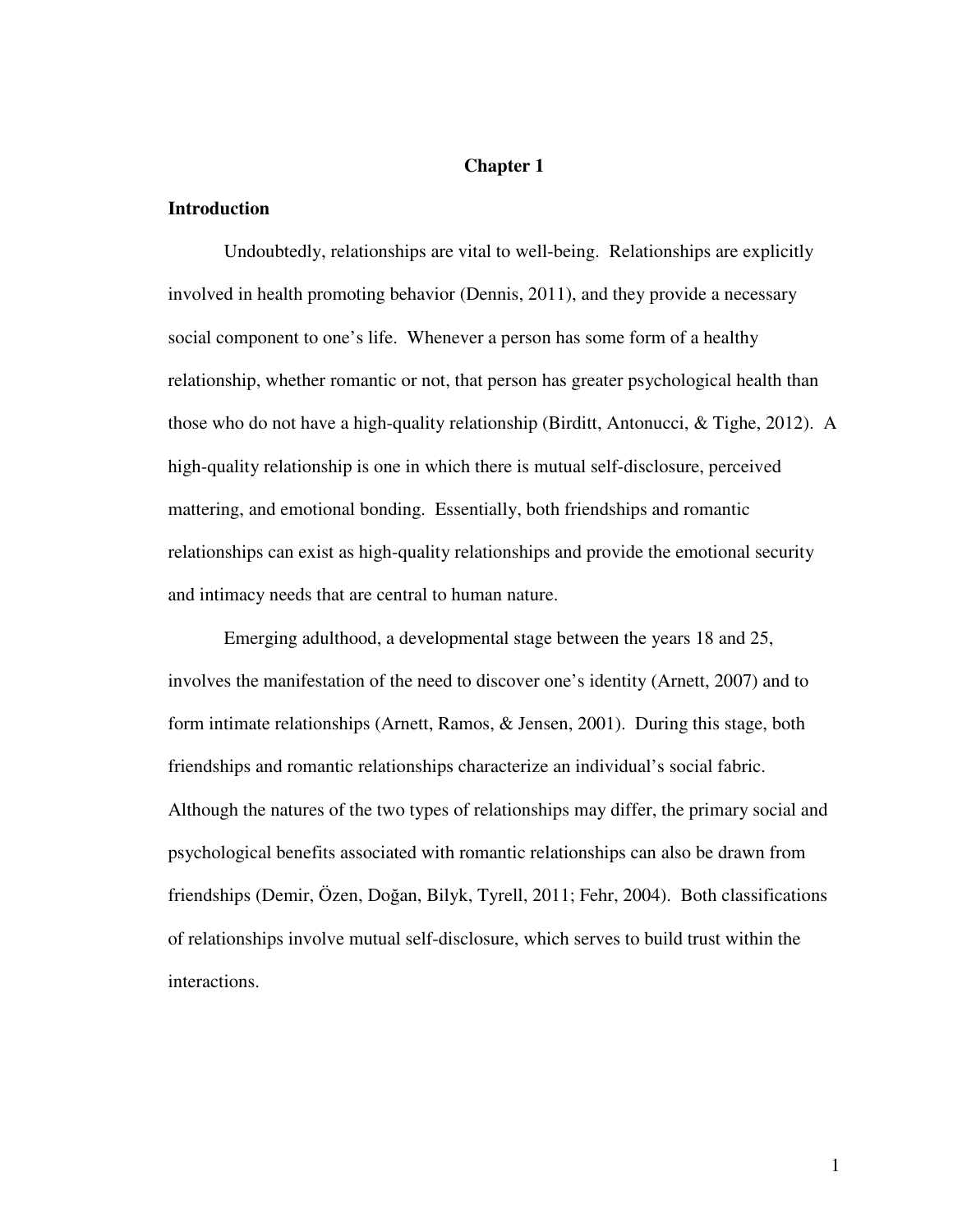Examination of self-reported levels of companionship, help, security and closeness can identify the quality of a relationship (Ponti, Guarnieri, Smorti, & Tani, 2010). The behaviors and thoughts of the individuals serve as the sites where this information is obtained. These first three elements of a relationship involve a person's perception of safety along with his or her level of motivation to promote the wellbeing of the other. The fourth element, closeness, refers to "the strength of the emotional connection and attachment…along with the sense of affection" (Ponti et al., 2010). Within closeness, mutual self-disclosure is a substantial element of relationship quality. Closeness, especially as it relates to emotional connection, involves trust and emotional intimacy and is inherent within mutual self-disclosure (Carter, & Carter, 2010). In summary, these elements compose the primary indications of the strength of the relationship.

 From the perspective of the aspects of relationship quality, the process of identity formation can be better understood. People often construct personal identity through interactions with others (Barry, Madsen, Nelson, Carroll, & Badger, 2009). The developmental period of emerging adulthood involves the dual importance of autonomy goals and societal expectations (Shulman & Nurmi, 2010). Research on identity formation often includes such interplay between self and other importance. The concept of self-construal has been used to classify depictions of one's identity, but the standard scales for its measurement have not accounted for variations in levels of both inter and intrapersonal influence. While these scales for self-construal have been successfully used to examine collectivistic cultures, such data cannot be implicitly applied to individualistic cultures.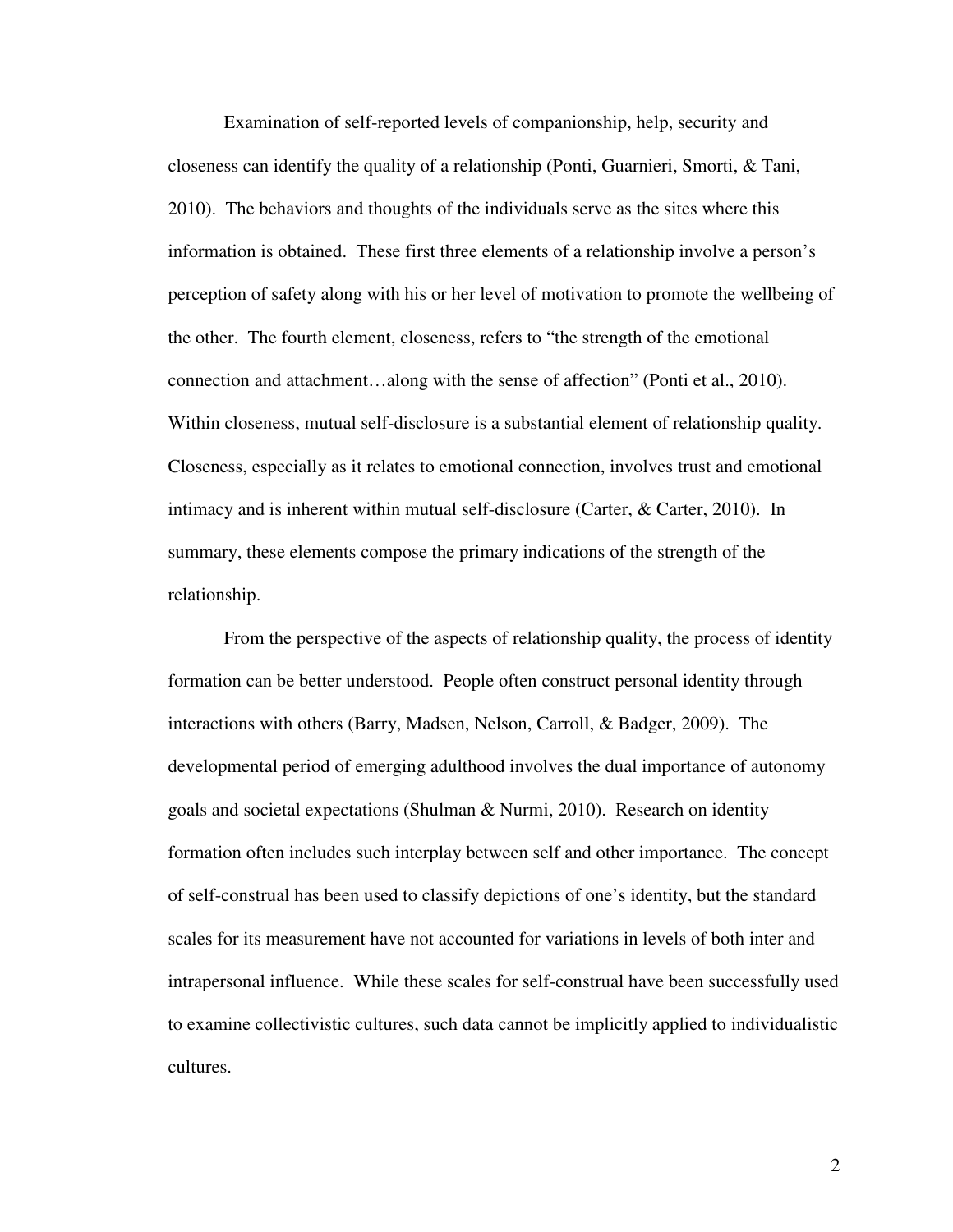In the United States, a prime example of an individualistic culture, identity formation differs from collectivistic cultures in that persons place a higher degree of importance on autonomy (Verplanken, Trafimow, Khusid, Holland, & Steentjes, 2009). Because specific levels of influence vary among individuals, the term "relationalinterdependency" describes the extent to which persons draw their identity from relating with others (Cross, Bacon, & Morris, 2000). The Relational-Interdependent Self-Construal scale (Cross et al., 2000), a self-reported individualistic measure, provides for the inclusion of motivations from both self and others. According to this scale, classifications of relational-interdependent self-construal can be labeled ranging from low to high, with high referring to a person who greatly incorporates his or her relationships with others into the formation of his or her own personal identity. Therefore, the construct of relational interdependency is appropriate for study in individualistic cultures because it allows for the inclusion of autonomous motivations.

 As stated earlier, a high quality relationship involves the presence of mutual selfdisclosure, perceived mattering, and emotional bonding. Given that high quality relationships provide emotional fulfillment during emerging adulthood, I hope to elucidate the role of the cognitive mindset of relational self-construal within the process of identity formation. The measurement of relational-interdependent self-construal will be used to identify the construct of relational self-construal. Although the two types of relationships categorically differ, I plan to interpret such relationship quality assessments for both friendships and romantic relationships. Does an indication of high levels of relational-interdependent self-construal correlate with high relationship quality?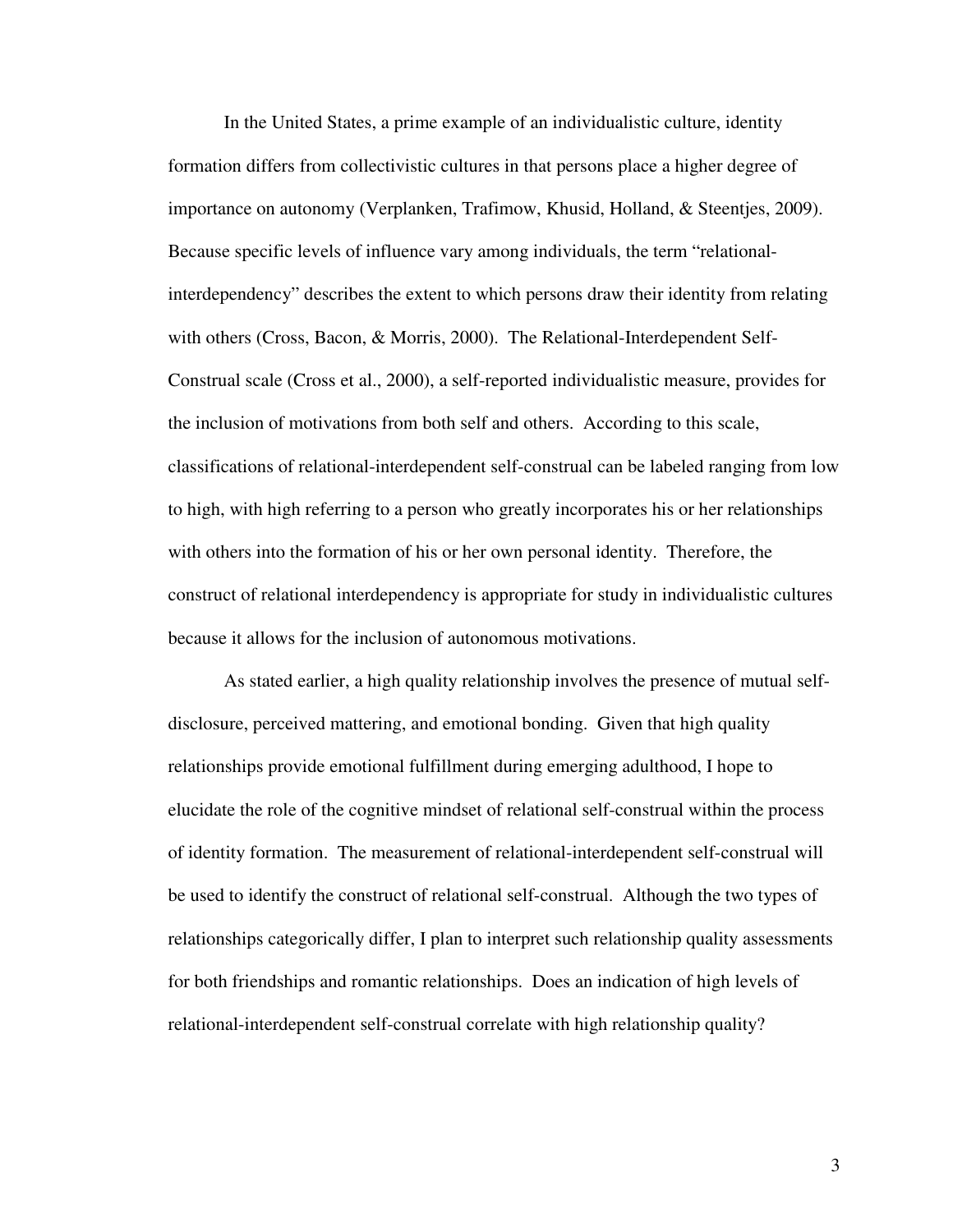Ultimately, this study examines the following questions:

- Does relationship quality correlate with levels of relational-interdependent selfconstrual?
- Are ratings of relationship quality and relational-interdependent self-construal significantly different for friendships and romantic relationships?

 I hypothesize that there will be a strong positive correlation between relationship quality and relational interdependency. Specifically, I believe high levels of relationalinterdependent self-construal will be positively correlated with relationship quality. It is my position that the data will support these hypotheses for both of the studied populations, same-sex friendships and opposite-sex romantic relationships.

 The independent variable will be relational-interdependent self-construal and the dependent variable will be relationship quality. Relational-interdependent self-construal is defined as a measure of individuals' self-representations in which they are classified by degree of interdependence, as mediated by motivations of self or others. This construct will be measured by means of the RISC scale proposed by Cross, Bacon, and Morris (2000). Relationship quality can be measured because theoretical similarities exist between friendships and romantic relationships; namely, these shared dimensions include companionship, help, security, closeness, and conflict. The scores for relationship quality will be acquired by means of one of two self-report surveys, either the Friendship Quality Survey or the Romance Quality Survey (Ponti, Guarnieri, Smorti, & Tani, 2010), dependent on the individual's reported relationship status. For a romantic relationship,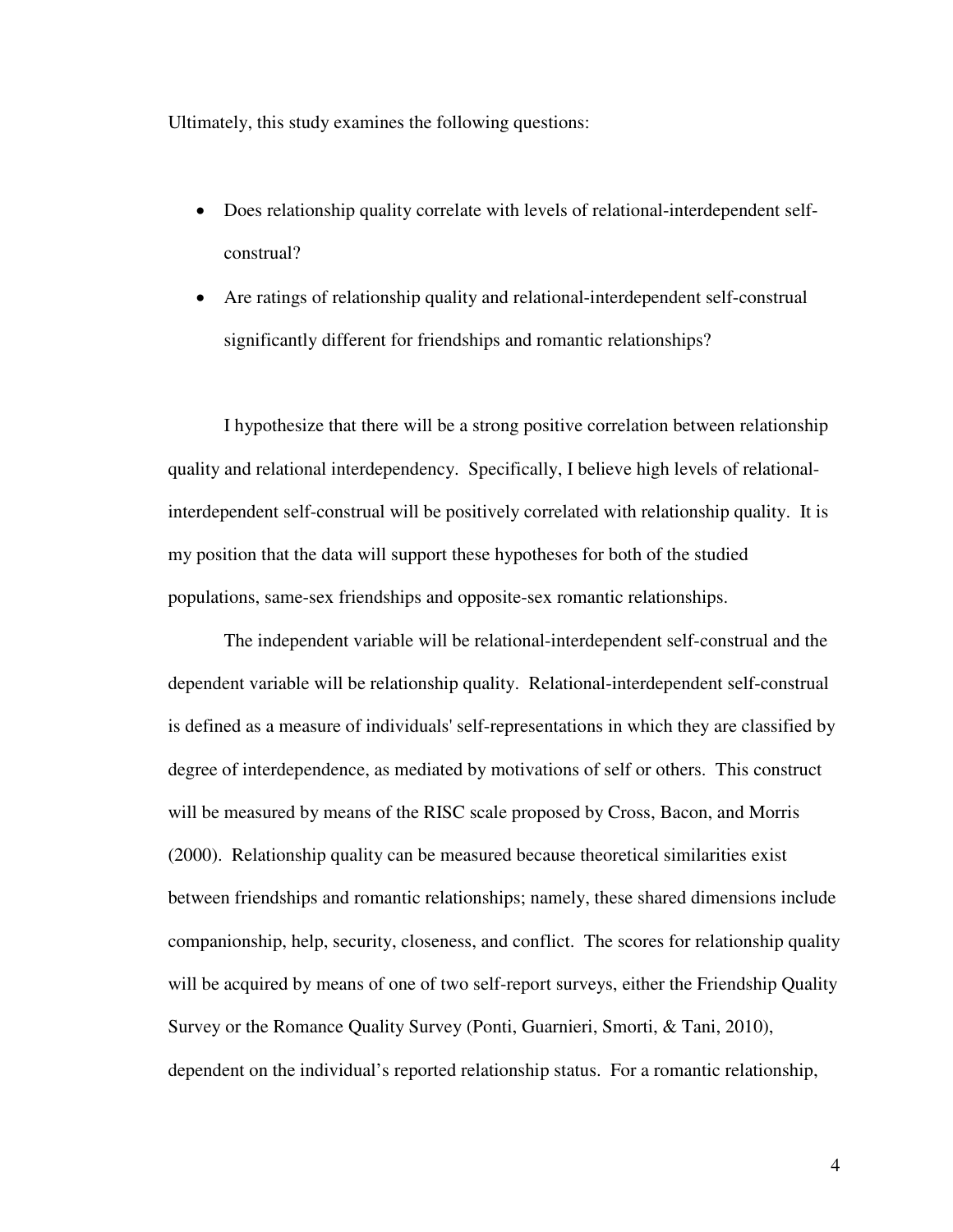the individual must have been, and currently be, in the relationship with a person of the opposite sex for a period of at least three months. If an individual does not have a romantic relationship that aligns with the above requirements, then he or she will take the survey pertaining to friendship quality. The measures of both relational-interdependent self-construal and relationship quality will be measured by means of a self-report Likertscale within an online survey.

 From my findings, I hope to supplement the body of research on relationship quality, especially as it relates to relational-interdependent self-construal. I hope to encourage further theoretical comparisons between friendships and romantic relationships. While there are significant differences between the two, the presence of similarities may prove beneficial to persons who seek to fulfill intimacy needs but are not presently in a romantic relationship. Additionally, the results will provide greater reason to conduct additional studies on the subject of relationship quality as it relates to individualistic motivations. Ultimately, because people maintain differing levels of relational construal, it is beneficial to study how such distinctions affect relationship quality for both same-sex friendships and opposite-sex romantic relationships.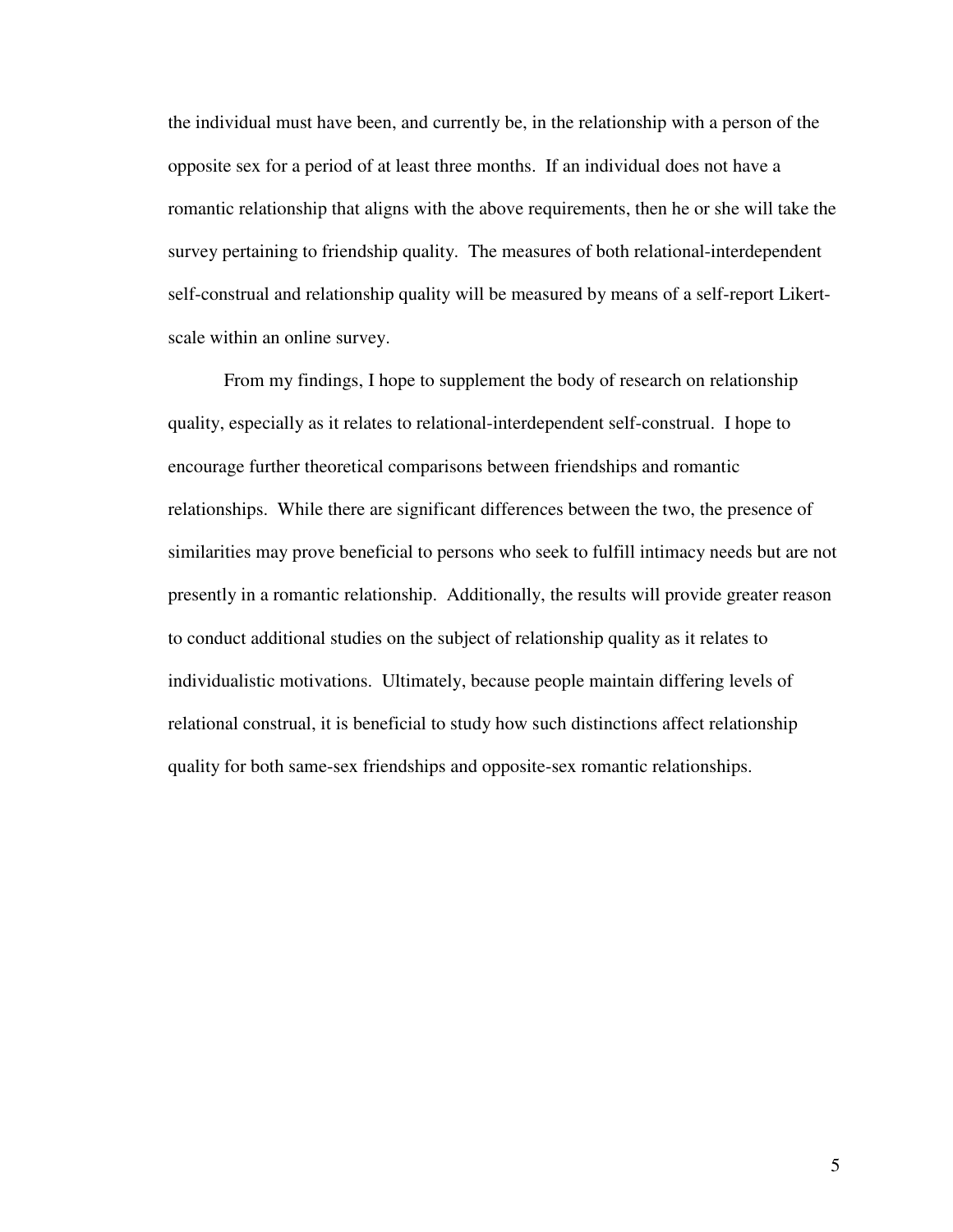#### **Chapter 2 – Literature Review**

#### **Introduction**

During the period of emerging adulthood, the formation of relationships is important for identity (Arnett, 2007). Relationships aid in the fulfillment of emotional and social needs, satisfying the inherent need to belong, as proposed by Maslow (Demir et al., 2011). Specifically, relationships provide a trusting and secure environment in which mutual self-disclosure can occur. Although categorically different, both friendships and romantic relationships contribute to identity formation.

 This literature review will address research pertaining to emerging adults, followed by topics of friendships, romantic relationships, and the measurement of relational self-construal itself. Throughout the review, the role of closeness within relationship quality will be examined, as expressed through the concept of intimacy. Ultimately, the aim of this research is to examine the correlations that have been identified between relational-interdependent self-construal and the constructs of motivation, relationship quality, and identity.

# **Emerging Adulthood**

 Within the past twenty years, there has been the speculation of the existence of an intermediate developmental stage between adolescence and adulthood, termed "emerging adulthood" (Arnett, Ramos, & Jensen, 2001). This stage occurs between the developmental milestones described by Erikson, relating to either identity formation or the lack thereof (Arnett, 2007; Barry, Madsen, Nelson, Carroll, & Badger, 2009). Historically, persons in their early 20s rapidly entered adulthood, married, and began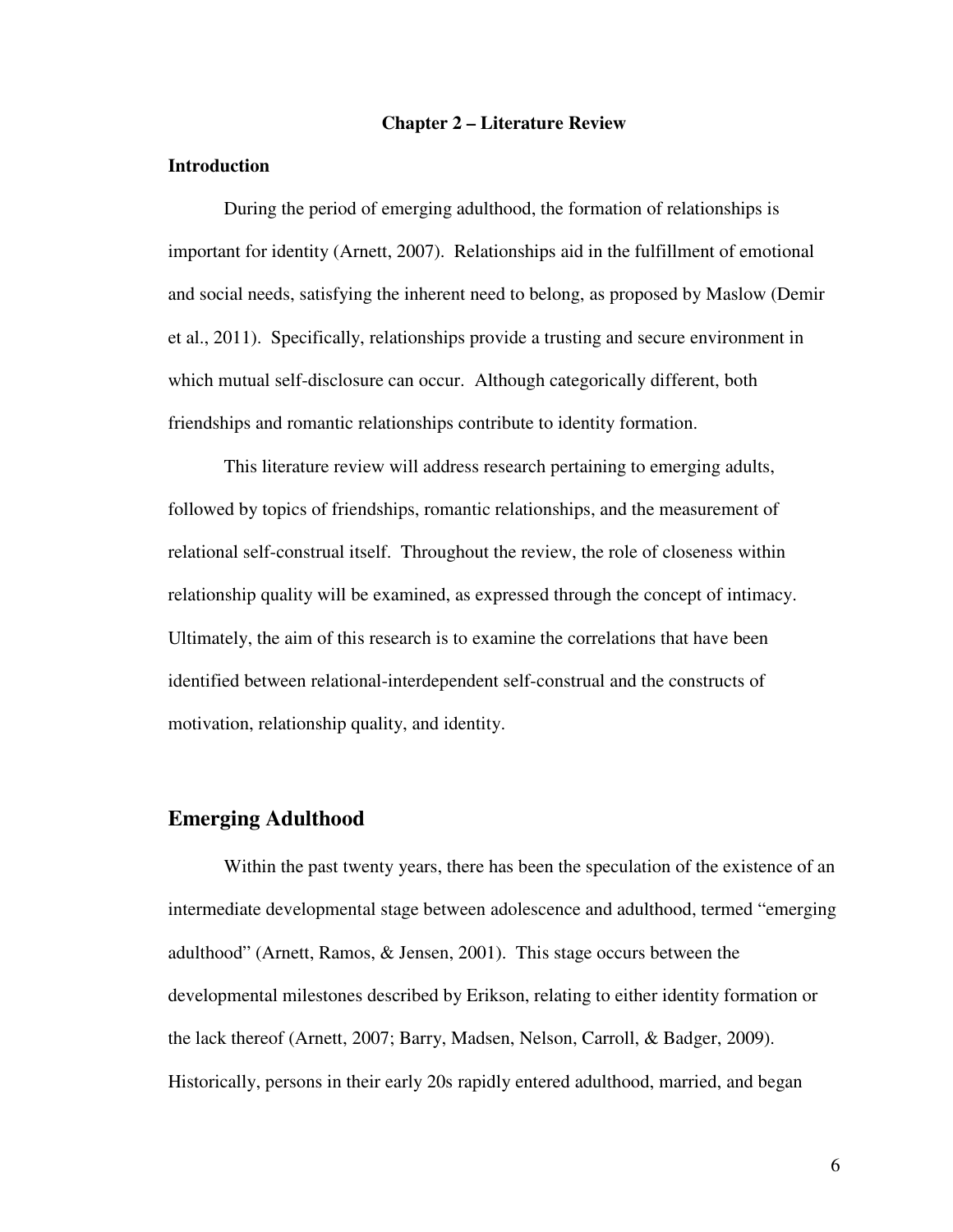their careers (Hamilton, 2012). However, as of recently, the average age for marriage has advanced to the late 20s (Willoughby & Carroll, 2010), highlighting the importance of forming non-romantic relationships for the fulfillment of intimacy needs.

 In itself, friendship serves an important role in emerging adulthood. A study (*N =*  314; 124 men, 187 women; age range 18-29, mean 21.17) by Demir (2010) illustrates the fact that happiness is connected with the relationship quality of friendships for emerging adults who are not in a romantic relationship. This emphasizes the importance of friendship for social encounters (Bunnell et al., 2012), especially during the period of emerging adulthood. From these statements, it is evident that, during emerging adulthood, relationships are important for the fulfillment of emotional and social needs.

 Multiple studies by Arnett focused on the population of emerging adults, seeking to provide a comprehensive picture of the distinct elements of persons during this stage. From the foundation provided by Arnett's (2001) original study depicting the stage of emerging adulthood, Arnett, Ramos, and Jensen (2001) conducted a study (*N =* 140; 74 males, 66 females; age range 20-29 years) on the primary ethical views adopted by emerging adults. Although results were hypothesized to lean toward individualistic motivations, emerging adults displayed about equal priorities for both autonomy and community ethics. This study drew from a comprehensive sample of emerging adults from multiple educational levels. From another study on emerging adults, Arnett (2007) describes emerging adulthood as a time when self-development occurs alongside a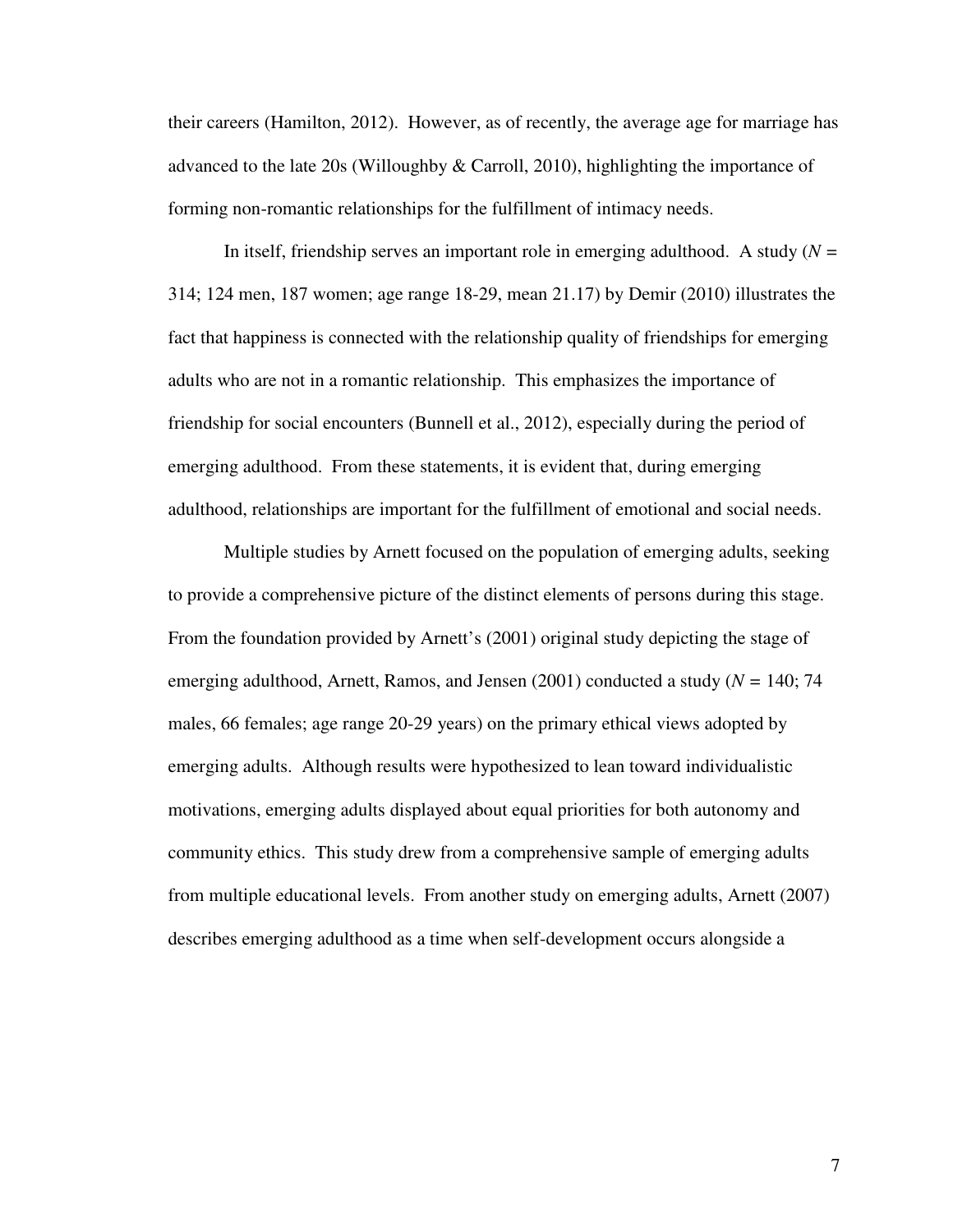gradually increasing interpersonal focus. He describes the progression as balanced and a healthy developmental process. In summary, such research by Arnett presents an image of the transition of focus that occurs during the stage of emerging adulthood, especially in regards to the nature of self-serving motivations.

 With emerging adults' postponed achievements of the developmental goals of career formation and marital unions, the question of the markers of adulthood arises (Skaletz & Seiffge-Krenke, 2010). Building on previous studies on emerging adulthood, a study by Arnett (2001) dealt with the typical criteria essential for the transition to adulthood. Three age groups (total  $N = 519$ ), adolescents ( $N = 171$ ; ages 13-19), emerging adults ( $N = 179$ ; ages 20-29), and young-to-midlife adults ( $N = 165$ , ages 30-55), were asked to identify which criteria best classified someone as an adult; across the groups, all four of the highly associated items fell within the subscale of individualism. Essentially, this study demonstrated the overall perceptions toward the markers of adulthood; two of the four elements, individualism and taking responsibility, were seen as most indicative of being an adult.

 While individualistic motivations are important in the definition of adulthood, social relationships also cannot be ignored (Shulman & Nurmi, 2010). Although friendships are related to emerging adult's reports of happiness (Demir, 2010), romantic relationships have not ceased to be important for emerging adults. A study by Bleske-Rechek, VandenHeuel, and Wyst (2009) was performed to examine differences in mate preferences between persons at different stages of the college experience. The three groups were 18-19 year olds (*N* = 59; 27 males, 32 females), 20-21 year olds (*N* = 138; 53 males, 85 females), and 22-25 year olds (*N* = 91; 38 males, 53 females). From this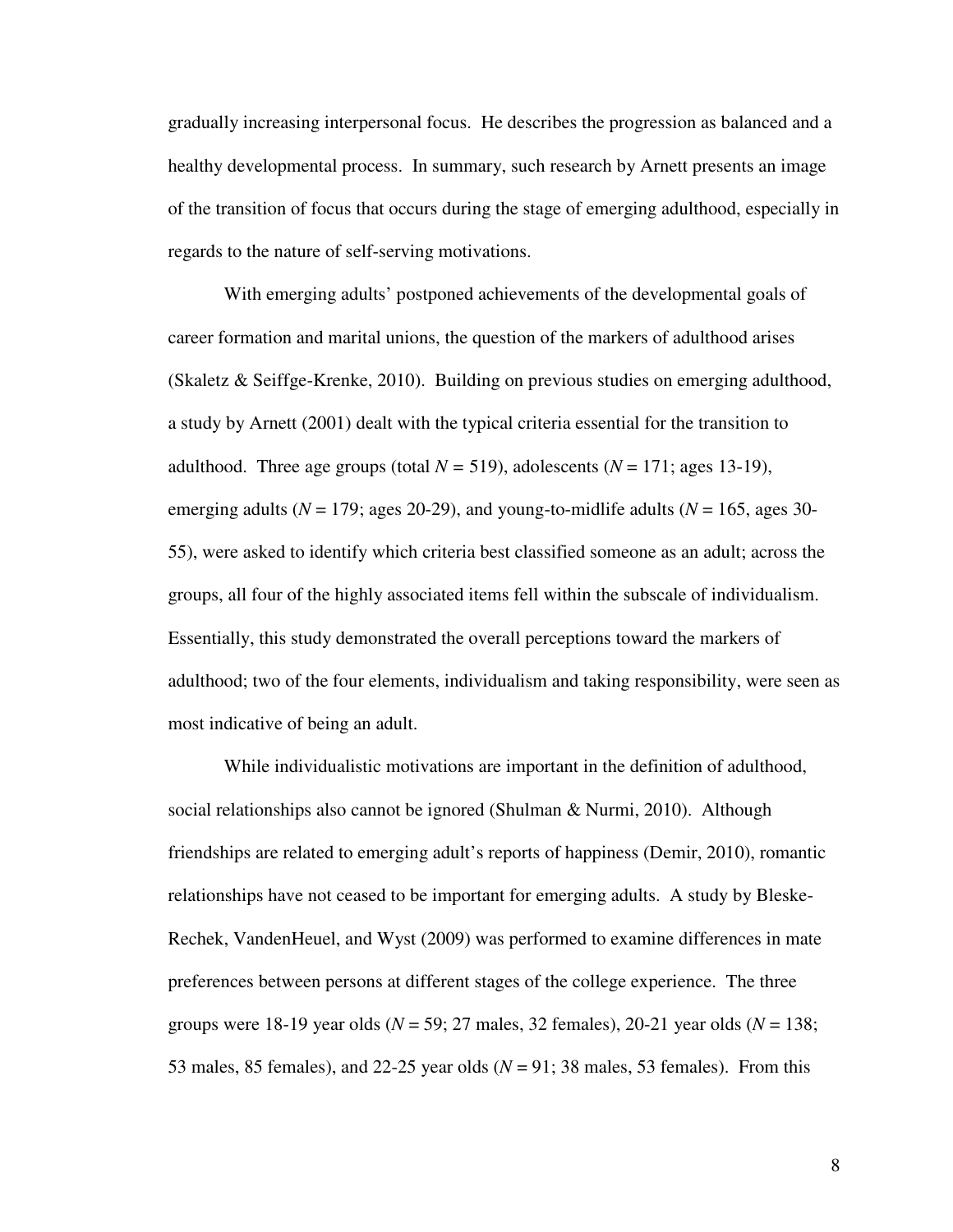study, although the belief was expressed by most of the college students surveyed that mating desires became more serious as one progressed through collegiate education, basic male and female mating preferences and desires did not differ across age groups.

 Expounding on the result of the study carried out by Bleske-Rechek, VandenHeul, and Wyst (2009), some gender differences arose in the preferences. Females, as opposed to males, indicated a greater importance for their mate to have similar values and a desire for children, while males gave higher ratings to physical attractiveness and emotional stability. Additionally, males reported a greater amount of short-term mating strategy preferences. According to the cross-sectional data, these trends did not change in a drastic manner when comparing the results from each age group. It should be mentioned that cross-sectional data might not accurately represent the trend because of the presence of potential confounding variables in the different cohorts. Despite this possibility, this study indicated the state of the mating attitudes and values held by participants during the specific time measured. Overall, contrary to the opinions held by most of the college students in the study, the dating trends and preferences for males and females underwent little change throughout the college experience.

 Ultimately, for the period of emerging adulthood, the desire for intimacy and being valued as a person remains, even though the capability to take responsibility and provide for a family often does not exist (Hamilton, 2012). Trends have occurred for the delay of marriage, but most emerging adults continue to deem marriage as an important goal and marker of adulthood. Although dating preferences and mating strategies differ between men and women, these trends are stable throughout the ages of 18-26.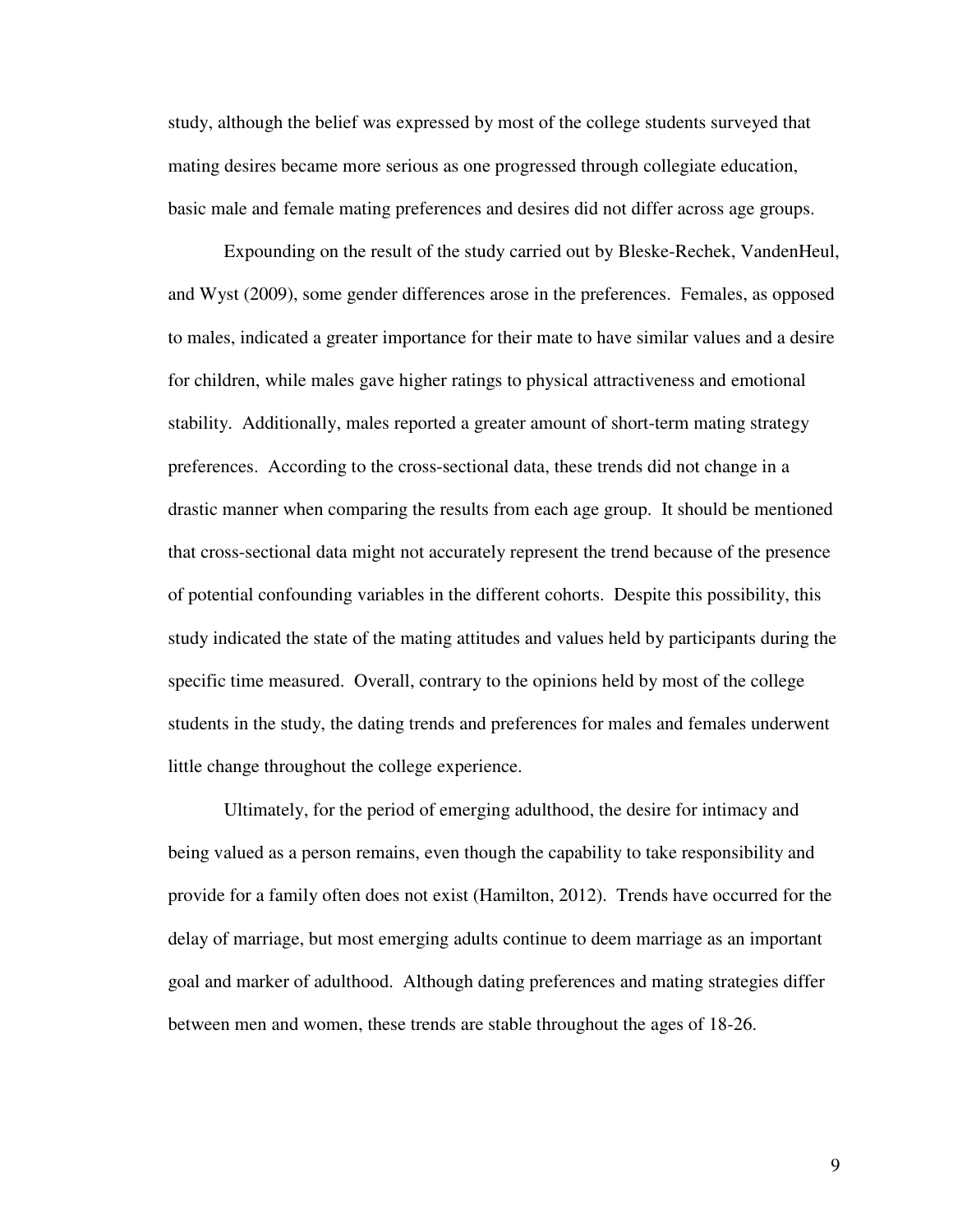Relationship formation continues to be important in the development of a healthy identity for emerging adults. Therefore, within the period of emerging adulthood, personal motivations for identity and intimacy are important in the formation of relationships for the fulfillment of such needs.

# **Friendship**

 As social beings, persons desire to form relationships, satisfying the inherent need to belong, as proposed by Maslow (Demir et al., 2011). One of these types of relationships, friendship, involves "mutual trust, reciprocal care and fondness" (Bunnell et al., 2012, p. 499). For a friendship to be classified as "healthy," certain elements must be present. To build the foundation of a trusting friendship, each friend must perceive that he or she does indeed matter to the other friend (Demir et al., 2011). Once persons are assured of at least some degree of safety within the relationship, mutual selfdisclosure occurs. Consequently, emotional bonding follows the incorporation of such mutual trust and interest. As one invests resources into a friendship, one begins to attribute a greater level of importance to that relationship (Ledbetter, Griffin, & Sparks, 2007). These elements of relationship quality mediate the work to undertake to strengthen the bonds of friendship.

#### **Prototypical Elements of Friendship Intimacy**

 Fehr (2004) conducted a study that illustrated the prototypical elements that characterize friendship intimacy. After distributing a qualitative questionnaire eliciting the factors associated with an intimate friendship  $(N = 121; 35 \text{ men}, 86 \text{ women};$  average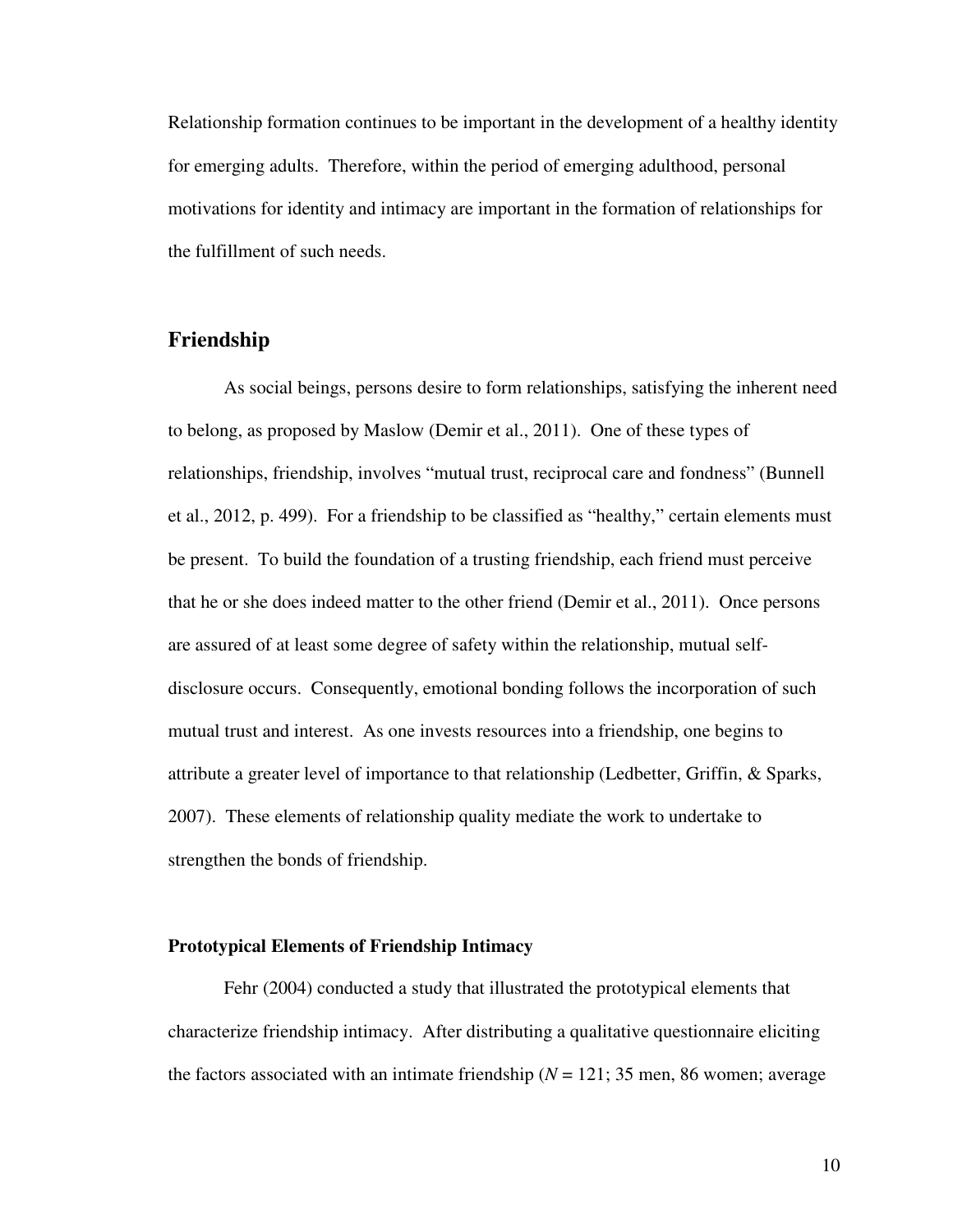age 21 years,  $SD = 6.18$ ), the results were coded to identify frequencies of thought. From the trends that persons deemed important, Fehr conducted further studies on the elements of friendship, seeking to provide validation for the occurrence of these basic elements. From her research composed of a variety of studies, Fehr discovered approximately 40 prototypical responses that were essential to friendship intimacy.

 Included within Fehr's list was the element of self-disclosure. Such action involves the risk-taking endeavor of revealing genuine thoughts and feelings (Hacker, 1981). Within friendship, intimate self-disclosure occurs. In their study (*N* = 50; 28 males, 22 females), Rubin & Shenker (1978) found that there is a positive relationship between levels of friendship and degrees of disclosure. For both males and females, selfdisclosure was greater between friends than for mere acquaintances. Additionally, these researchers found that, on topics related to interpersonal matters, female pairs of roommates reported higher degrees of disclosure than did male pairs of roommates. The nature of the sex differences in reported disclosure is a point to be further explored (Morry, 2005), especially because studies have encountered differing trends related to this variable (Reisman, 1990; Dolgin & Kim, 1994; Sprecher & Hendrick, 2004). Similar to this study, Kito (2005) found that for both American (*N* = 64; 36 men, 24 women, 4 did not indicate gender; age range  $18-47$  years, mean  $22.20$ ,  $SD = 4.62$ ) and Japanese college students ( $N = 81$ ; 34 men, 39 women, 8 did not indicate gender) disclosure occurs at higher rates for same-sex friendships than for cross-sex friendships.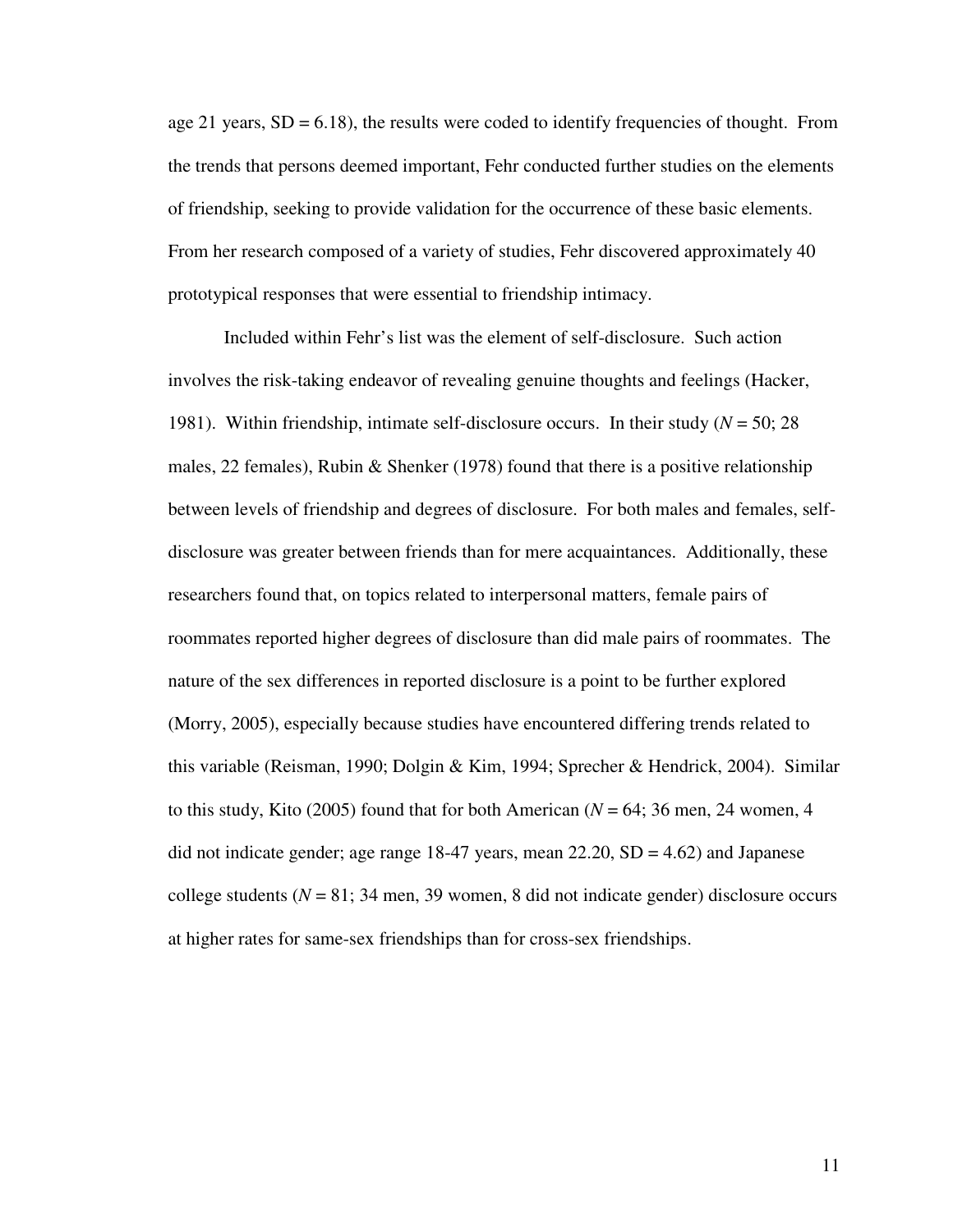Examination of these studies illustrates the multicultural applicability of the concept that amount of disclosure corresponds with degree of intimacy. Therefore, cross-culturally and for both males and females, self-disclosure, as a relationship quality construct, corresponds with friendship intimacy.

 Not only is this construct of self-disclosure said to occur within an intimate friendship, it is also an important aspect of the relationship itself. According to Fehr (2004), self-disclosure composes a substantial portion of persons' expectancy for the goal of intimacy. Fehr examined the prototypical interactions that direct the formation of intimate friendships. In her research, she identified that self-disclosure, emotional support, and loyalty were all included within a person's expectations. Similarly, within a longitudinal study on friendship ( $N = 45$  dyads, male-male dyads  $= 15$ , female-female  $dyads = 17$ , and male-female platonic  $dyads = 13$ ; age range  $18-25$  years at initial phase), it was found that effective communication between members mediates the strength of the friendship (Ledbetter et al, 2007). In summary, high levels of mutual self-disclosure and good communication are important aspects of a friendship characterized by intimacy.

 Another aspect of friendship, conflict, relates to the manner in which men and women work through disagreements. In a study of undergraduate students (*N* = 334; 131 men, 203 women) using hypothetical vignettes, Keener, Strough, and DiDonato (2012), illustrate the similarities and differences between romantic relationships and same-gender friendships. In same-gender friendships, both men and women were similarly prone to apply agentic strategies; these types of strategies imply a lack of mutual decision-making. For romantic relationships, women were more likely than men to use agentic strategies in conflict resolution. Also in romantic relationships, both men and women were "equally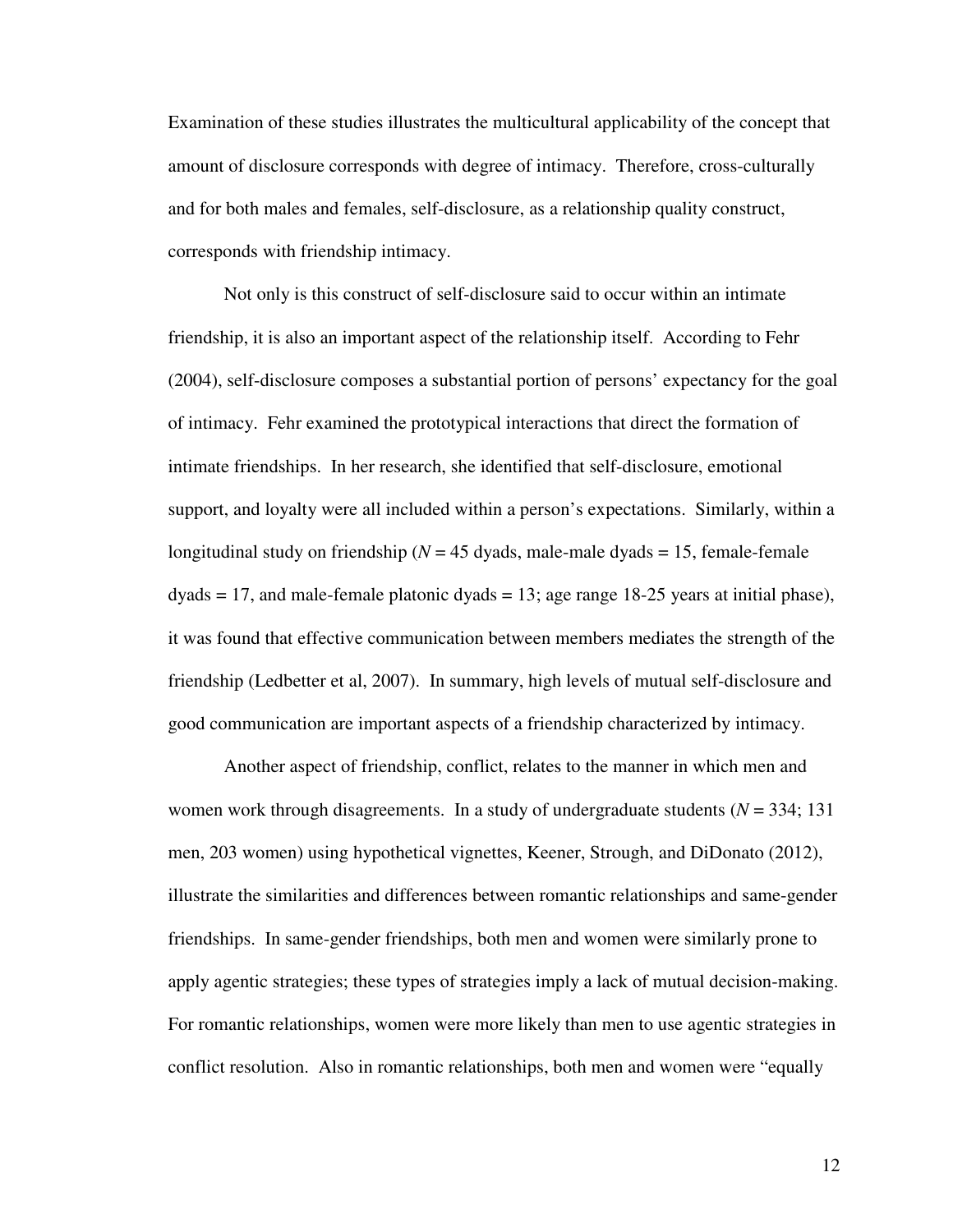likely" (p. 91) to use communal strategies to resolve the conflict. Therefore, although males and females have a great deal of similarity in how they resolve same-gender conflict, the manner in which romantic relationship conflicts are handled can differ for men and women.

#### **Gender Differences in Friendship**

 Although friendship is "equally important" to both males and females (Roy, Benenson, & Lilly, 2000, p. 99), gender differences cannot be ignored in the typical patterns of friendship interactions. According to a study on sex differences in styles of intimacy-related interactions conducted by Roy, Benenson, and Lilly (2000), some subtle variances were found between male and female friendship intimacy. There were two age groups surveyed: older adolescents ( $N = 77$ ; 23 men, 54 women; mean age 27.88, SD = 7.42) and younger adolescents ( $N = 93$ ; 30 boys, 63 girls; mean age 17.71, SD = 0.67). From their study, females were found to be more responsive than males in times of sorrow and success. Garfield (2010) also indicates that strict cultural definitions of masculinity often mediate males' emotional disclosures. Although male and female friendship intimacy differences are not too distinctive, the differences may be attributed with rigid societal expectations.

 A study by Felmlee, Sweet, and Sinclair (2012) illustrated the gender differences in permissible or expected friendship behavior. From their study ( $N = 263$ ; men = 68, female = 195; range 18-25 years), it was found that women consistently "expressed higher standards for their relationships" (p. 524) than did men; these standards related to subjects of veracity and faithfulness and they applied to women's friendships both with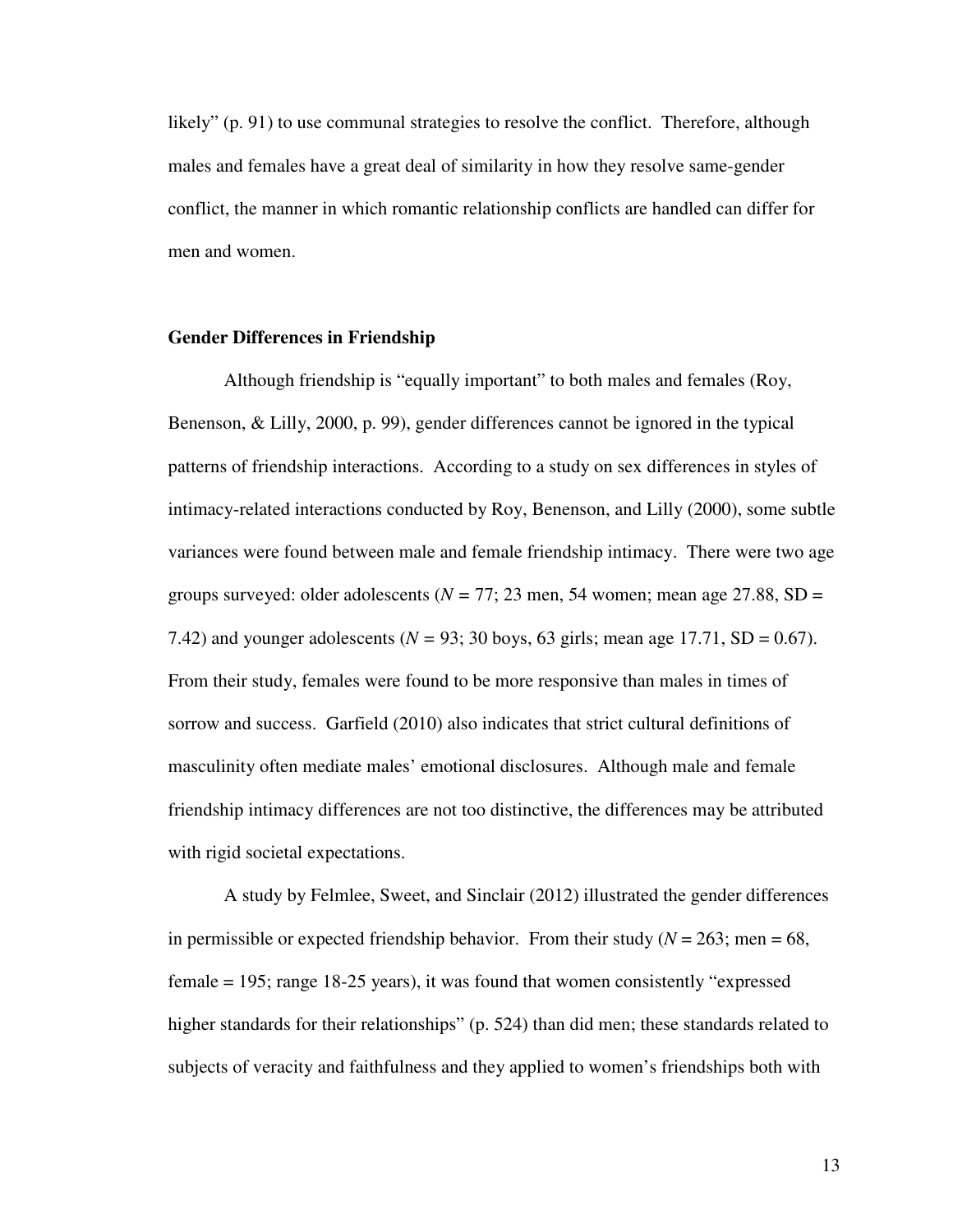men and with other women. The results also indicated that men had higher confidentiality expectations for women than for men, along with other forms of verbal integrity. Similarly, Fuhrman, Flannagan, and Matamoros (2009) found that in behavioral expectations for same sex friendships, women recorded significantly higher levels of expectation than men did. As a whole, no significant differences existed between the genders for statements directly referring to friendship rules. In sum, these studies demonstrate the fact that both genders place certain standards and levels of importance on friendships; such relationships are important sources of intimacy for both males and females.

#### **Mattering and Interpersonal Happiness**

 While friendship dynamics may be changing because of human mobility and technological trends (Bunnell et. al, 2012; Manago, Taylor, & Greenfield, 2012), the desire to matter to others remains important. Mattering, in which a person feels significant and of worth, has been associated with levels of self-esteem and psychological wellness (Thomas, 2011). Demir, Özen, Doğan, Bilyk, and Tyrell (2011) conducted research to analyze the importance of perceived mattering in relation to relationship quality's role in happiness. From their studies of undergraduates (study  $1: N = 196; 59$ ) men, 137 women; mean age 23.50, SD = 5.04) (study 2: *N* = 255; 69 men, 176 women; mean age 19.17,  $SD = 1.67$ ), mattering to others, denoted by having a sense of belonging, was positively associated with friendship quality. The closeness of the friendship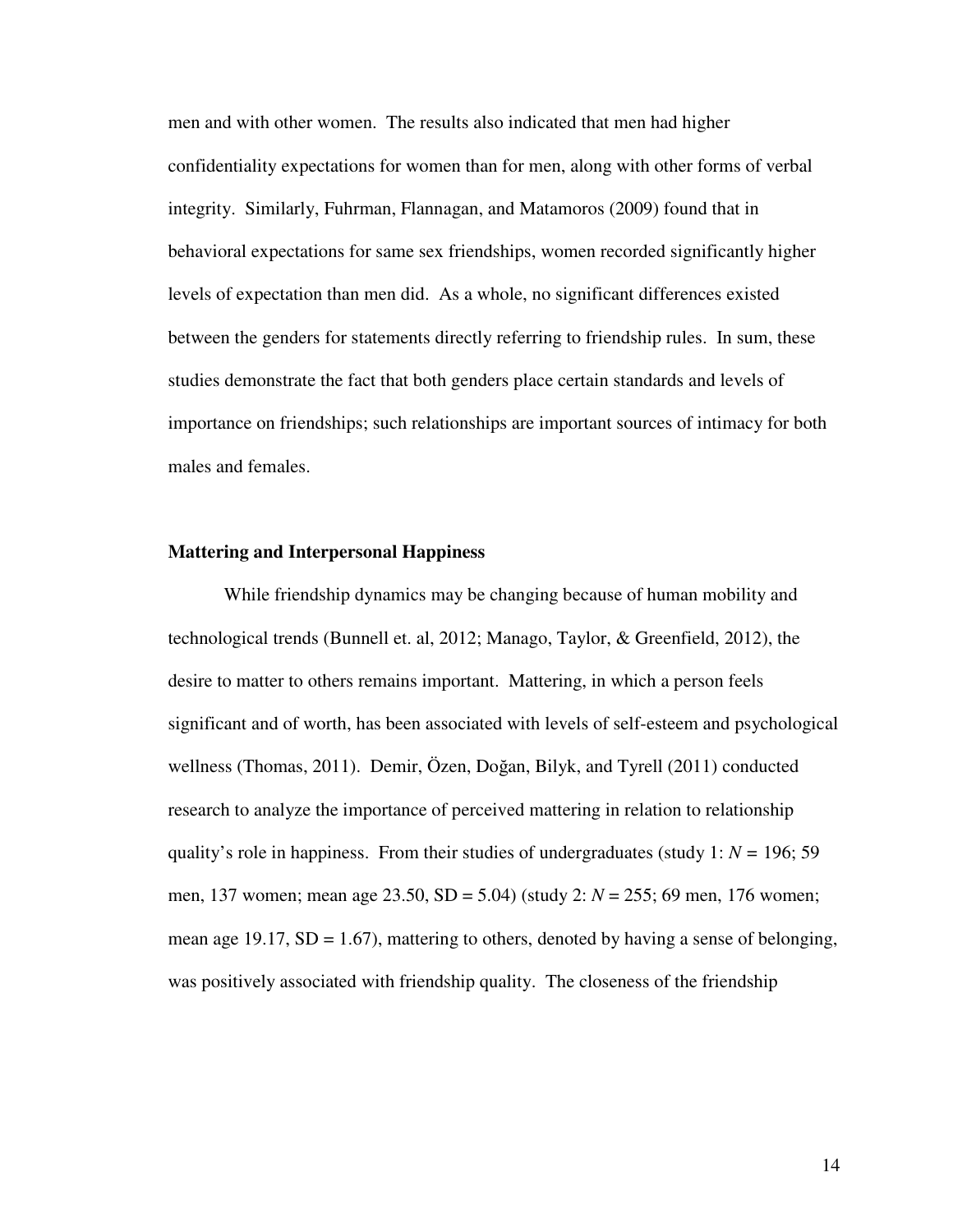directed "the association between friendship quality and happiness" (Demir et al., 2011). Ultimately, this illustrates the influential role that feeling significant to others has on one's own self-esteem and mental wellbeing.

 Morry, Reich, and Kito (2010) exemplify this concept of mattering in a study on self- and partner-enhancement. For their study, both a University sample  $(N = 182, 73)$ men, 108 women, one did not report gender; 19.67 average age, SD = 2.97) and a community sample  $(N = 94; 28$  men, 66 women; age range 20-61 years old, 43.14 mean age, SD = 9.84) was obtained. The results indicated that a person's perception of others' responses was associated with friendship quality. As cited in a review of the article by Elliot, Kao, and Grant (2004), relationship mattering is described as bidirectional with components of both importance and reliance (Rayle, 2006). When one engages in partner-enhancement, one illustrates a sense of dedication to the relationship. In the study by Morry, Reich, and Kito (2010), the existence of partner-enhancement, in which one rates his or her partner more positively than one's self, was found to be highly related to feeling understood and validated. In a relationship, these mutual perceptions of mattering can lead to higher levels of relationships quality, as each person feels valued by the other.

 Ultimately, these studies indicate that analogous levels of mutual self-disclosure are associated with feeling important and having emotional security within a relationship. For the most part, gender differences are not significant in identifying individuals' assessments and desires for friendships. Such differences themselves are minimal and mostly correspond with differing interpretations and expectations of the dynamics of the relationship. Across genders, the importance of the presence of trust and intimacy cannot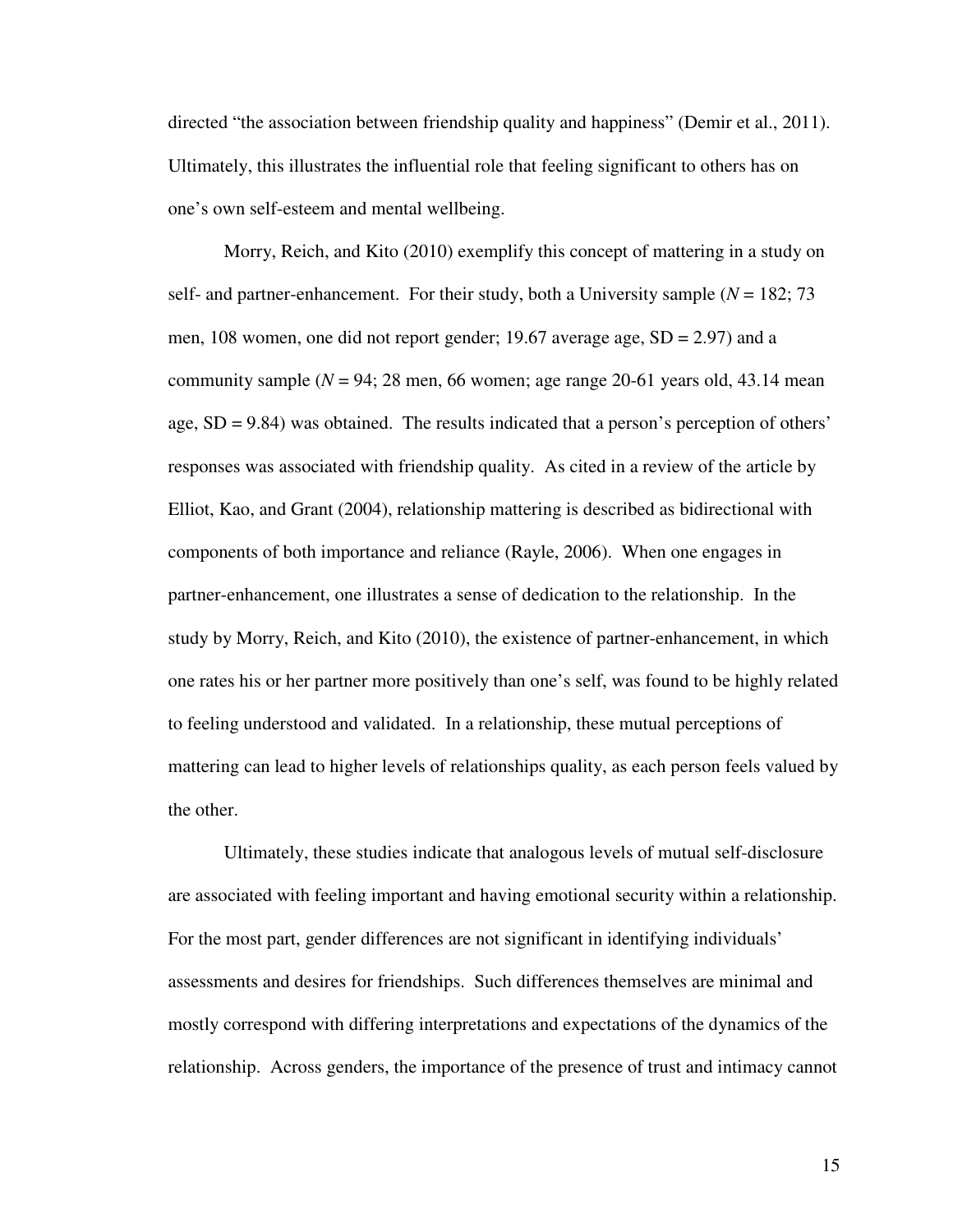be denied in the development of healthy friendships. As part of the expectations for friendships, and central to the construct of intimacy, self-disclosure and perceptions of mattering to the other mediate levels of relationship quality. Specifically, these behaviors combine to form an estimated level of friendship intimacy. In essence, the social elements of belonging and feeling important to another are fulfilled in the sense of emotional security provided by the dynamics of healthy, mutually self-disclosing friendships.

## **Romantic Relationships**

 From the foundation of mutual trust and interest found in friendships (Bunnell et. al., 2012), stronger bonds of intimacy can be developed. Intimacy involves mutuality in levels of self-disclosure, emotional expression, support, and trust (Gaia, 2002). Romantic relationships involve the presence of both positive affect and emotional intimacy, as illustrated in the concept of closeness. Inherent within emotional intimacy is some element of risk-taking, with the potential for rejection; however, such a process is necessary for the growth of trust. Additionally, within the relationship itself, some degree of identity alteration occurs. This alteration may also occur during the process of mate selection through the presence of either a conscious or a subconscious motivation to pair with someone who demonstrates socially acceptable traits. Therefore, each of these factors combines to form the intimacy-building and identity-forming environment of romantic relationships.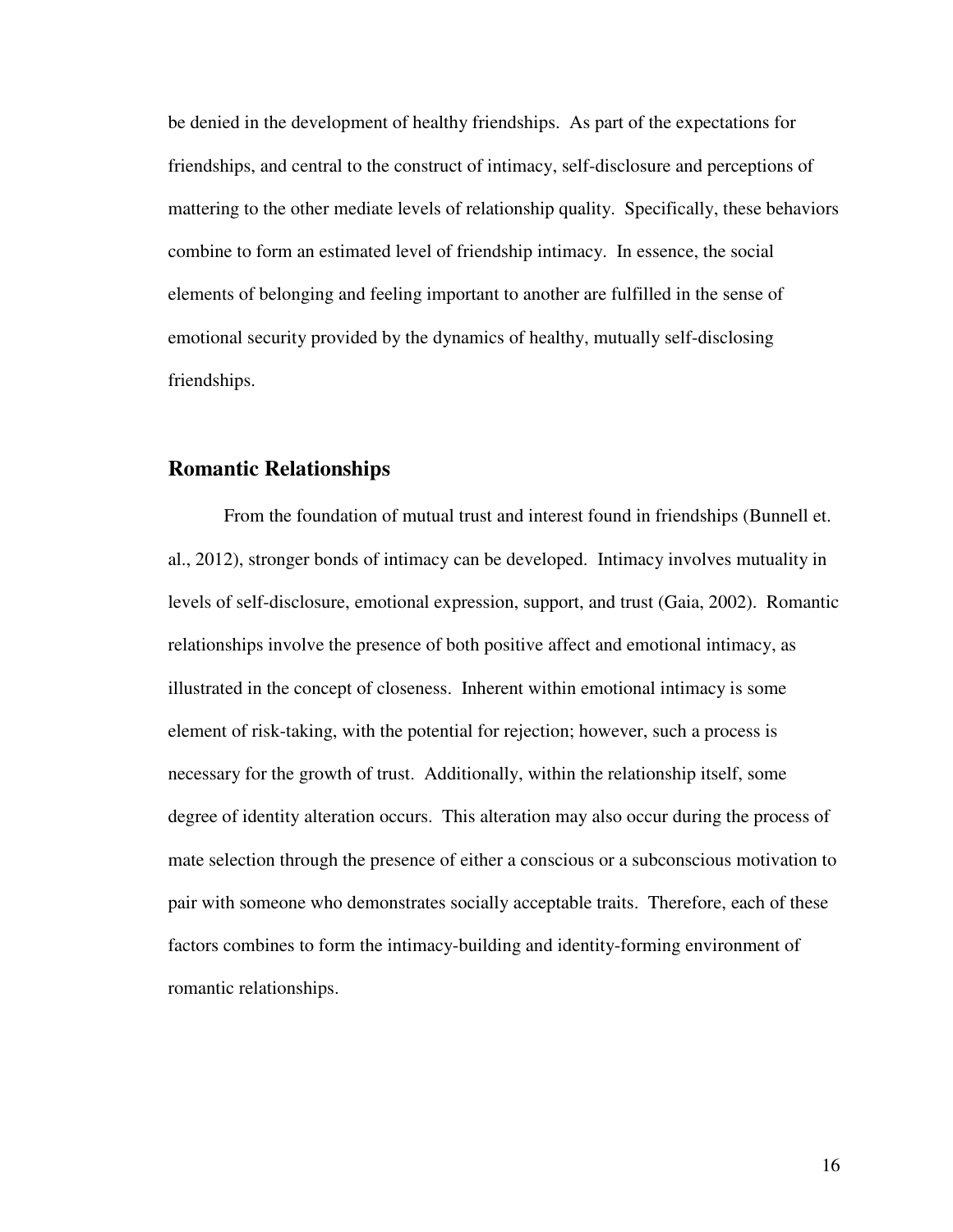#### **Similarities with Friendships**

 In the differing contexts of both same-sex friendships and romantic relationships, a person expects the other to engage in behaviors that promote emotional closeness (Fuhrman et al., 2009). Within a romantic relationship, the dynamics of a healthy friendship are incorporated. A study by Ponti, Guarnieri, Smorti, and Tani (2010), illustrates five basic dimensions of friendship present in assessing the quality of romantic relationships. The research consisted of friendships (total  $N = 698$ ), broken into earlyadolescents ( $N = 232$ ; 108 males, 124 females; age range 12-14, mean age 13.08, SD = .79), middle adolescents (*N* = 233; 109 males, 124 females; age range 16-18, mean age 17.12, SD = .71), and early-adults (*N* = 233; 101 males, 132 females, age range 20-23, mean age 21.77,  $SD = .80$ ). For the research on romantic relationships (total  $N = 431$ ), the groups were broken into middle-adolescents ( $N = 205$ , 87 males, 118 females; age range 16-19, mean age 17.68, SD = .87) and early-adults (*N* = 226; 92 males, 134 females; age range 20-23, mean age  $21.75$ ,  $SD = .80$ ). All participants had Italian backgrounds. The friendship dimensions included the following: companionship, conflict, help, security, and closeness. Ponti, Guarnieri, Smorti, and Tani (2010), formed a measurement (the RQS) to compare these five dimensions of friendship with those of romantic relationships. The two measures, the Friendship Quality Scale (FQS) and the Romance Qualities Scale (RQS) used the same theoretical basis in the foundation of both friendships and romantic relationships (Ponti et al., 2010). Therefore, this research illustrates the versatility of their proposed scale of relationship quality, as it refers to type of relationship.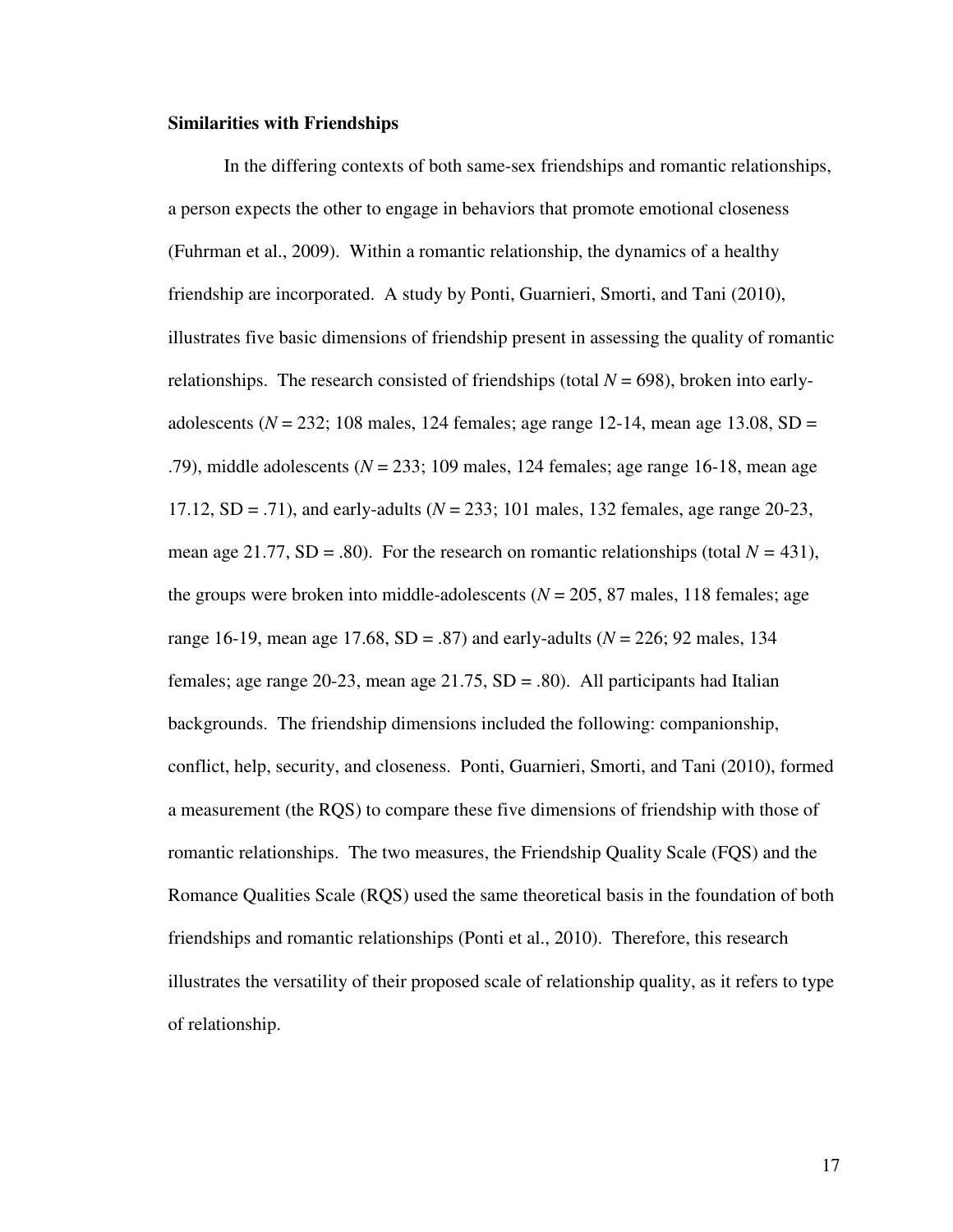In studies of intimacy, the definition of closeness has often been connected to a combination of commitment, communication, and caring (Ledbetter et al., 2007). This operational definition of closeness parallels the combined measures of companionship and closeness within the relationship quality scales that Ponti, Guarnieri, Smorti, and Tani (2010) proposed. Closeness, as described in narrative form by persons not steeped in the discipline of psychological study, has been referred to as necessary for intimacy but has the possibility to occur outside of an intimate relationship (Gaia, 2002). Affect, which involves positive and caring feelings for another (Eryılmaz and Atak, 2009), is connected to the concept of closeness. The combination of these relational dynamics serves to produce a perception of closeness within the friendship or romantic relationship. Essentially, the construct of closeness within relationships has been repeatedly connected with that of intimacy; closeness involves the presence of feelings of commitment and positive affect, as illustrated by time and efforts spent in communication.

#### **Emotional Intimacy**

 Within the safe environment of trust and closeness, couples who have high relationship quality demonstrate emotional intimacy. In its very nature, emotional intimacy requires the foundation of mutual trust, closeness and affection (Lawrence et al., 2011). This intimate interaction is one of vulnerability, characterized by self-disclosure. Within the expression of emotional intimacy, there is the involvement of learned skills connected to healthy relational actions. For the study reported by Boden, Fischer, and Niehuis (2010), emotional intimacy at Wave 1 corresponded with participants' closest relationships at the time, either friendship or romantic relationship. Although other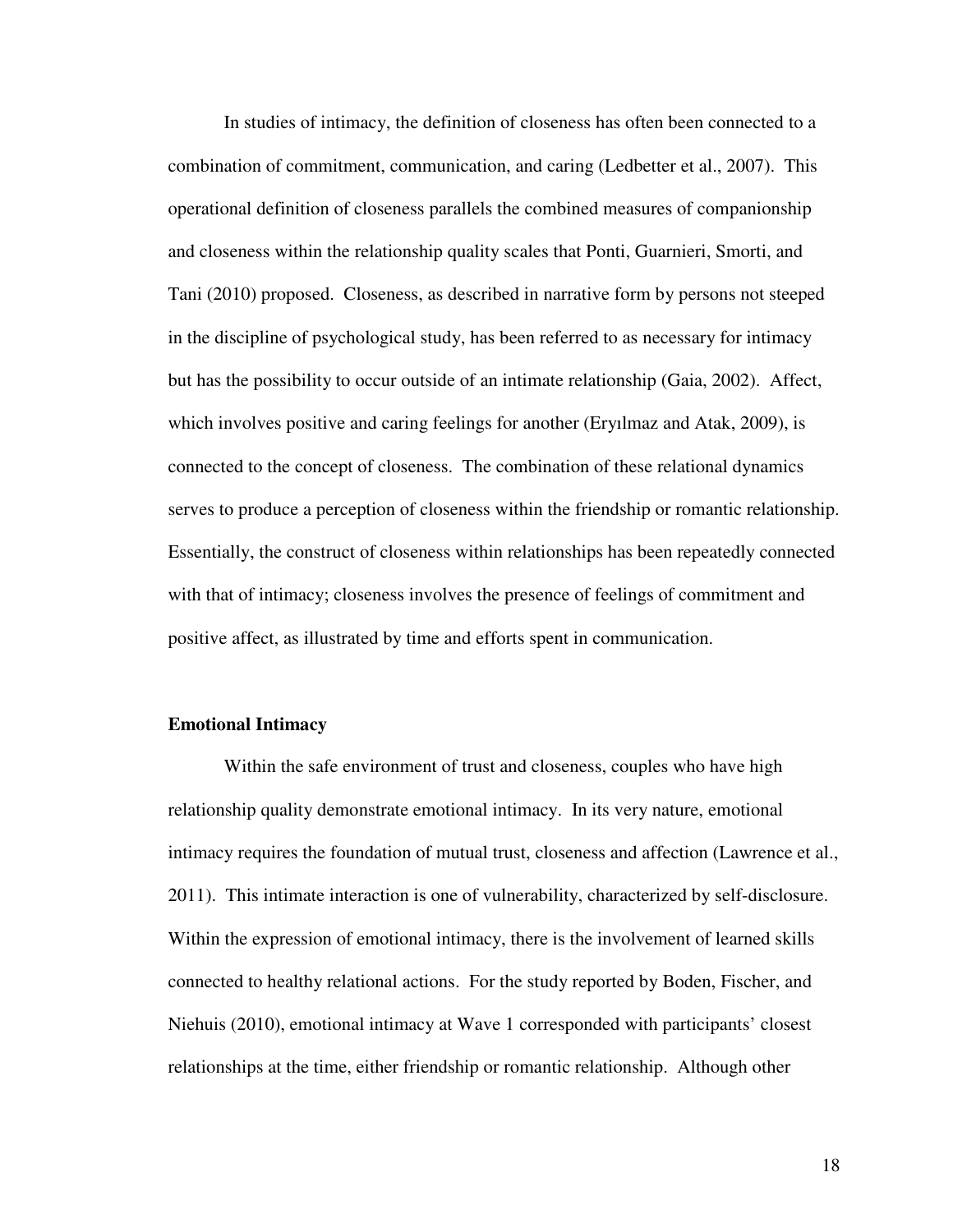influencing factors may play a role in these results, a longitudinal study  $(N = 422)$ individuals, 210 males, 212 females, average age 23.57 at Wave 1, SD = 2.38) showed that level of emotional intimacy during emerging adulthood predicted classification of marital adjustment 25 years later. Therefore, emotional intimacy may be supported by the practice of skills in which one engages in intimacy-promoting behaviors.

 Similar to the linking of interpersonal skills with healthy intimate relationships, there is relational value in the ability to both communicate and interpret emotions (Cordova, Gee, & Warren, 2005). Part of emotional intimacy, emotional intelligence refers to a degree of emotional regulation and understanding of self. Cordova et al. (2005) measured such skills in marital relationships (*N =* 92 married couples; age range 19-78 years, mean age for husbands 41.0, mean age for wives 38.8), and found that deficits in emotional skills might reduce levels of health and happiness. Consequently, the presence of emotional skillfulness is seen to play a role in the health of romantic relationships, including, but not limited to, behaviors involving self-regulation and communication of emotions.

 In order to form healthy relationships, emotional intelligence must exist within the individuals. In a study of romantic intimacy (*N =* 220; 106 males, 114 females; mean age 23.5), Eryılmaz and Atak (2009) found various classifications of intimacy, specifically that of cognitive and affective, to be essential in the beginnings of romantic intimacy during emerging adulthood. From this foundational importance of both cognition and emotion-based intimacy, Schröder-Abé and Schütz (2011) address romantic relationship quality. From their research, Schröder-Abé and Schütz found that the presence of emotional intelligence was positively related to measures of relationship satisfaction and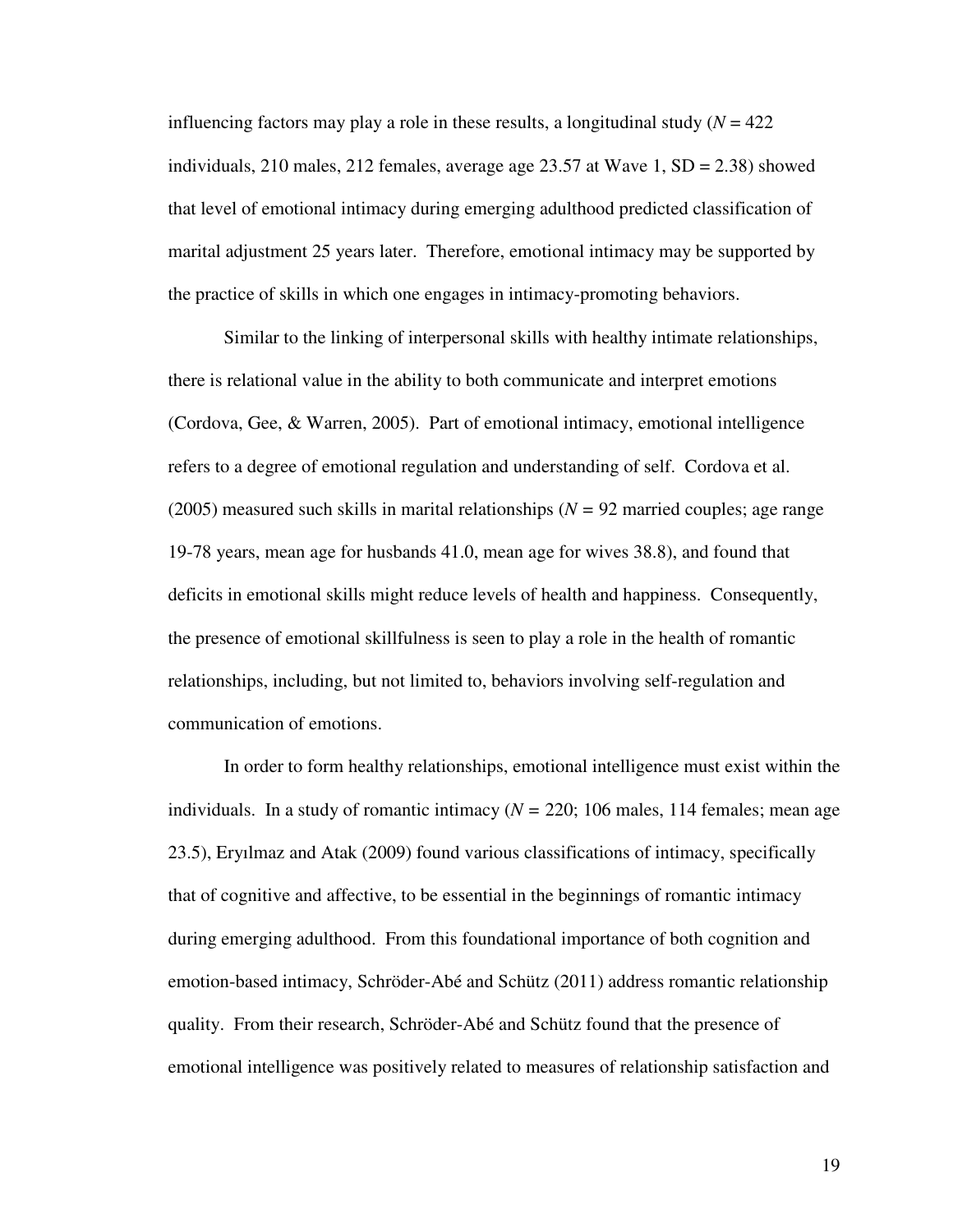closeness. Schröder-Abé and Schütz compiled the data from both relationship partners (*N =* 80 couples, mean age for males 35.7, mean age for females 33.6), specifically illustrating the role of emotional intelligence in construal of relationship quality. In summary, due to the presence of both self and other-understanding inherent within emotional intimacy, cognitions and emotions play a significant role in classifications of high relationship quality, especially in romantic relationships.

#### **Emotional Risk-Taking**

 The process of emotional risk-taking involves engaging in disclosures that have the potential to be negatively appraised by the partner; such disclosures are mediated by vulnerability. Even outside of romantic relationships, emotional risk-taking can be connected with intimacy. In a nonromantic, males-only study measuring perception of intimacy ( $N = 30$ , age range 18-32 years, mean age 22.5), Howell and Conway (1990), showed that negative emotional expressions and disclosures were rated as more intimate than corresponding positive ones. Essentially, the decision to engage in emotional risktaking is an intimate endeavor and, typically, such behavior only occurs in relationships in which there is a high level of trust.

 Emotional risk-taking is also associated with romantic relationship contexts. Phenomenological research by Carter and Carter (2010) illustrates the necessity for trust to be present within romantic couples before emotional risk-taking can occur. In their research, Carter and Carter's (2010) had a sample of six individuals, three male and three female, each person in a marital relationship. From their research, men generally viewed emotional risk-taking as an action in which they would be perceived as weak. Women's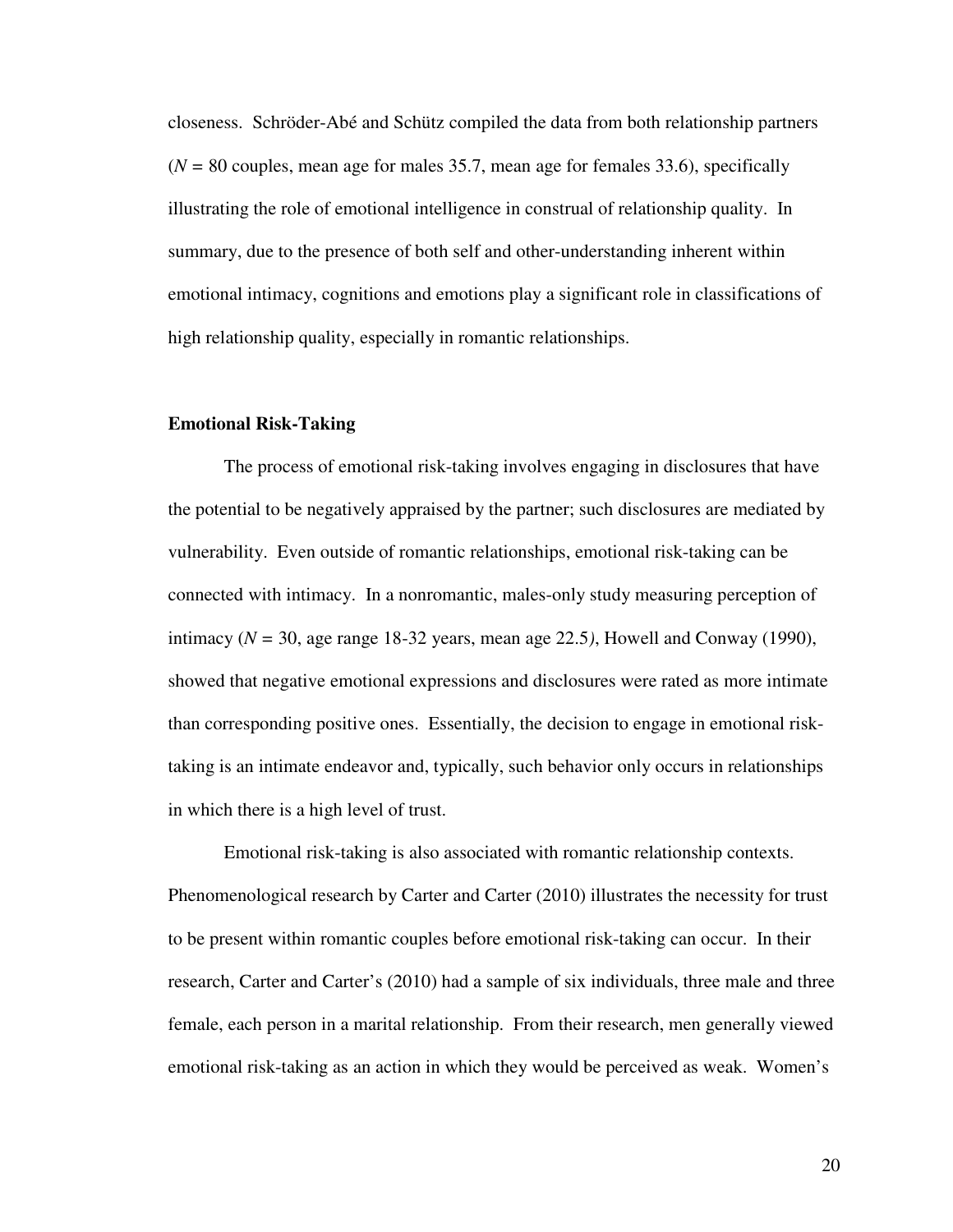fears toward such vulnerability were found to be in conjunction with fears of rejection. A review of the literature on emotional intimacy illustrates that gender differences in expression of intimacy are often mediated by differing social expectations for males and females (Gaia, 2002; Garfield, 2010). Essentially, emotional risk-taking involves choosing to be vulnerable in a relationship even though doing so could result in an undesired response or perception.

 Even though some degree of fear accompanies emotional risk-taking, the vulnerability results in the growth of trust. To examine the interplay between negative cogitation and trust, Murray, Pinkus, Holmes, Harris, Gomillion, Aloni, Derrick, and Leder (2011) conducted a study of persons in romantic relationships. Their sample size was 82 individuals, 48 men and 34 women (mean age 19.3 years of age, SD = 1.8). From their research, they found that having high levels of implicit trust can help a person see more traits that are positive in one's romantic partner, even when the person is ruminating on an event during which the partner caused pain (Murray et al., 2011). This increase in ease occurs because the person does not feel that the trusted other will respond with rejection or abandonment (Madey & Rodgers, 2009). Ultimately, high levels of emotional intimacy can have lasting positive effects on relationships, preserving levels of trust, even during painful ruminations.

 Within the concept of emotional risk-taking, in which disclosures may produce unfavorable consequences, one's perception of vulnerability may mediate the extent of the sharing. Feelings of trust in the partner and security in the relationship may decrease anxiety toward intimate emotional sharing (Denes, 2012). In their analyses of a longitudinal study on self-disclosure conducted with romantic partners (*N =* 202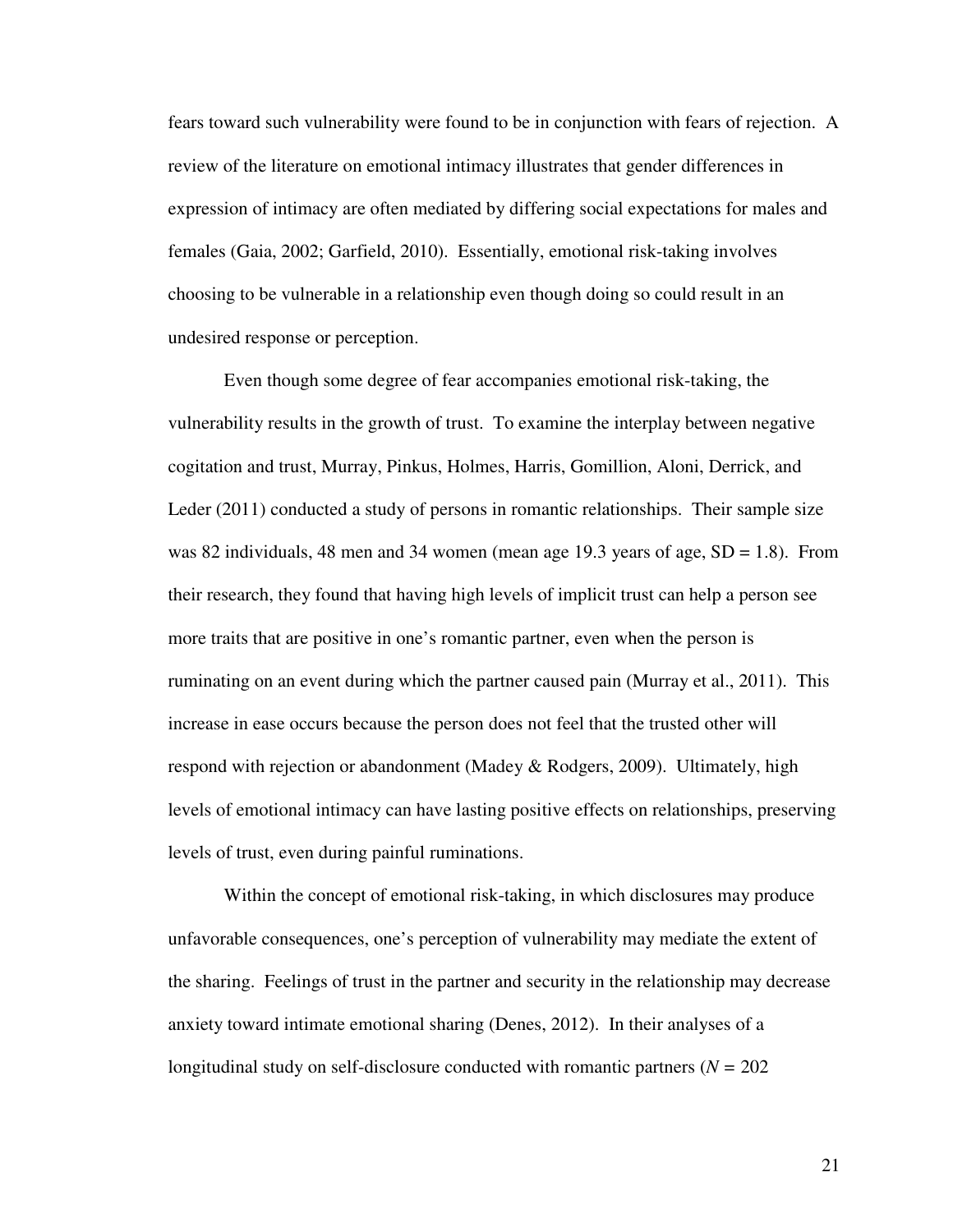individuals, 101 dating couples; 20 years mean age at Time 1), Sprecher and Hendrick (2004) described the correlation between one's degree of self-disclosure and one's perception of a partner's level of self-disclosure. In a different study over a weeklong period, Crystal Jiang and Hancock (2013) highlighted perceived partner responsiveness as a mediator of self-disclosure in intimacy for couples who were not geographically close. This example of perceived partner responsiveness was illustrated through a diary study on intimacy comparison between long distant (*N* = 30) and geographically close (*N*  = 33) heterosexual dating couples (*N =* 63 couples; average age 20.97 years, SD = 2.55). Therefore, concerning vulnerability in romantic relationships, these studies demonstrate that mutuality represents an essential component for decisions to engage in selfdisclosure.

 Each of these studies emphasizes the presence of emotional risk-taking as fundamental to the action of self-disclosure. Emotional risk-taking involves uncertainty, especially as it relates to the possibility of an undesirable outcome (Carter  $\&$  Carter, 2010; Cordova et al., 2005). While such an endeavor does have its potential for negative outcomes, emotional risk-taking is essential for the sustainment of a healthy romantic relationship. As trust is established in the relationship, the willingness to engage in risktaking behaviors increases, leading to a greater tendency to be emotionally vulnerable in the relationship. In summary, although emotional risk-taking is often associated with fear, its role in growing trust, and therefore intimacy, cannot be denied.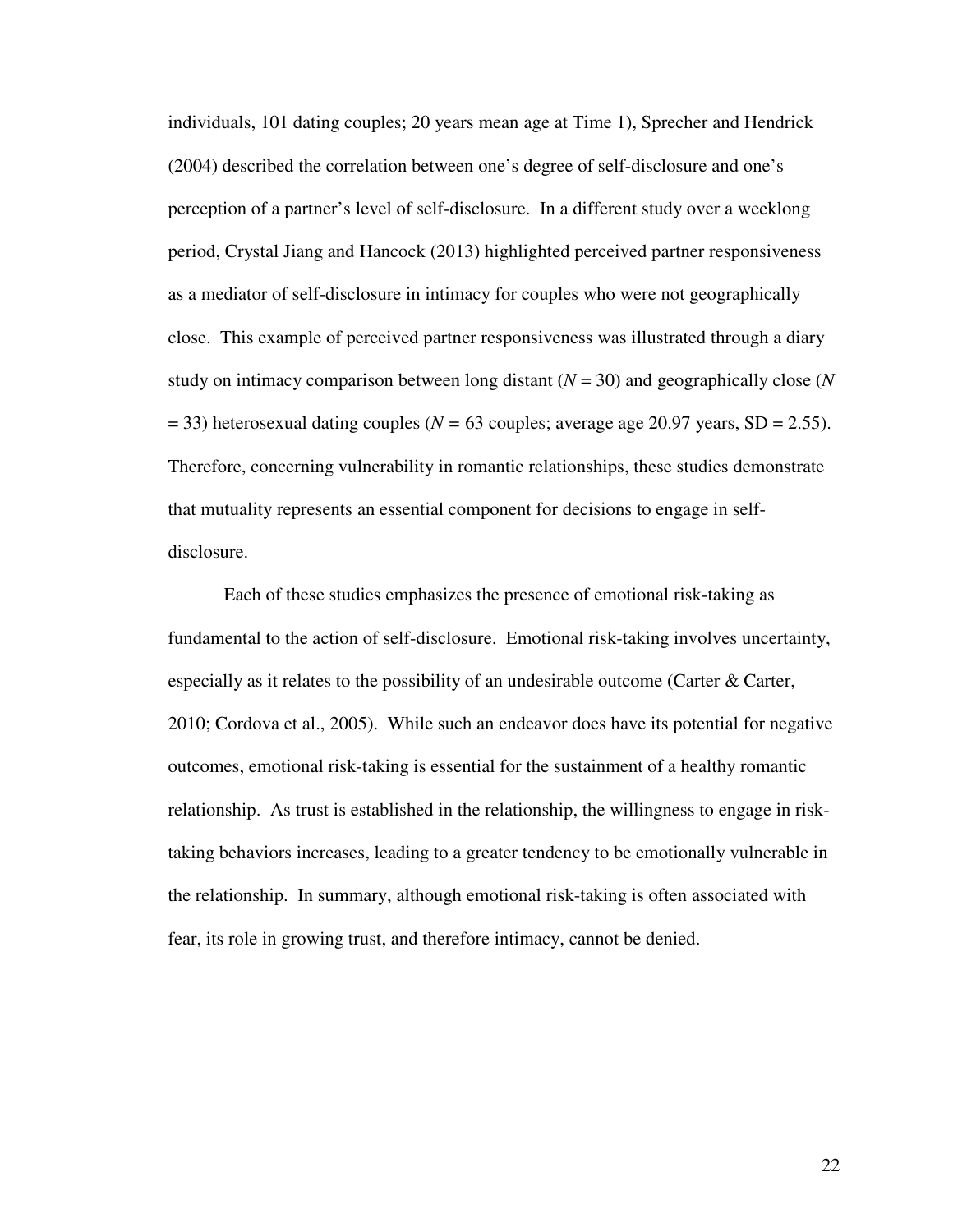#### **Motivations in Romantic Relationships**

 Within romantic relationships, there can be various attitudes toward both the activities and the health of the relationship. Gaine and La Guardia (2009), illustrate the distinctness of these two types of motivations. From their research on undergraduate students in romantic relationships, they found that relational well-being can be better predicted when one examines the motivations for relational activities and for maintaining the relationship itself. Within their study ( $N = 246$ ; 112 men, 134 women; average age 19.5, age rage 17-43, SD = 3.05), feelings of autonomy were found to mediate a person's "commitment, satisfaction, intimacy, and vitality within the relationship" (p. 195). Pertaining to activities within the relationship, a greater willingness to engage in such activities was significantly related to higher levels of relationship well-being. Ultimately, this study emphasizes the importance of both autonomy and willingness in connection with relational motivation.

 In addition to providing a source of intimacy, such romantic relationships are often associated with identity-related goals (Barry et al., 2009). Within the motivations for being in a relationship, three have been identified as distinct concepts; these include intimacy goals, identity goals, and status goals (Zimmer-Gembeck et al., 2012). Each of these elements corresponds with powerful social needs; identity and intimacy, developmentally, are especially associated with late adolescents and emerging adults. From the study carried out by Zimmer-Gembeck and associates (2012), it was found that persons 20 years or older ( $N = 249$ ; 85 males, 164 females; mean age 20.6, SD = 3.8) reported a greater quantity of intimacy dating goals than persons ages 16-19 (*N* = 121). Additionally, females reported a greater number of identity-related goals than males did,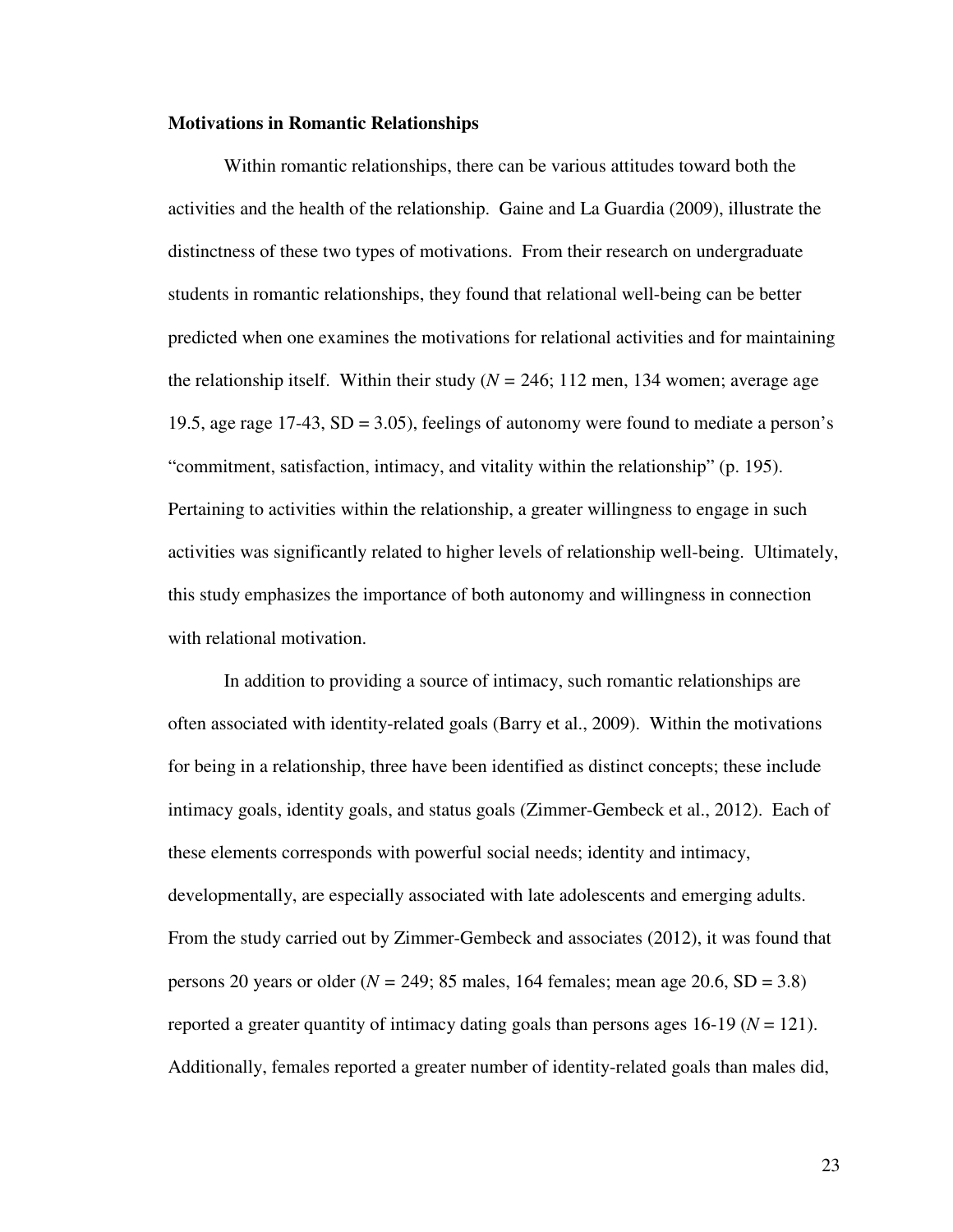with males displaying little disparity between amounts of identity and intimacy dating goals. Consistently, a greater number of persons who were in a romantic relationship identified as having higher numbers of intimacy-related goals than persons who were not in such a relationship. In summary, emerging adults have great numbers of both identity and intimacy-related goals that they seek to accomplish through romantic relationships, with intimacy goals reported more frequently by persons aged at least 20 years old.

 In romantic relationships, for the process of partner selection, it is important to have evidence of the person's socially desirable qualities. Through her research, Cann (2004) implies that the strengths and weaknesses of the romantic partner are often reflected onto oneself. Pertaining to such self-concept description, a person becomes more prone to identify as having a certain characteristic if a potential romantic partner also shares it (Slotter & Gardner, 2012). This statement alone mediates the decisionmaking process in the selection of a romantic partner, emphasizing the need to seek out a person who evidences both stable and socially desirable qualities. Such studies on changes in self-description in view of current or potential romantic partners illustrate the malleability of the self in the context of romantic relationships.

 Ultimately, this goal of romantic relationship intimacy results in a singular focus of attention, giving less energy toward friendships (Demir, 2010). While romantic relationships may share some common elements with friendships, the identity motivations in romantic relationships are unique. Self-disclosure, working toward the growth of trust, is a central element in the development of emotional intimacy. For romantic relationships in particular, motivations that correspond with the health of the relationship correspond with an increase in relational wellbeing. In such an instance, the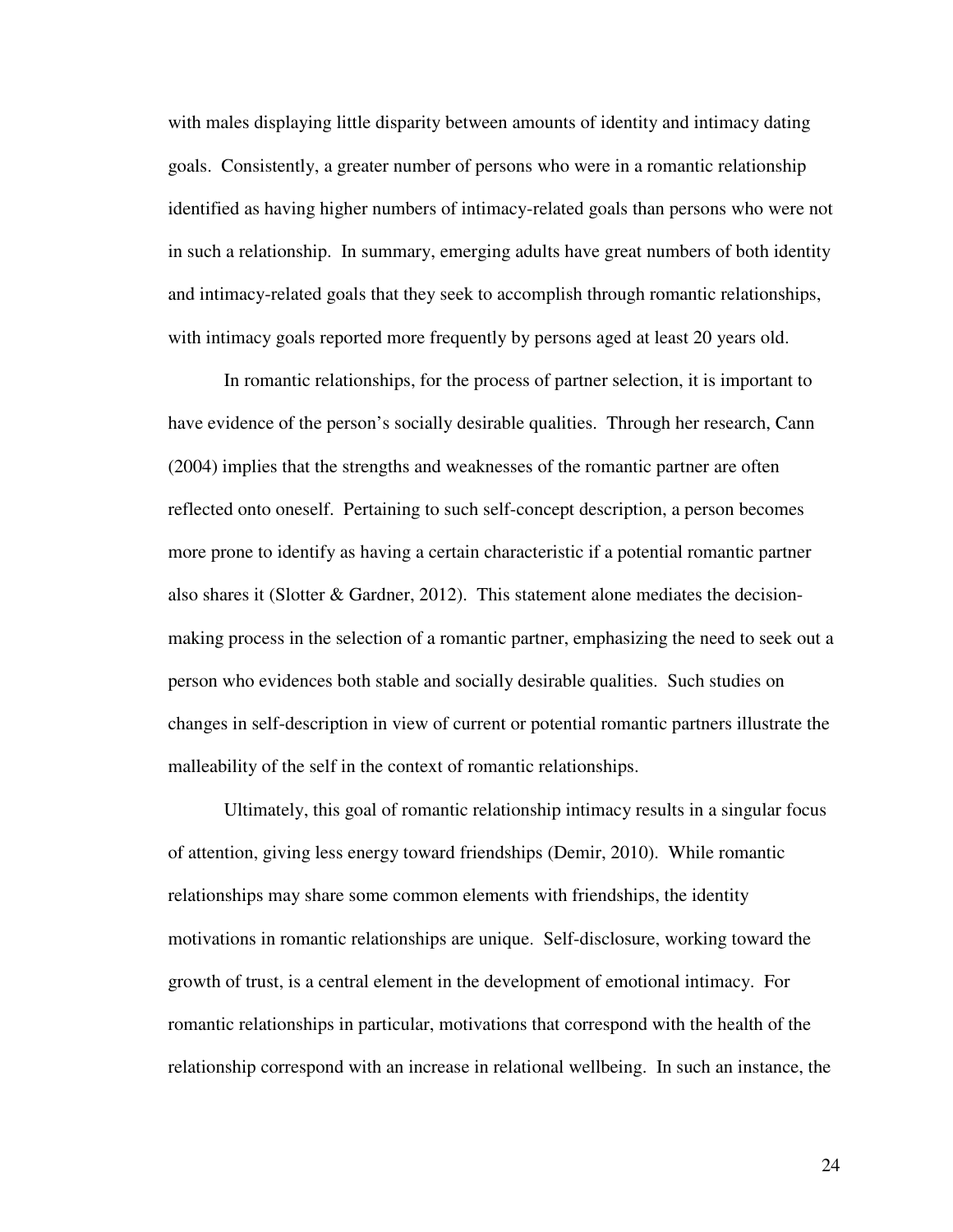romantic relationship becomes the primary source of intimacy and has important connections with the growth of personal identity. Therefore, it is important for a romantic relationship to have a foundation of trust and emotional intimacy, both for the sake of the individual's identity and for the health of the couple's relationship.

#### **Relational-Interdependent Self-Construal**

 Relational-interdependent self-construal (RISC) refers to the degree to which one defines oneself in relation with close others (Cross et al., 2000). The concept of relational self-construal relates to a cognitive framework, especially as it concerns an individual's self-appraisal. High levels of RISC have been correlated with actions related to clustering words and forming relational links in the process of organizing incoming information. Additionally, high levels of RISC have been connected with a greater tendency for self-disclosure, perceived closeness, and commitment within a relationship (Cross et al, 2000). Independent and interdependent construals of the self have been beneficial in cross-cultural studies between individualistic and collectivistic cultures (Kiuchi, 2006). Although individualistic cultures place a high priority on the independent self, the influence of social forces and groups should not be ignored. Ultimately, persons derive identity from a variety of sources, but the level of relational-interdependent selfconstrual reflects the manner in which one mentally organizes and interprets information, especially information related to the self.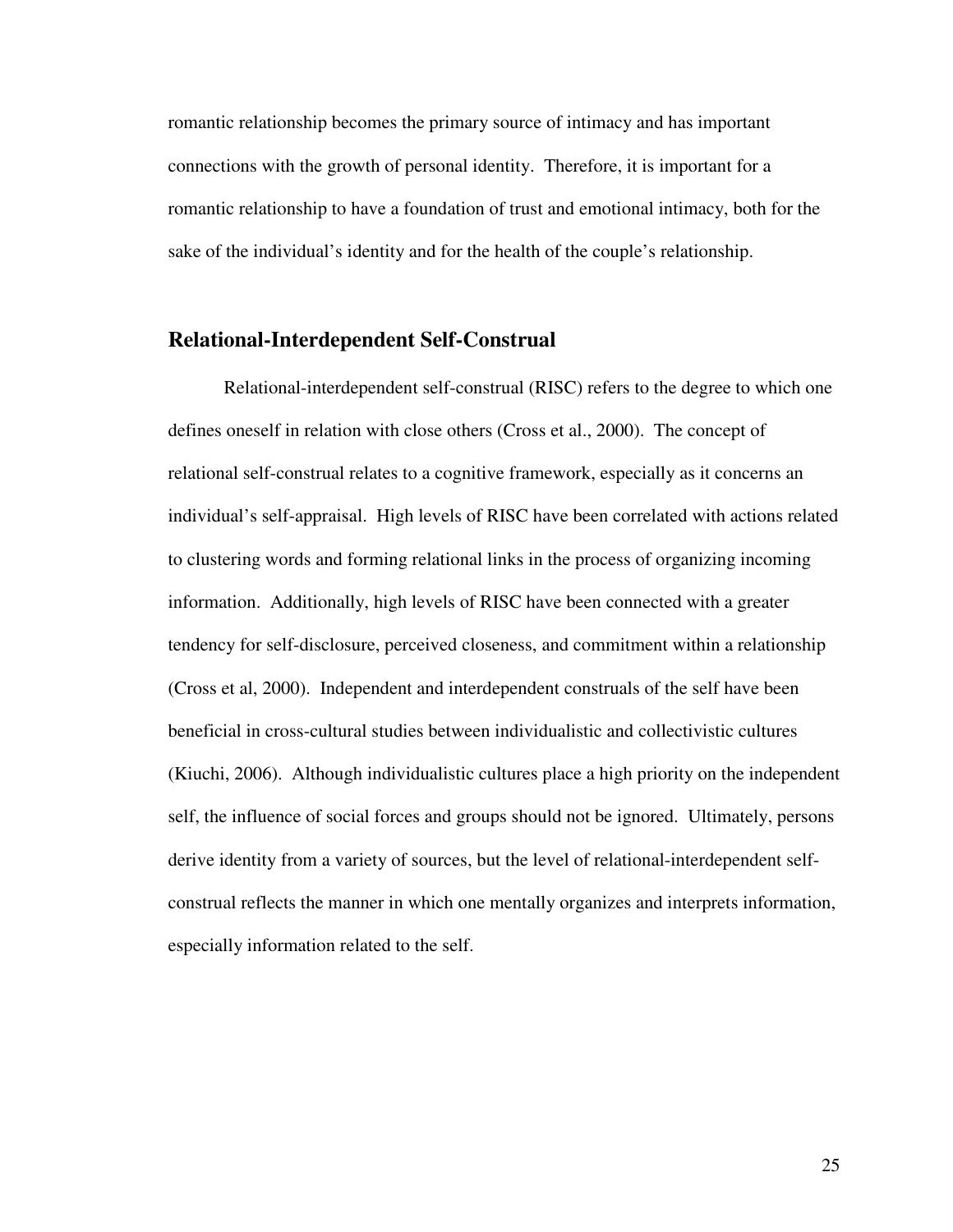#### **Other Measures of Self-Construal and Cognitive Frameworks**

 To measure self-construal, both Singelis (1994) and Cross, Bacon, and Morris (2000) have proposed scales. Singelis' (1994) measure, because it does not examine social influences, has been cited to have low reliability in measuring self-construal (van Horen, Pöhlmann, Koeppen, & Hannover, 2008). The measure proposed by Cross, Bacon, and Morris (2000), accounts for the examination of cognitive influence with the incorporation of social factors. In measuring such combined influences, the RISC scale is not limited to a dichotomous view of interpretation specifically formatted for crosscultural comparison.

 Through research, self-construal has been evaluated in regards to relationship quality, identity formation, and social goals (van Horen et al., 2008). Related to the influence of self-concepts, implicit self-concepts may affect the evaluations of close others (Dehart, Pelham, Fiedorowicz, Carvallo, & Gabriel, 2011). For goal setting in particular, self-construal and categories of goals have been correlated; independent construals were shown to reflect a more self-focused tendency (van Horen et al., 2008). The sample for this study by van Horen, Pöhlmann, Koeppen, and Hannover was 82 undergraduate students (11 male, 71 female; mean age 25.86,  $SD = 5.45$ ). A priming procedure was carried out to encourage a specific characterization of goal formation, either independent or interdependent. Although for the independent priming condition participants deemed personal goals "more relevant" (p. 217), the general characterization of a person's construal was a stronger influence on the type of goal than the priming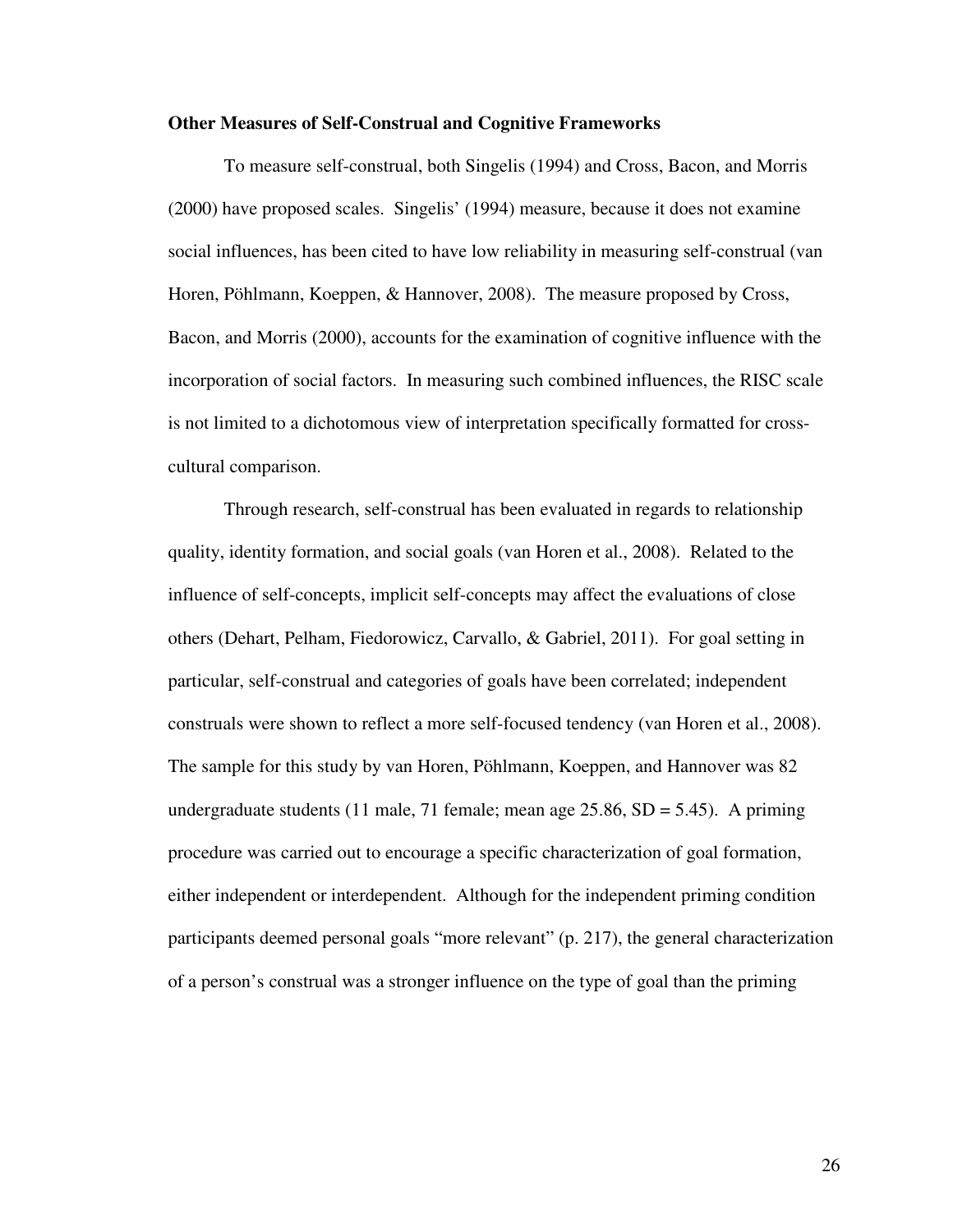condition itself. Therefore, although goal setting may be somewhat affected by independent or interdependent priming conditions, the actual type of construal generates a strong effect on the motivations of the individual.

 Similar to the concept of RISC, measuring the presence of idiocentric-allocentric levels corresponds with a "group-oriented notion of collectivism-based interdependence" (Morry, 2005, p. 218). While the RISC scale is typically applied in individualistic cultures, measures of idiocentrism-allocentrism are for the sake of cross-cultural comparison. Idiocentric levels have been more commonly associated with individualistic cultures and altruism with collectivistic cultures. The construct of allocentrism has been found to contribute to relationship supportive behaviors. Morry's (2005) study on allocentrism in a Canadian undergraduate sample of cross-sex friendships (*N =* 228; 101 men, 127 women; average age 18.78 years) illustrated the possible role of allocentric levels in the amounts of disclosure, closeness, and relationship satisfaction. In the study, women were reported to be more allocentric than men were, but, among the relationship factors of disclosure, satisfaction, and closeness, this was the only gender difference. Although the study used an allocentrism measure with poor reliability, the findings illustrate the need for allocentrism to be studied in a relationship-specific manner. Ultimately, the measurement of allocentrism is important for cross-cultural studies for the sake of identifying closeness and relationship satisfaction, in samples of both cross-sex and same-sex friends.

 Given that the construct of RISC refers to a cognitive mindset, studies on collective mental representations of the self further illustrate the influence of cognitive manifestations. Two studies on undergraduates (study 1: *N =* 200; 77 men, 123 women;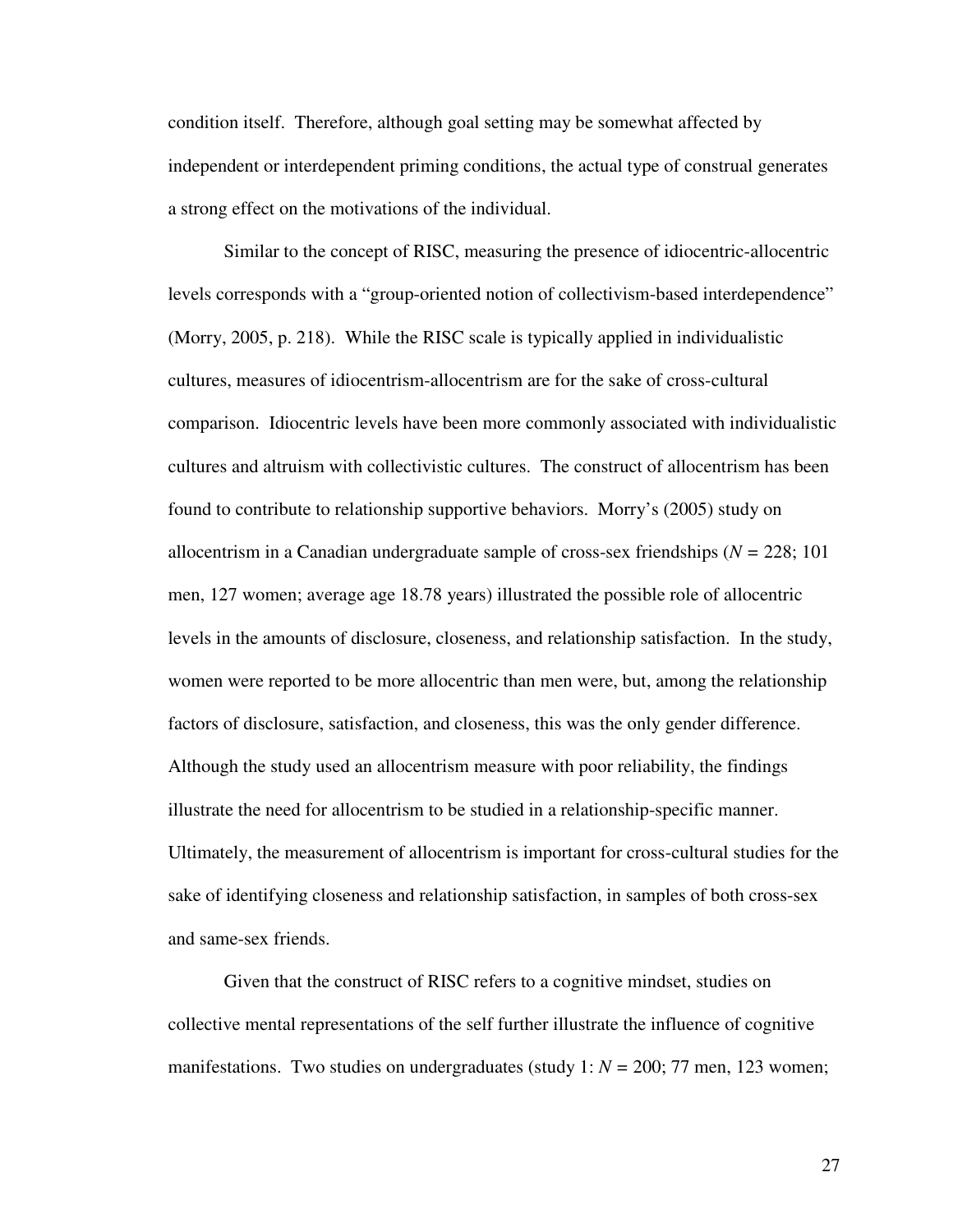average age 20 years) (study 2:  $N = 76$ ; 22 men, 54 women; average age 21 years) by Agnew, Rusbult, Van Lange, and Langston (1998) demonstrate the connection between mental representations and interdependence in romantic relationships. The results of their studies converge in the promotion of the influential role of commitment exemplified both in measures of implicit and explicit representations of interdependence. Overall, these research endeavors illustrate the influence of cognitive frameworks, illustrated in implicit measures, in the process of describing one's romantic relationships.

#### **The RISC Scale**

 Specifically, the relational-interdependent self is illustrated by ratings on the RISC scale. Low ratings on the RISC scale are often connected with less influence of relationships on one's identity. High ratings on the RISC scale connect with an individual's view of himself or herself as connected to others (Cross et al., 2000). The RISC scale proposed by Cross, Bacon, and Morris provides a way to indicate the extent to which one classifies himself or herself in reference to close others without exclusively measuring for individualistic characterizations of construal. Through a set of studies carried out by Cross, Morris, and Gore (2002), it was found that persons who scored higher on the RISC scale clustered incoming information in terms of couples. In summary, this research illustrates that high scores on the RISC scale correspond with a person's greater degree of interdependent association of self.

 To further their previous research on relationship quality, Cross, Morris, and Gore (2006) carried out a study to indicate the correspondence between relational selfconstrual and intimacy. The sample was composed of 241 undergraduate students (41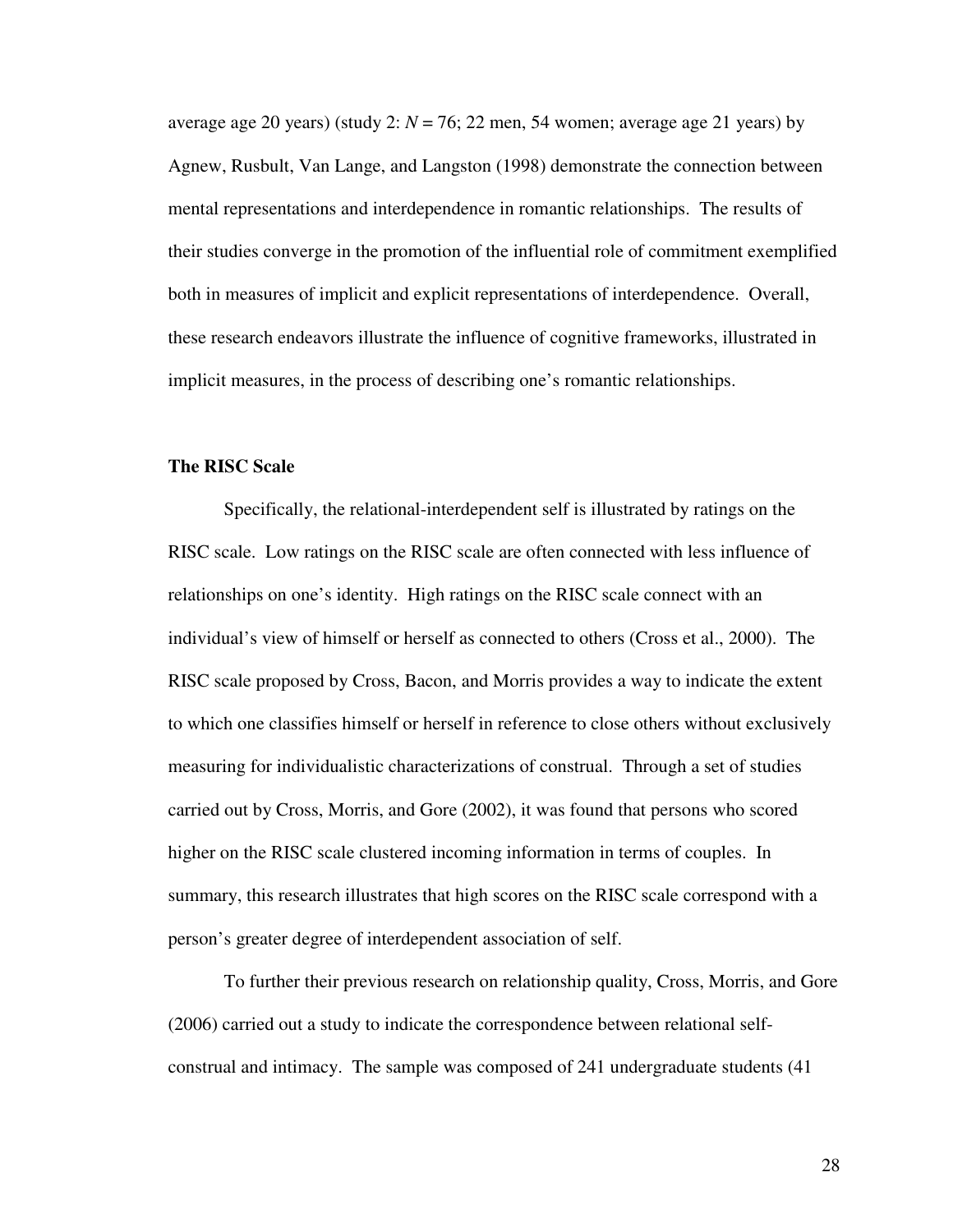male, 200 female). A questionnaire containing a relationship quality index and the RISC scale was given to two newly matched same-sex college roommates; the individuals separately filled out the survey at Time 1 and one month later at Time 2. At the end of the study, the answers of roommates were compared and analyzed, especially focusing on the overall perceptions of the quality of the relationship. The relationship quality index taken by the participants reported ratings of subjective closeness between the roommates. For this study, the results indicated that the two collegiate roommates' RISC scores and their relationship quality scores were positively related to self-reports of emotional disclosure between the individuals. Additionally, the RISC scale scores corresponded with reported levels of self-disclosure and with perception of roommate's responsiveness. Although this study relies highly on self-report measures, the findings reflect interesting trends regarding a person's perception of relationship satisfaction. As a whole, this study illustrates the importance of self-reports of relationship quality and perceived partner involvement in the levels of relationship quality for the relational unit.

 From such a foundation of relational-interdependent self-construal by Cross and other researchers, a thorough study on relationship quality by Morry and Kito (2008) sought to examine the relationships between RISC scores, relationship quality, satisfaction, and the presence of relationship-supportive behaviors. The population of the study consisted of Canadian undergraduate students  $(N = 253)$  broken up into one of two groups measuring either same-sex friendships (*N =* 133; 59 men, 74 women) or cross-sex friendships ( $N = 120$ ; 49 men, 71 women); for both groups, the average age was 19.80  $(SD = 3.72)$ . From their results, individuals who had high RISC scores illustrated, by means of a survey, a greater tendency to engage in relationship-supportive behaviors.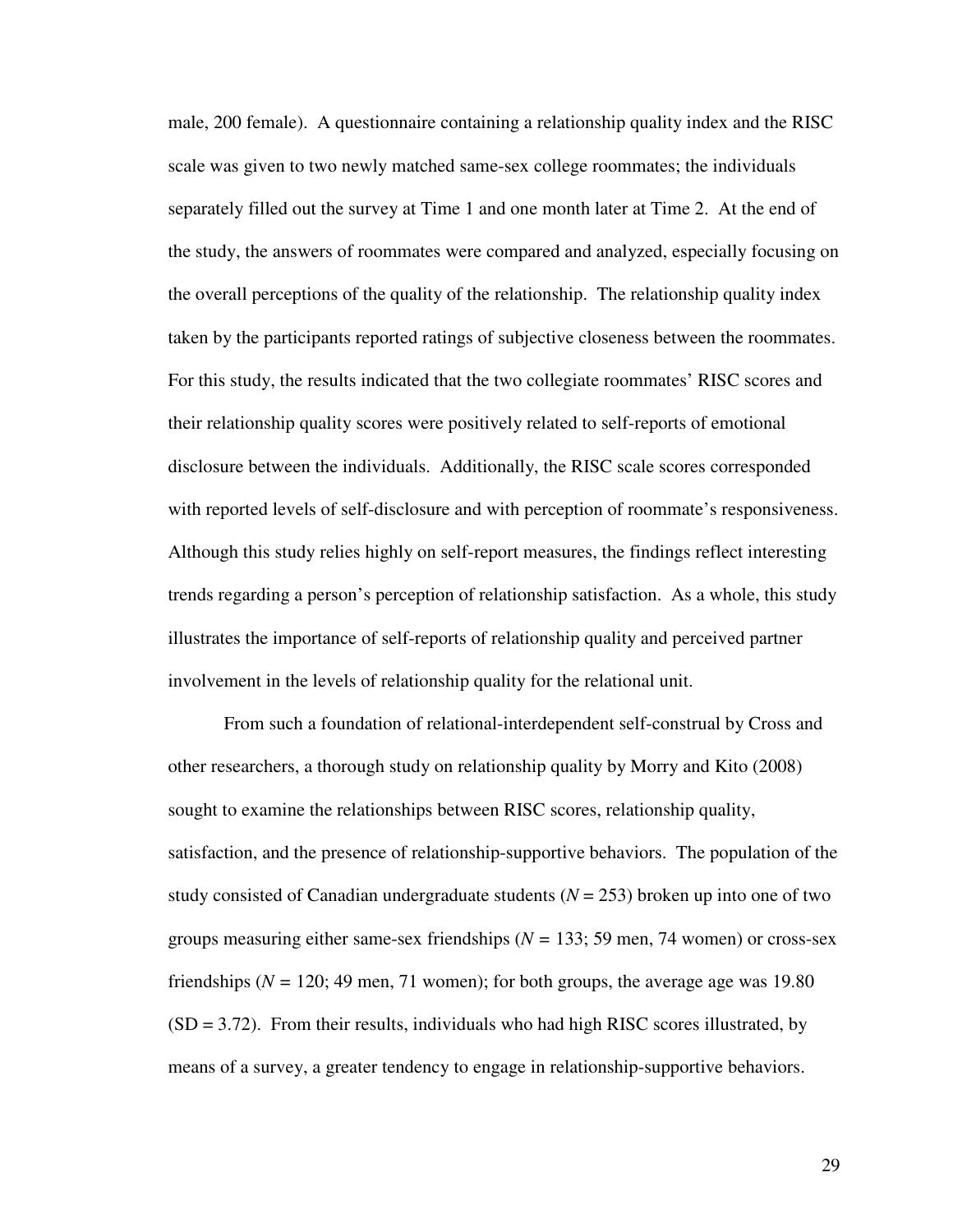This information is in conjunction with previous studies that relate to the pro-social tendencies of persons who have interdependent self-construals (Utz, 2004). As a whole, these studies illustrate the correlations of RISC scores with certain socially oriented behavioral tendencies.

 In conclusion, using the RISC scale, the relative influence of relational selfconstrual on one's identity can be identified, with degrees ranging from little to substantial influence. This scale accounts for both individualistic tendencies and social influences present in relationships. Various studies have indicated the correlation between RISC score and relationship-oriented behavioral tendencies. Additionally, persons with high RISC scores tend to view themselves through the lenses of their relationships with others; correlations have been found for such scores with increased amounts of pro-social behavior and relationship-supportive behaviors. Although the RISC scale is primarily fashioned for individualistic cultures, it succeeds as a measure of both individualistic and social motivations in the cognitive mindsets of individuals. Ultimately, relational-interdependent self-construal is connected with relationship quality through an increase in occurrences of socially oriented values in general and relationshipsupportive behaviors in particular.

# **Conclusion**

 Relationship quality is an important element within the developmental period of emerging adulthood. Emerging adulthood is a time in which both identity and intimacy goals begin to be fulfilled. Friendships provide a means for persons to experience elements of intimacy, specifically feeling important and engaging in mutual self-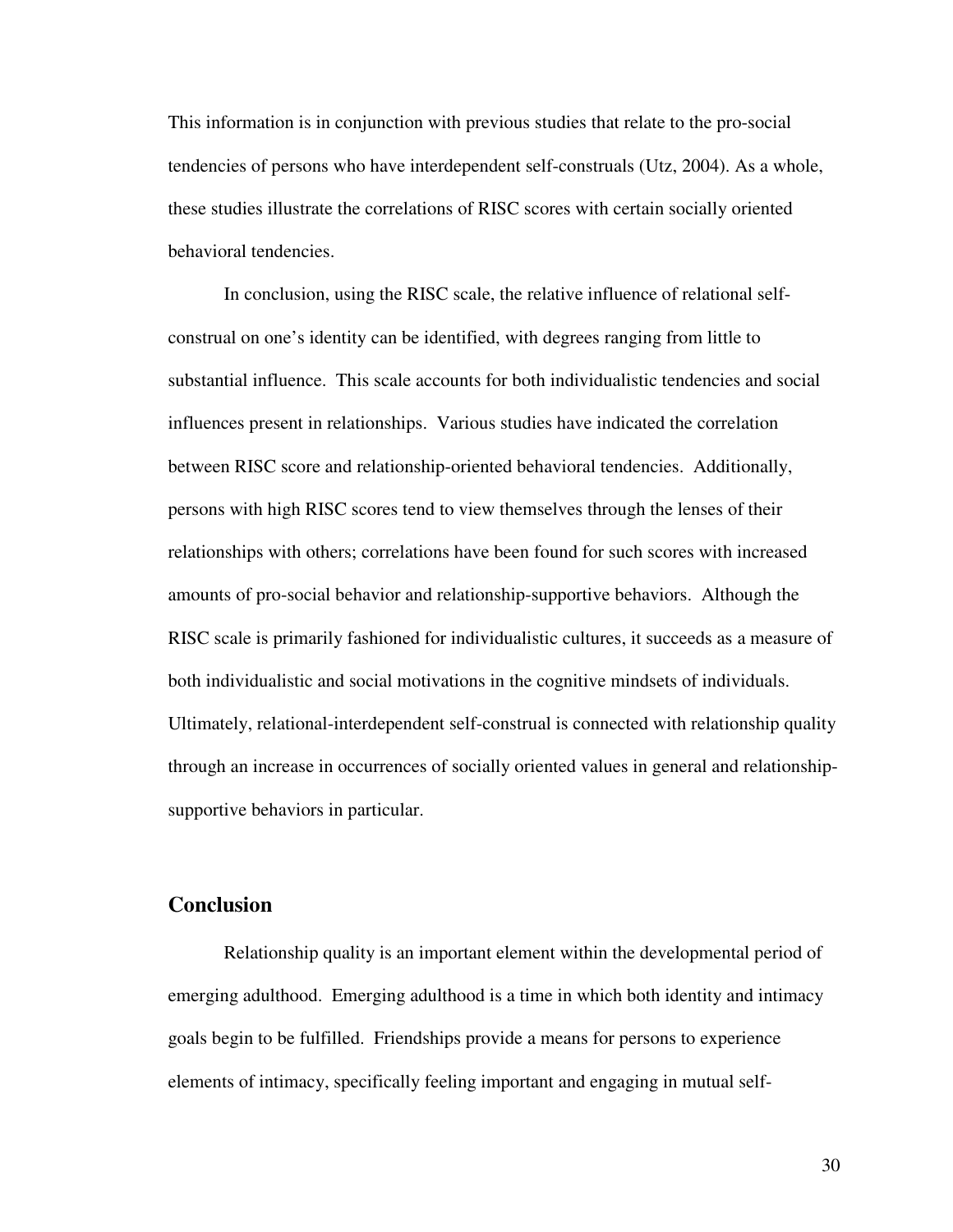disclosure. Romantic relationships involve a deeper and more personal connection with another person, thus amplifying the beneficial elements of friendships. Self-construal, especially through evaluation using the RISC scale, is important in the continued understanding of the correlations between higher ratings of relationship quality and prosocial behaviors. Therefore, the importance of studying relationship quality is seen in its role in identity formation throughout emerging adulthood, as can be measured for both types of intimate relationships using the RISC scale.

 Ultimately, this culminates in the question of the strength of the interaction between relational-interdependent self-construal and relationship quality, and, specifically, if friendships and romantic relationships correspond with significantly different scores of relational-interdependent self-construal. From this research, would persons who had cognitive mindsets corresponding with higher levels of interdependence demonstrate greater levels of dedication to their relationships? Would this mindset of greater interdependence translate such personal relational commitment into higher levels of quality for both friendships and romantic relationships? The proceeding study aims to answer these questions by comparing results of relational-interdependent self-construal with relationship quality in examples of both friendships and romantic relationships.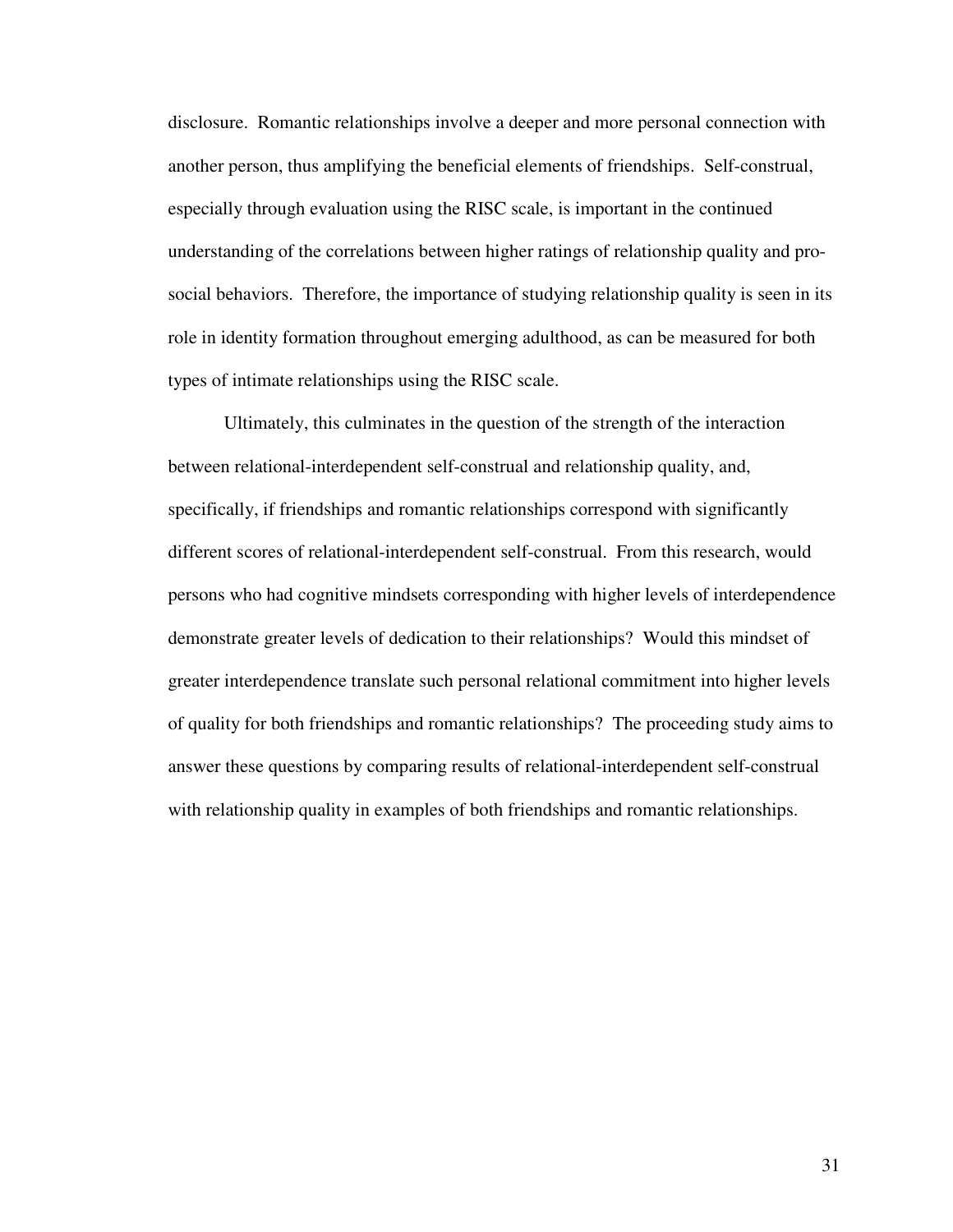#### **Chapter 3 - Methodology**

 For the project, I conducted a study on relationship quality and self-construal. I aimed to examine the strength of the correlation between relationship quality and degree of relational-interdependent self-construal. This interaction was to be examined separately for romantic relationships and friendships. The goal of this study was to identify the influence of self-construal within self-reports of relationship quality. Ultimately, these efforts served to elucidate the association between the quality of a relationship and self-construal, comparing levels of self-construal in both friendships and romantic relationships.

 The research method was a correlational study measuring, within the contexts of both friendships and romantic relationships, the constructs of relational-interdependent self-construal and relational closeness. After examining the literature, I found that selfreport questionnaires are often used to procure data on subjects of relationship quality and self-construal. Although relationship quality is best studied in simulations of real-life situations, research has indicated that self-report questionnaires can produce comparable data. All of this considered, I distributed an online survey at the campus of Southeastern University through the Office of Institutional Effectiveness. Therefore, the study was drawn from an online survey with self-report questionnaires separately measuring relationship quality and relational self-construal.

 The study was formatted so that any person enrolled at Southeastern University between the ages of 18 and 26 was eligible for participation in the study. I determined the age bracket for this selection by examining typical classifications of emerging adults, illustrated throughout psychological literature. Typically, persons during this age group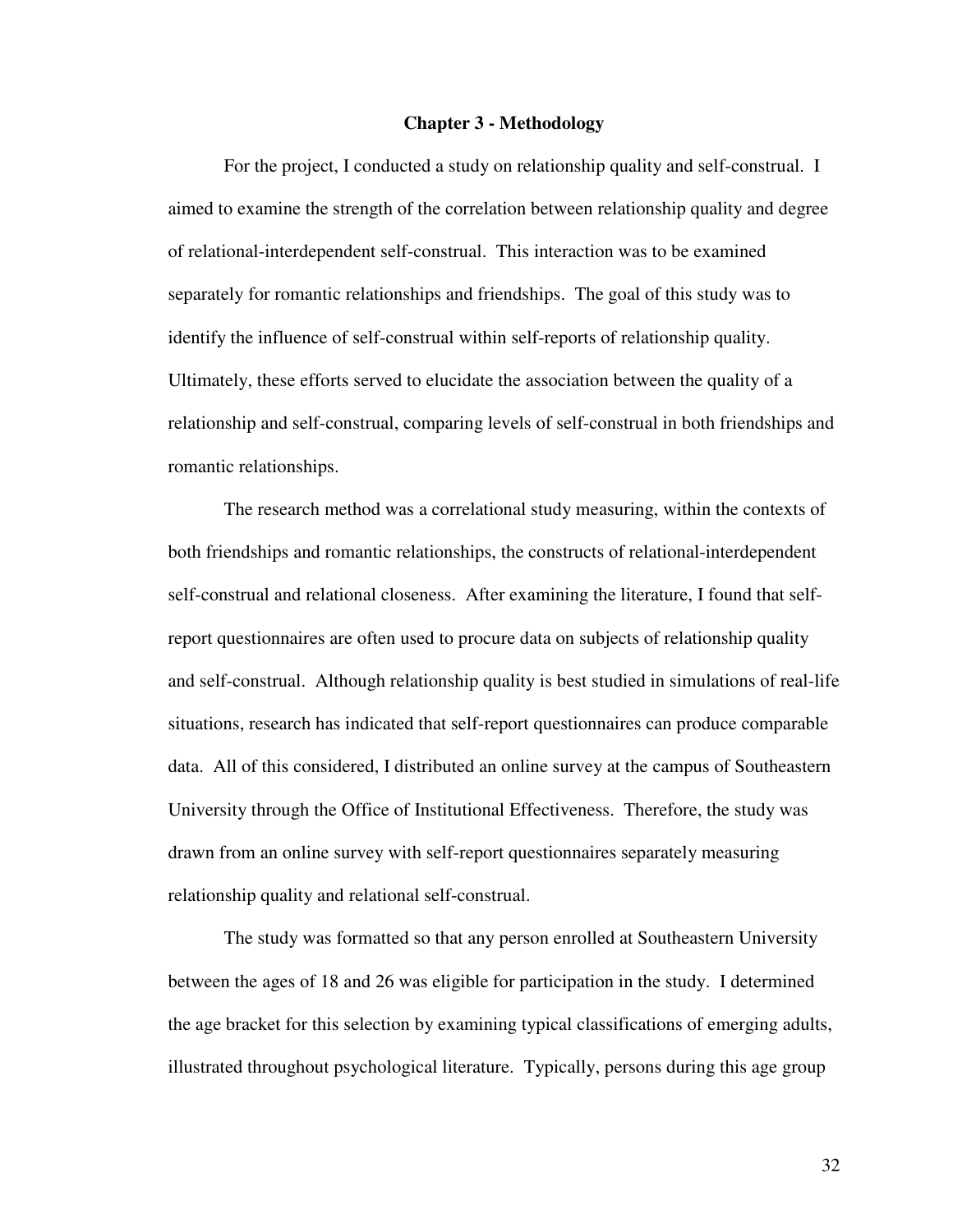place the forming of intimate relationships, whether friendship or romantic, as high in priority. Consequently, I sought to examine the specific influence of relational selfconstrual on relationship quality for the emerging adult population. Each person's relationship status determined which of the two surveys to fill out; each survey pertained to either a same-sex friendship or an opposite-sex romantic relationship. Therefore, those within the stated age bracket were not excluded based on relationship status or any other demographical indicator.

 Although the surveys themselves involved solely self-reported data, this was not too great of a limitation to my research due to the nature of this study. Through examining the research on motivations of individuals, I found that people work to fulfill basic social goals. Motivation to fulfill a goal, especially one pertaining to identity or intimacy, has the potential to affect the level of importance one places on achieving that goal (Gaine & La Guardia, 2009). For those with higher levels of relationalinterdependent self-construal, I expected that such persons would place greater levels of importance on their relationships than those with lower levels of self-construal. This trend would be reflected in ratings of relationship quality, with higher degrees of relational-interdependent-self-construal corresponding with higher levels of relationship quality, this interaction occurring regardless of the classification of the relationship. Due to the subjective nature of self-construal, personal motivations in classifying relationship quality would likely affect the results. I hypothesized that, on average, those with high levels of relational-interdependent self-construal would indicate higher relationship quality than the averages of those with low levels of such self-construal.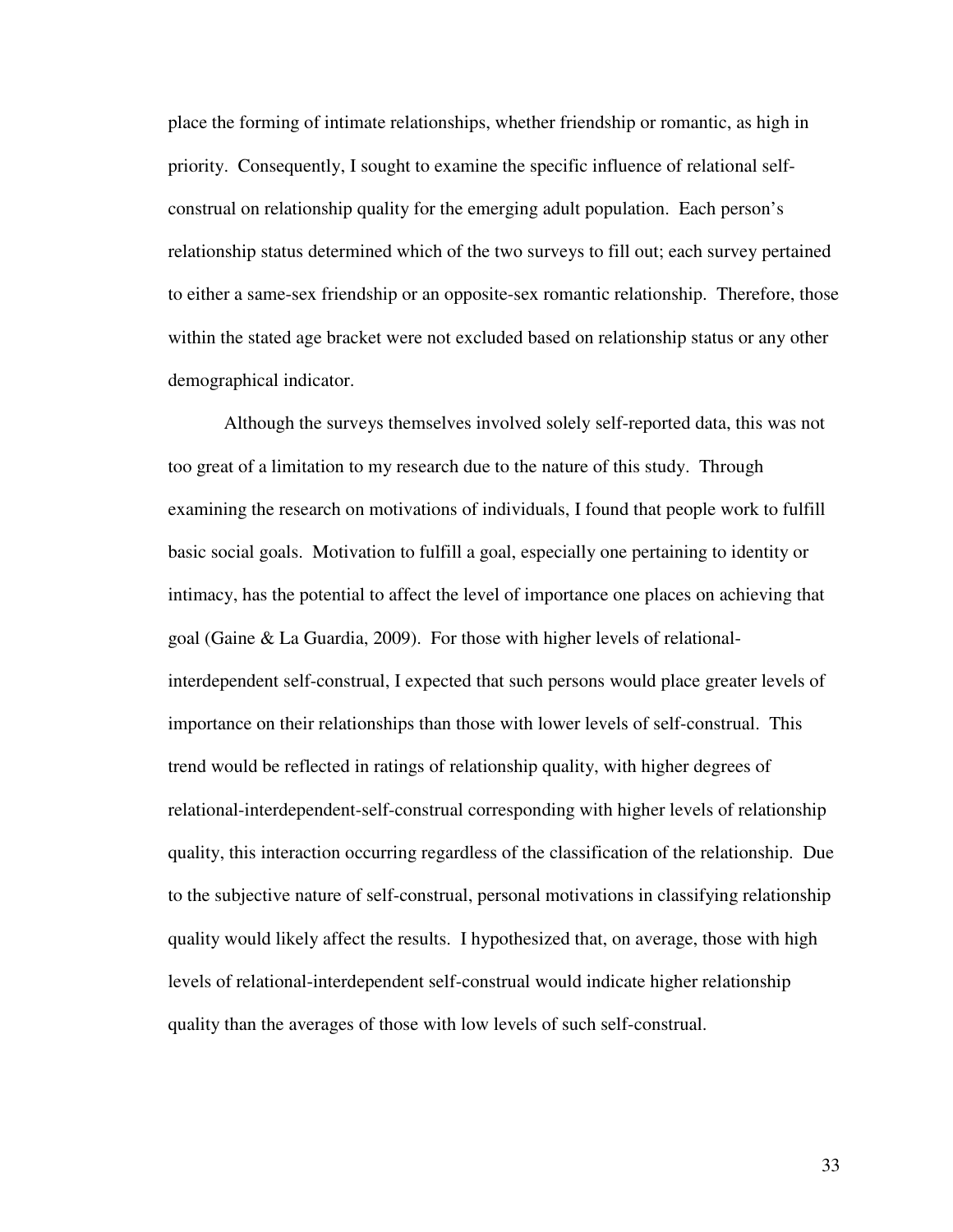Within each online survey, there were two reliable scales used to acquire data, each using some form of a Likert scale to indicate the strength of agreement with the given statement. Upon consenting to participate in the study, the participant chose the appropriate survey to take, dependent on his or her relationship status. Both surveys contained identical Relational-Interdependent Self-Construal scales to examine the level of self-construal within the individual. An example of the types of questions involved in this measure include: "In general, my close relationships are an important part of my selfimage," "When I establish a close friendship with someone, I usually develop a strong sense of identification with that person," and "Overall, my close relationships have very little to do with how I feel about myself" (reverse scored). Research by Cross, Bacon, and Morris (2000) has reported both the internal and test-retest reliability along with the convergent, discriminant, and construct validity for such a self-construal measure.

 All consenting persons took the survey containing the Friendship Quality Survey unless they were currently in a romantic relationship and had been so for a period of two full months or longer. If an individual fulfilled the above requirement, he or she took the survey containing the Romance Qualities Scale. There were 194 respondents in the romantic relationship category (153 females) and 204 respondents in the friendship category (154 females). Both versions of the survey identified relationship quality and the questions were comparable except for the exchange of the word "friend" for "partner" in the Romance Qualities Scale. Examples of the questions involved in this measure include the following: "My friend helps me when I am having trouble with something," "If there is something bothering me, I can tell my partner about it even if it is something I cannot tell to other people," and "After having fought, even violently, with my friend, if I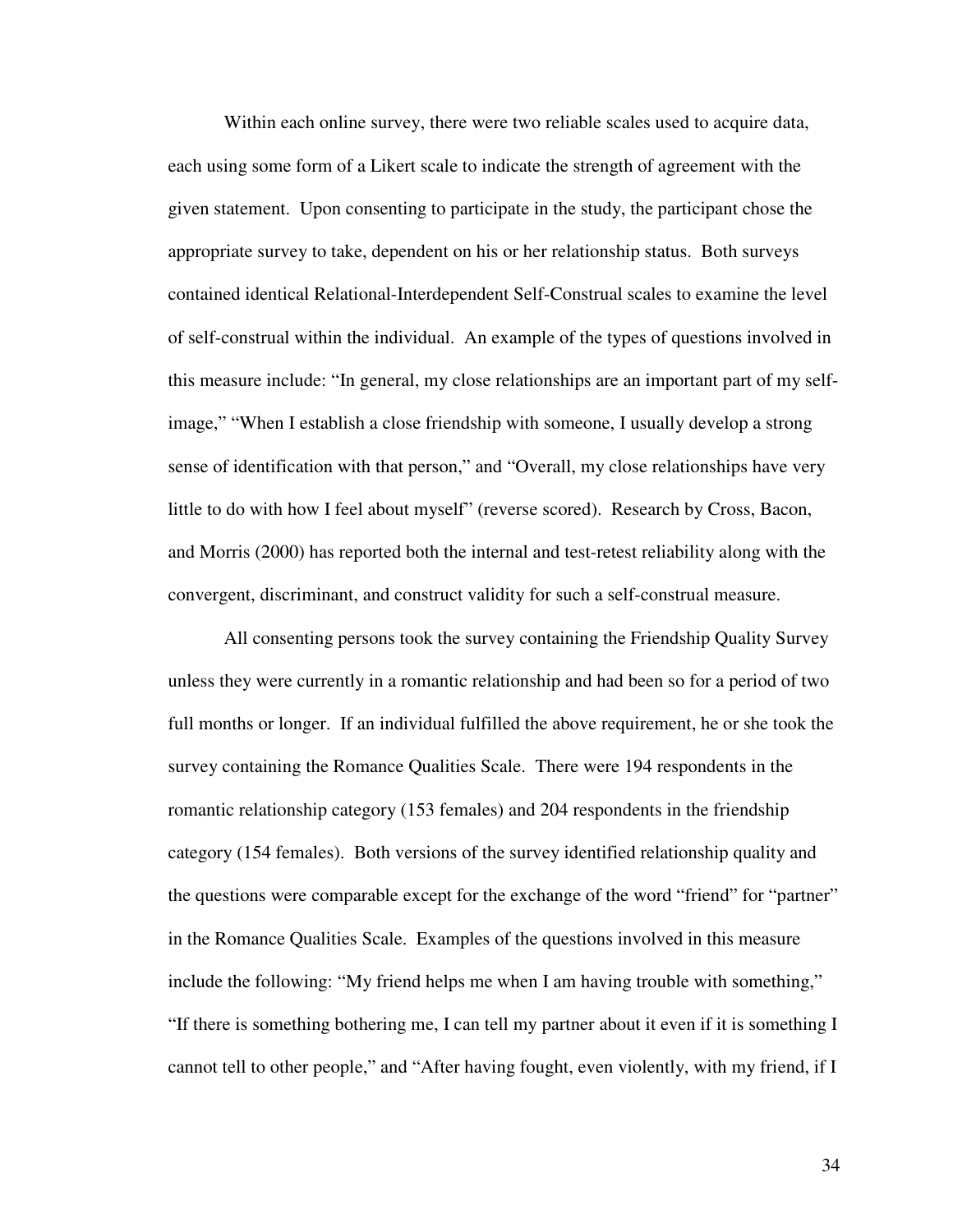said 'sorry' to him or her, I think that he or she would continue to be angry with me" (reverse scored). Research by Ponti, Guarnieri, Smorti, and Tani (2010) has shown that these two scales can be interchangeable in regards to similarities in the theoretical framework of relationships.

 For this experiment, I conducted an online campus-wide survey using the student email database. Faculty affiliated with the Department of Social Sciences and the Office of Institutional Effectiveness (directly associated with the student email database program) mediated the use of such a database. Within the email, a CAN-SPAM statement was included, in which persons could choose to have their name removed from the email list if they so desired.

 After agreeing to participate in the experiment, each consenting person answered the question regarding his or her relationship status. After the demographical category of sex was obtained, the appropriate relationship quality survey was given, followed by the survey containing the relational-interdependent self-construal scale. This entire process took approximately 10 minutes.

 In exchange for completion of the online survey, participants had the ability to enter their names into a drawing for a fifteen-dollar gift-card to a certain restaurant. Participants' names were not associated with the survey data and the student's names were emailed in a file separate from the content of the data. The number of data sets was recorded into an online number generator and the participants whose numbers corresponded with the generated numbers were emailed directions as to how to redeem their prize. Data were collected using the online survey program, and a code was assigned to each survey. All records were stored within the secure hard drive of the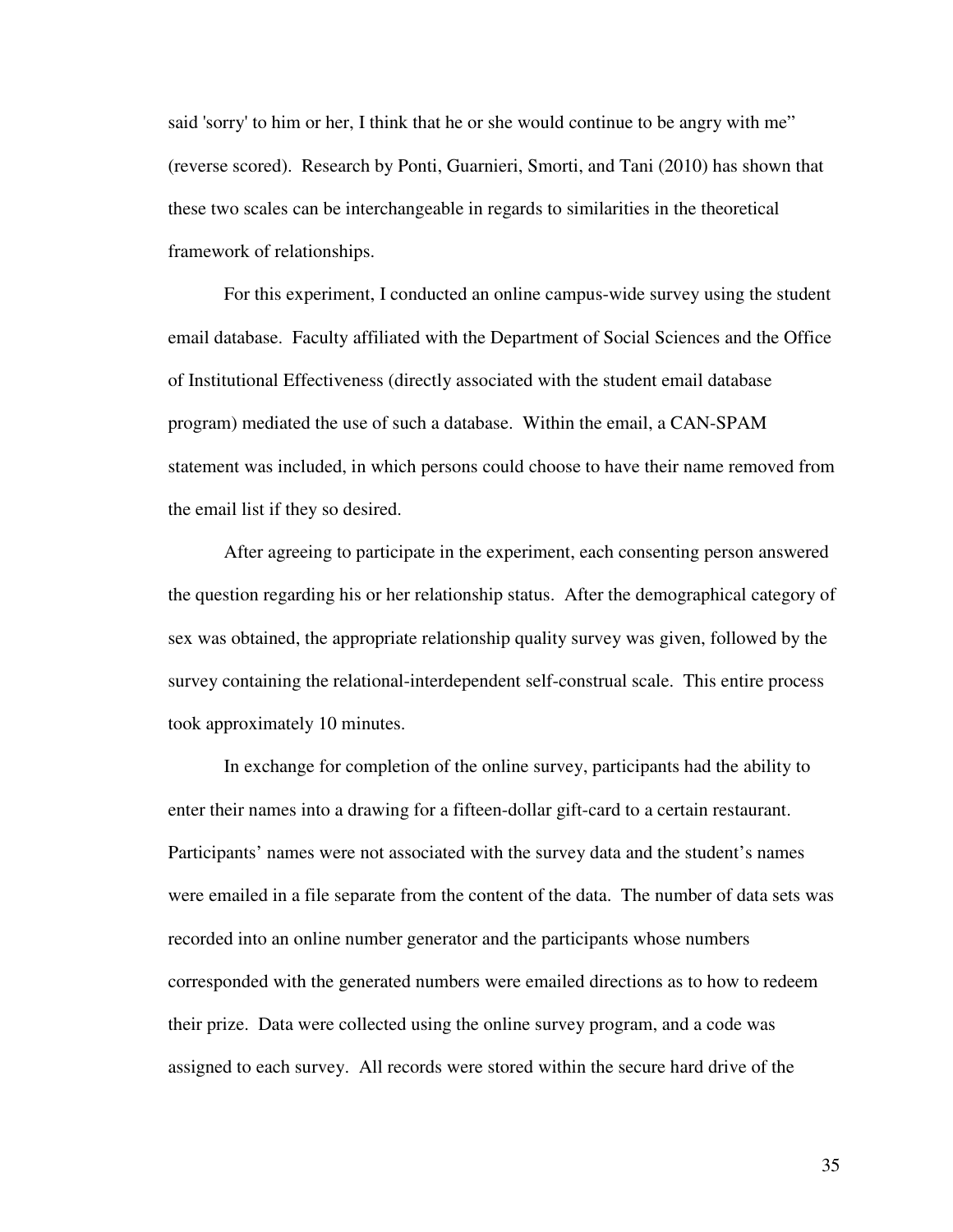CBSS, to be kept there for three years. After the study was completed, the information was not accessible, unless by the investigators of CBSS staff in response to matters of legality.

 Based on the literature and methods of the experiment, there was little-to-no risk. The risks did not outweigh the benefit of the knowledge, and the study itself had little potential for any form of harm to the participant. Research studies measuring relationship quality and correlations between the data have not reported any harm befalling the participants due to involvement in the study. Additionally, the surveys themselves were not associated with traumatic or well-known strongly emotional cues. While the information pertained to a subject's friendship or romantic relationship, no negative repercussions were expected to result from involvement in the study.

 In regards to the scoring process, there were a few answers that needed to be reversed scored, and these were taken care of appropriately for all of the surveys. For the relationship quality surveys, the answers were ranked on a scale of 1-5, with corresponding anchors of "low relationship quality" and "high relationship quality." Relational interdependent self-construal ratings were given on a scale of 1-7, anchored with "low relational interdependent self-construal" and "high relational interdependent self-construal."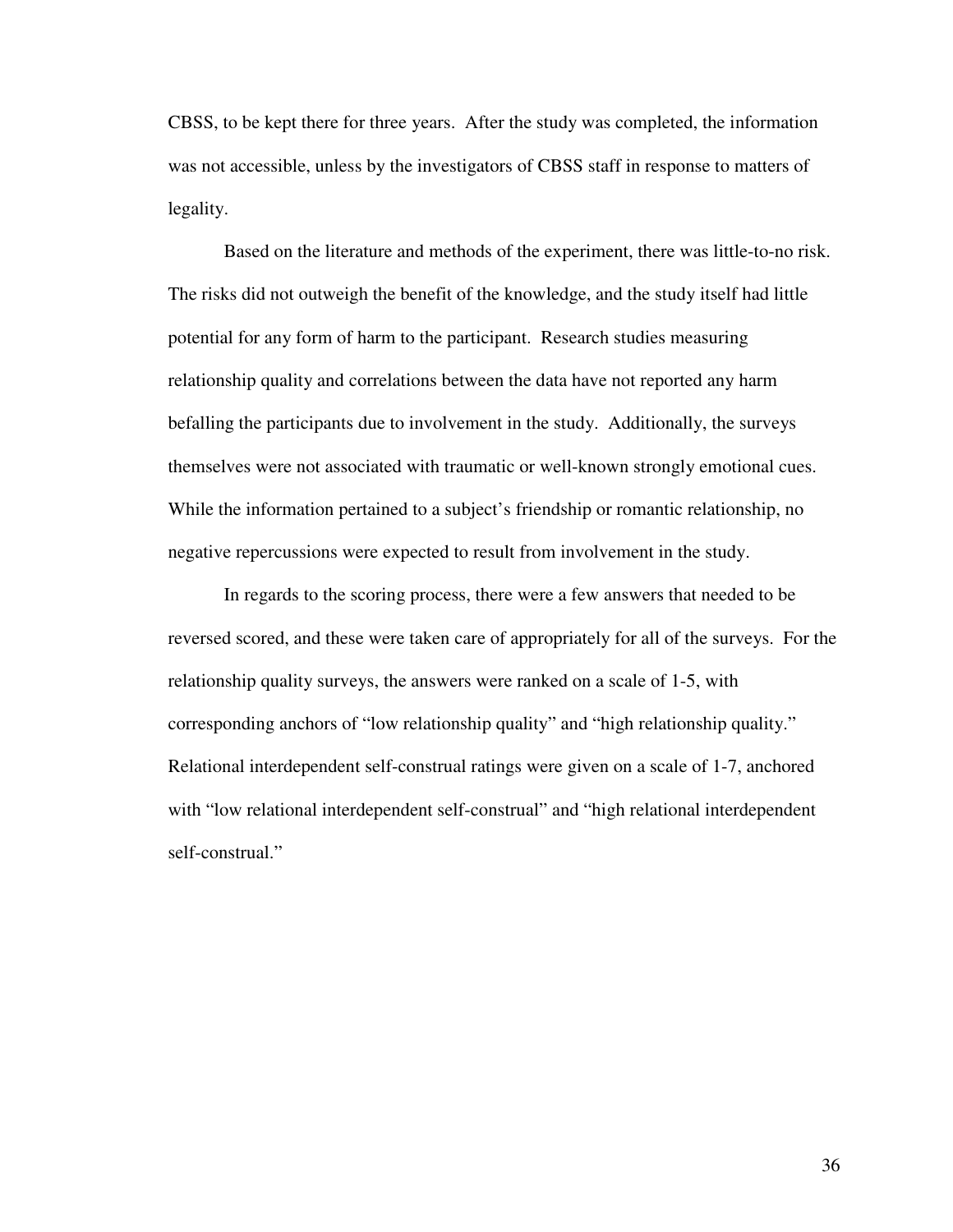#### **Chapter 4: Results**

 Aggregating the data across relationship type (romantic or friendship), the sample size was 398. Of the friendship quality group, there were 204 respondents, with females consisting of 154 of the participants. For the romantic relationship quality group, there were 194 respondents, with females consisting of 153 of these participants. Other than gender and romantic relationship status, no demographic information was collected from the participants. All respondents were students at Southeastern University and were between the ages of 18-66. The original intent for the ceiling age was to be 26, as per research on emerging adult populations (Eryılmaz & Atak, 2009; Skaletz & Seiffge-Krenke, 2010; Arnett, 2001), but this was not successfully communicated in the informed consent screen. Consequently, the acquired answers cannot be applied to any specific stage of development or age of respondent. On the online survey, one additional male participant was excluded from the analyses due to his ranking of "7" for all questions on the Relational-Interdependent Self-Construal scale (the scale involves two questions that are phrased for reverse scoring). Other than this one exception, all completed surveys were submitted for data analyses.

 The researchers subjected the results to analyses on an independent measures ttest, which illustrated that the relationship quality and self-construal ratings were significantly different for friendships and romantic relationships, meriting separate analyses. The relationship quality mean for the romantic relationships was 4.0267, with a standard deviation of .322. The relationship quality mean for friendships was 3.7558, with a standard deviation of .505. Gender did not prove to be a confounding variable (see Table 1 for a breakdown of the scores by gender), so gender was not analyzed separately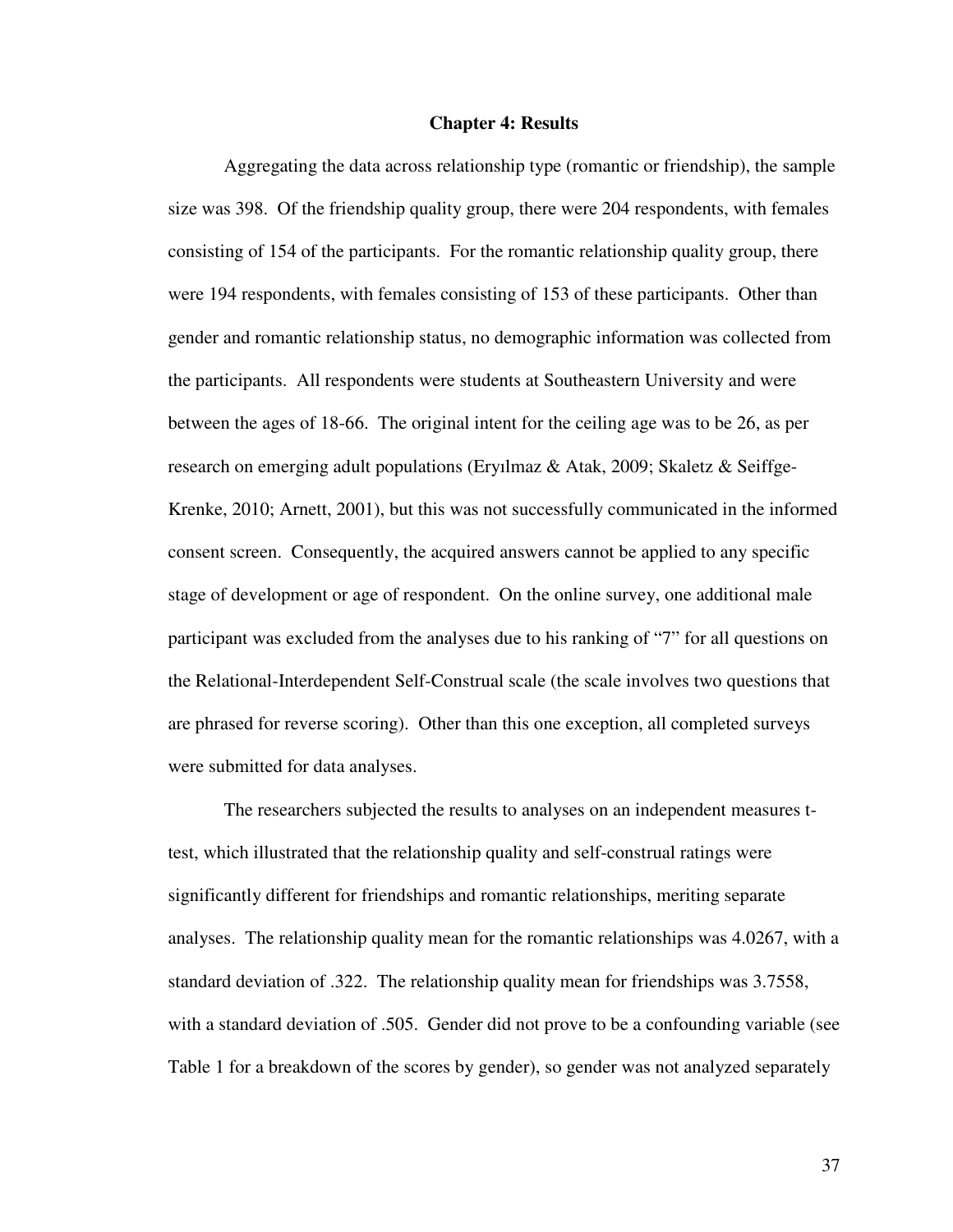in the correlation analyses. On an Independent Samples Test, a rating of .00 was given on a 2-tailed test for significance, in which the means for relationship quality were separated by type. This significant relationship justifies the use of separate analyses for friendships and romantic relationships.

|        |                                | Friendship<br><b>Quality Score</b> | <b>RISC Score</b><br>(average of | Romance<br><b>Quality Score</b> |  |
|--------|--------------------------------|------------------------------------|----------------------------------|---------------------------------|--|
|        | Q3. Please select your gender: | (sum/22)                           | sum)                             | (sum/22)                        |  |
| Male   | Mean                           | 3.6573                             | 4.3357                           | 3.9268                          |  |
|        | N                              | 50                                 | 91                               | 41                              |  |
|        | Std. Deviation                 | .44062                             | 1.50863                          | .33861                          |  |
| Female | Mean                           | 3.7878                             | 4.4670                           | 4.0535                          |  |
|        | N                              | 154                                | 307                              | 153                             |  |
|        | Std. Deviation                 | .52167                             | 1.51376                          | .31376                          |  |
| Total  | Mean                           | 3.7558                             | 4.4370                           | 4.0267                          |  |
|        | N                              | 204                                | 398                              | 194                             |  |
|        | Std. Deviation                 | .50511                             | 1.51170                          | .32246                          |  |

Table 1: Means of FQS, RISC, and RQS analyzed by gender

 Therefore, the ratings of friendship and romantic relationship quality were each correlated with ratings of relational interdependent self-construal, with significance of results mediated by a value of  $p < 0.05$ , as is standard for psychological research (see Tables 2 and 3 for the full correlational data). For friendship quality, the Pearson Correlation was .113 with a significance of .109. For romantic relationship quality, the Pearson Correlation was .069 with a significance of .339. Neither of these relationships resulted in statistical significance.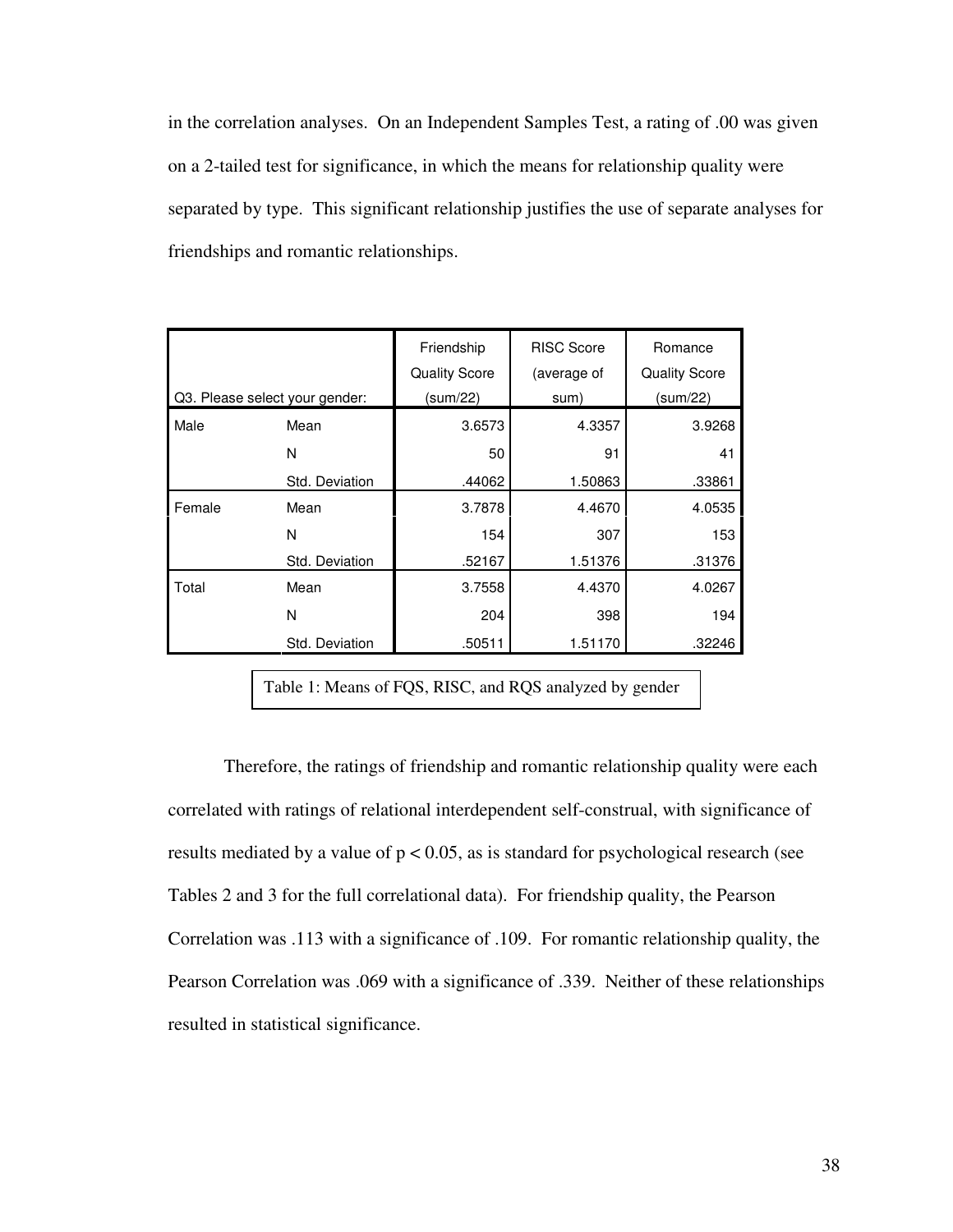|                                 |                            | <b>RISC Score</b><br>(average of sum) | Friendship<br><b>Quality Score</b><br>(sum/22) |
|---------------------------------|----------------------------|---------------------------------------|------------------------------------------------|
| RISC Score (average of sum)     | <b>Pearson Correlation</b> |                                       | .113                                           |
|                                 | Sig. (2-tailed)            |                                       | .109                                           |
|                                 | N                          | 398                                   | 204                                            |
| <b>Friendship Quality Score</b> | Pearson Correlation        | .113                                  |                                                |
| (sum/22)                        | Sig. (2-tailed)            | .109                                  |                                                |
|                                 | N                          | 204                                   | 204                                            |

Table 2: Correlations between RISC score and FQS score

|                              |                     | <b>RISC Score</b> | <b>Romance Quality</b> |
|------------------------------|---------------------|-------------------|------------------------|
|                              |                     | (average of sum)  | Score (sum/22)         |
| RISC Score (average of sum)  | Pearson Correlation |                   | .069                   |
|                              | Sig. (2-tailed)     |                   | .339                   |
|                              | N                   | 398               | 194                    |
| <b>Romance Quality Score</b> | Pearson Correlation | .069              |                        |
| (sum/22)                     | Sig. (2-tailed)     | .339              |                        |
|                              | N                   | 194               | 194                    |

Table 3: Correlations between RISC score and RQS score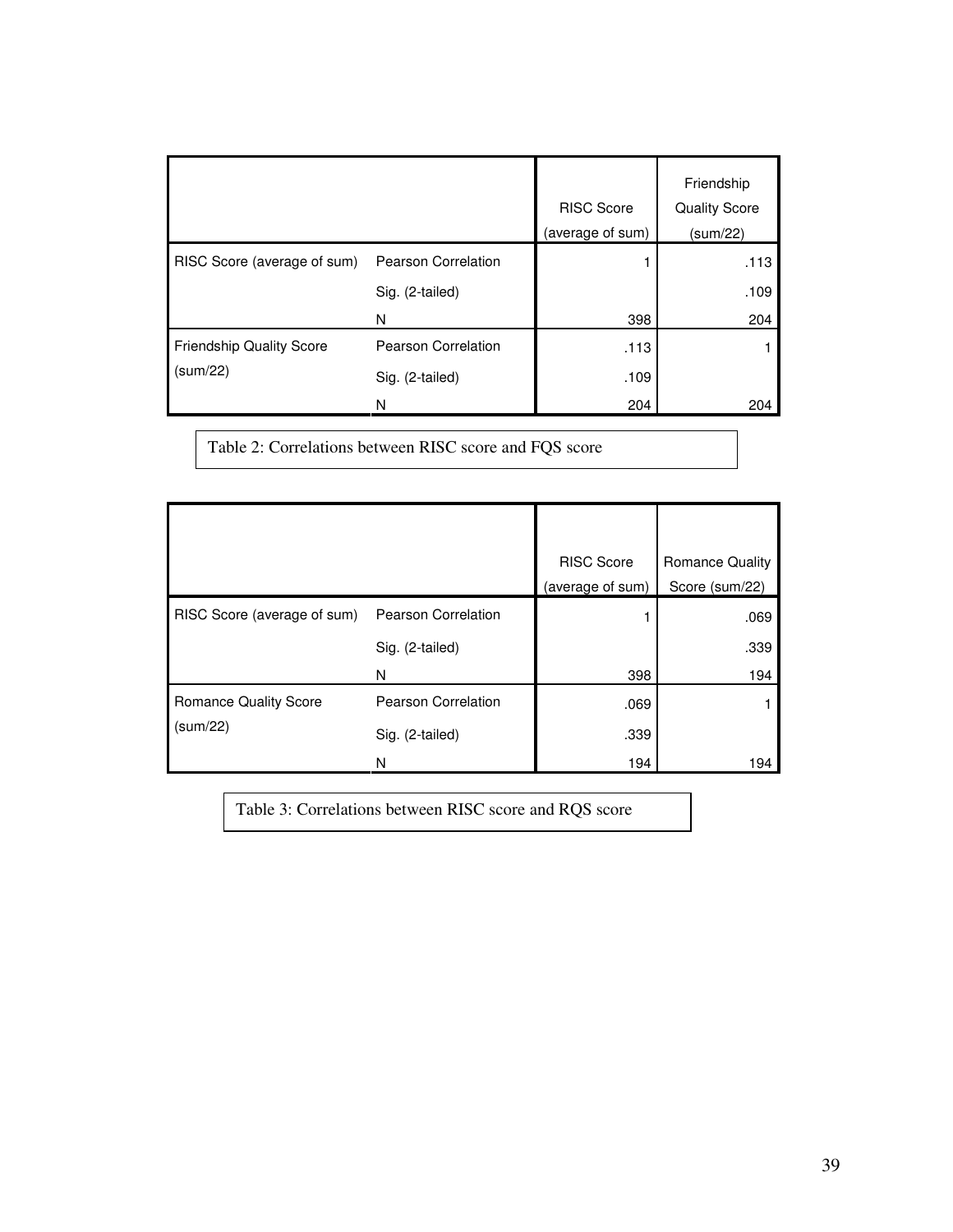|                        |                        |        |                            |     | Mean |
|------------------------|------------------------|--------|----------------------------|-----|------|
| RISC Score (average of | Q3. Please select your | Male   | Q2. Are you currently in a | Yes | 4.53 |
| sum)                   | gender:                |        | romantic relationship in   | No. |      |
|                        |                        |        | which you have been        |     | 4.17 |
|                        |                        |        | together for at least two  |     |      |
|                        |                        |        | full months?               |     |      |
|                        |                        | Female | Q2. Are you currently in a | Yes | 4.53 |
|                        |                        |        | romantic relationship in   | No. |      |
|                        |                        |        | which you have been        |     |      |
|                        |                        |        | together for at least two  |     | 4.41 |
|                        |                        |        | full months?               |     |      |

Table 4: RISC Scores Mediated by Gender and Relationship Classification



Comparison of Means Across Gender (friendship quality,<br>romantic relationship quality, and RISC)

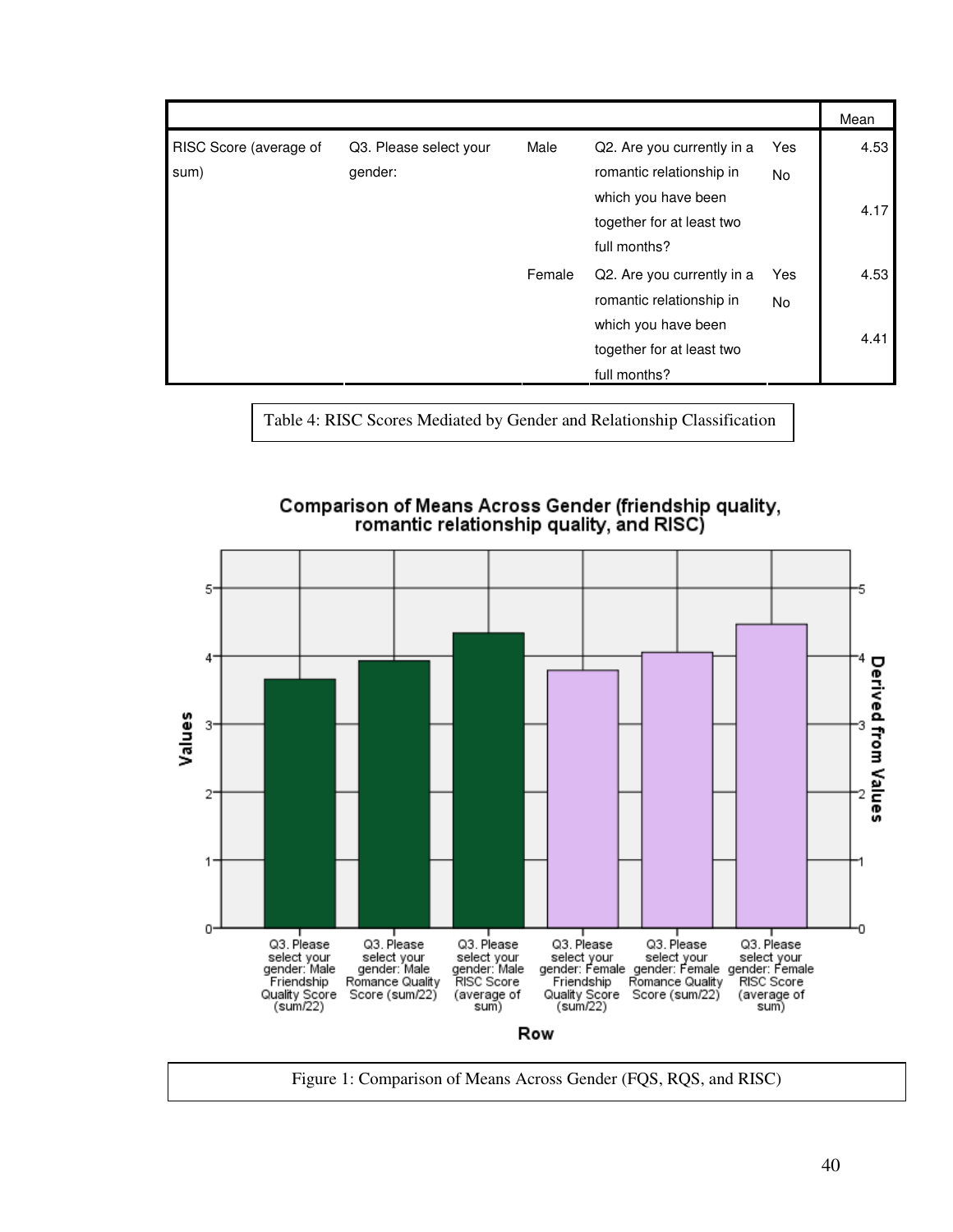#### **Chapter 5: Discussion**

#### **Outcome**

For the data, initial t-test analyses indicated that the scores for friendships and romantic relationships were significantly different from each other. The means for relationship quality for romantic relationships were higher than the means for friendship quality. This trend is in conjunction with prior research on relationship quality; romantic relationships often have a more powerful influence on a person's identity and life decisions than do friendships (Agnew et al., 1998; Barry et al., 2009). Specifically, this is seen in a romantic partner's inclusion into a person's own self-concept (Slotter  $\&$ Gardner, 2012). Essentially, the data indicate that these two types of relationships are distinct and illustrate the different level of priorities a person ascribes to each.

 In interpreting the results of the study, there were no significant correlations between relationship quality scores and RISC scores. High friendship quality scores, as measured by the FQS, were not correlated with either high or low RISC. This was also the case for romantic quality scores, as measured by the RQS. In terms of the relevance of such information, studies have indicated that RISC scale scores have been correlated with relationship-supportive behaviors and motivations (Morry & Kito, 2009). RISC corresponds with a cognitive mindset that relates to identifying oneself in relation to others (Gore et al., 2006). Because there were no distinct correlations between relationship quality scores and RISC levels, it is highly probable that multiple factors exist apart from RISC that contribute to reports of relationship quality. RISC corresponds with a cognitive mindset, but relationship quality scores are a perception of the strength of a relationship (Morry, Reich, & Kito, 2010), with interpretation mediated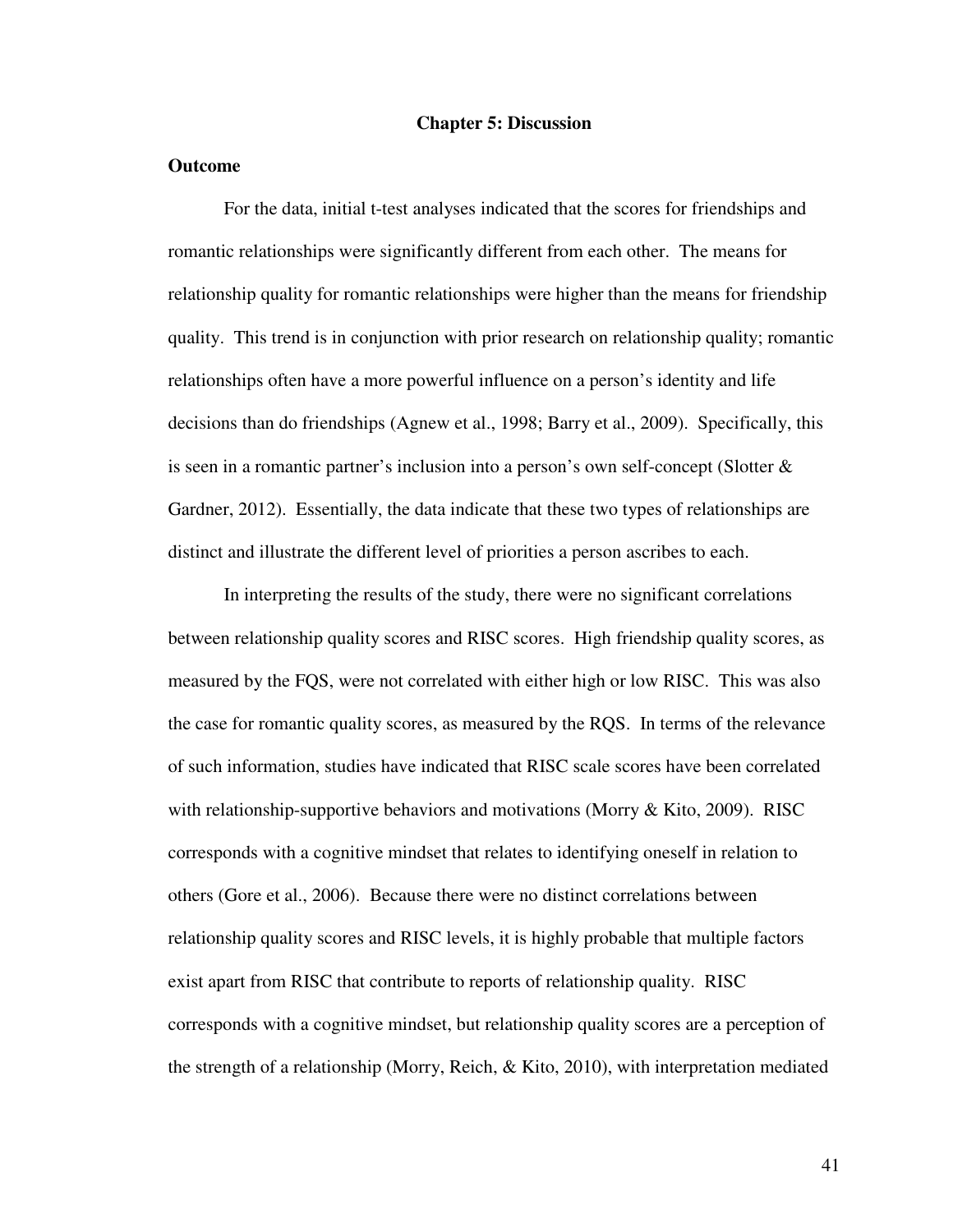by the behaviors observed (Ponti et al., 2010). With this in mind, the connection between relationship quality and RISC is weak and somewhat indirect in that depiction of self has a small role in the personal evaluation of the relationship. Ultimately, despite the reported connection between relationship-supportive behaviors and motivations and RISC, the findings of this study did not demonstrate a specific connection between RISC and reported relationship quality.

 One possible reason for the difference between my results and other studies could have been due to the relationship quality inventories that I used. To my knowledge, the FQS and the RQS have not been correlated with RISC scores, although other measures of relationship quality have been used (Gore et al., 2006; Morry & Kito, 2009). The purpose of the FQS and RQS measures is to emphasize the theoretical similarities between the types of relationships; admittedly, the RQS itself does not provide a comprehensive picture of romantic relationships. Therefore, my lack of correlational strength and significance between relationship quality and RISC can mostly be attributed to the fact that the relationship quality measures that I used were purely self-report and were primarily created to establish theoretical similarities between the two types of relationships.

 Interestingly, there were no significant gender differences for the responses in any of the measures (see Table 4 and Figure 1). For the most part, males and females had similar means for the ratings on the FQS, the RQS, and the RISC scale, although the means of the females were marginally greater. As it pertains to gender differences, the research has demonstrated conflicting trends on subjects of relationship quality (Dandurand & Lafontaine, 2013; Fuhrman et al., 2009; Roy & Benenson, 2000) and self-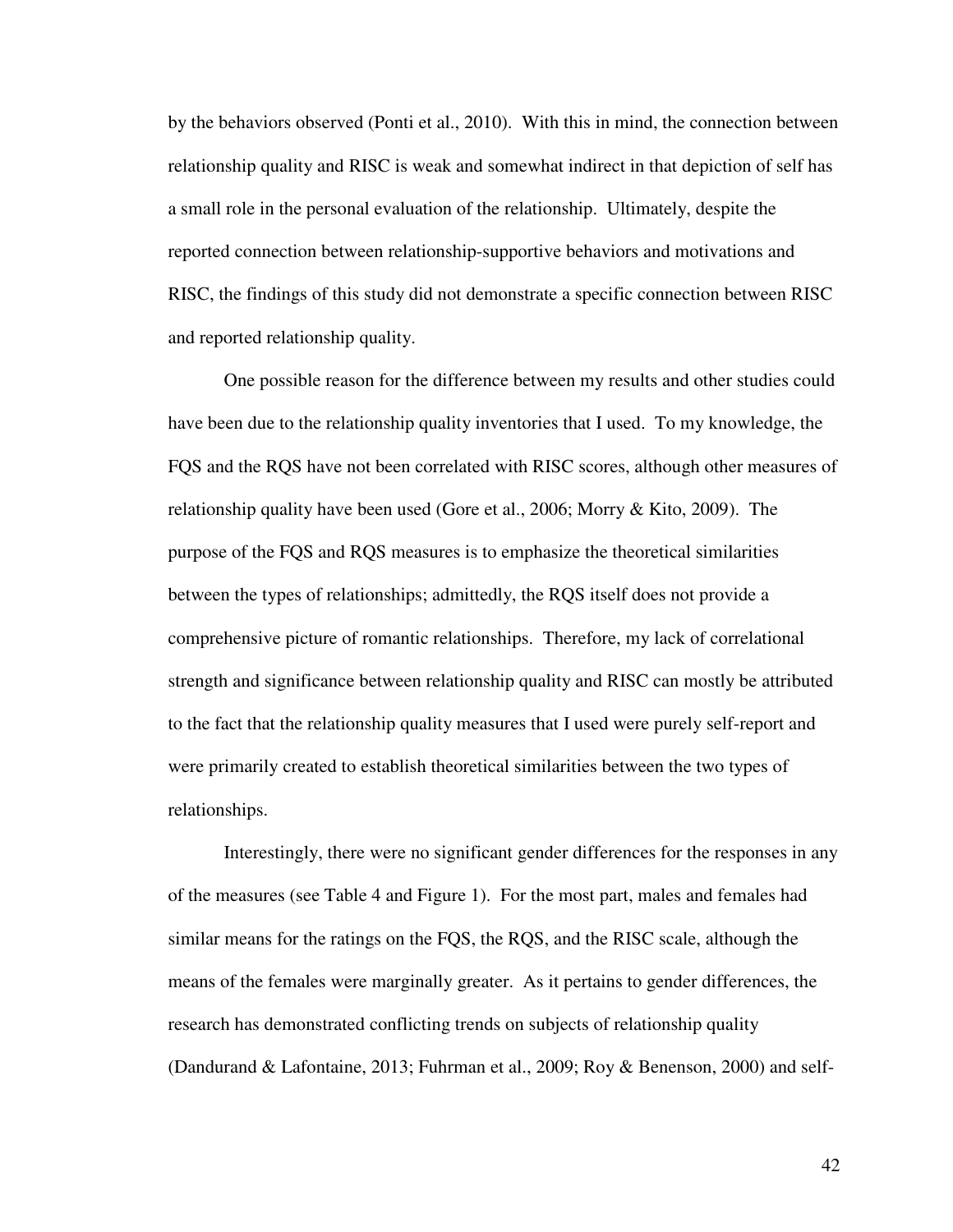construal (Cross et al., 2000; Gore et al., 2006; Morry & Kito, 2009). Ratings of intimacy and perceptions of relationship quality are affected by the perception of a partner's level of disclosure (Crystal Jiang & Hancock, 2013; Gore et al., 2006; Sprecher & Hendrick, 2004). Although some gender differences may exist, research has indicated that, for both males and females, intentional and willing involvement in the growth of a relationship is connected with relationship well-being (Gaine & La Guardia, 2009). My data indicated that males and females reported similar ratings of the importance of relationships and their engagement in it. Perhaps if further studies were carried out in which relationship quality and relational-interdependent self-construal were studied more thoroughly, the females ratings on the RISC would reflect the predominate trends in the literature on self-construal.

 It is possible that the religious environment associated with the population sampled mediated the extent to which persons viewed themselves in relation to close others. People often feel that their involvement with religion affects their decisions and behavior (McMurdie, 2013). Recent studies have shown that religious connection can influence interpersonal relationships (McMurdie, 2013) along with tendencies to demonstrate generosity and prosocial behaviors (Brañas-Garza, Espín, & Neuman, 2014). In a study explicitly examining psychological sense of belonging in Evangelical private universities (Bomus, Woods, & Chan, 2005), the impact of community connectedness was shown to exist as a unique factor, especially for students living on campus. This study, because of its similarity to the environment in which I conducted my research, illustrates the importance of the community and perceived connectedness in the behavior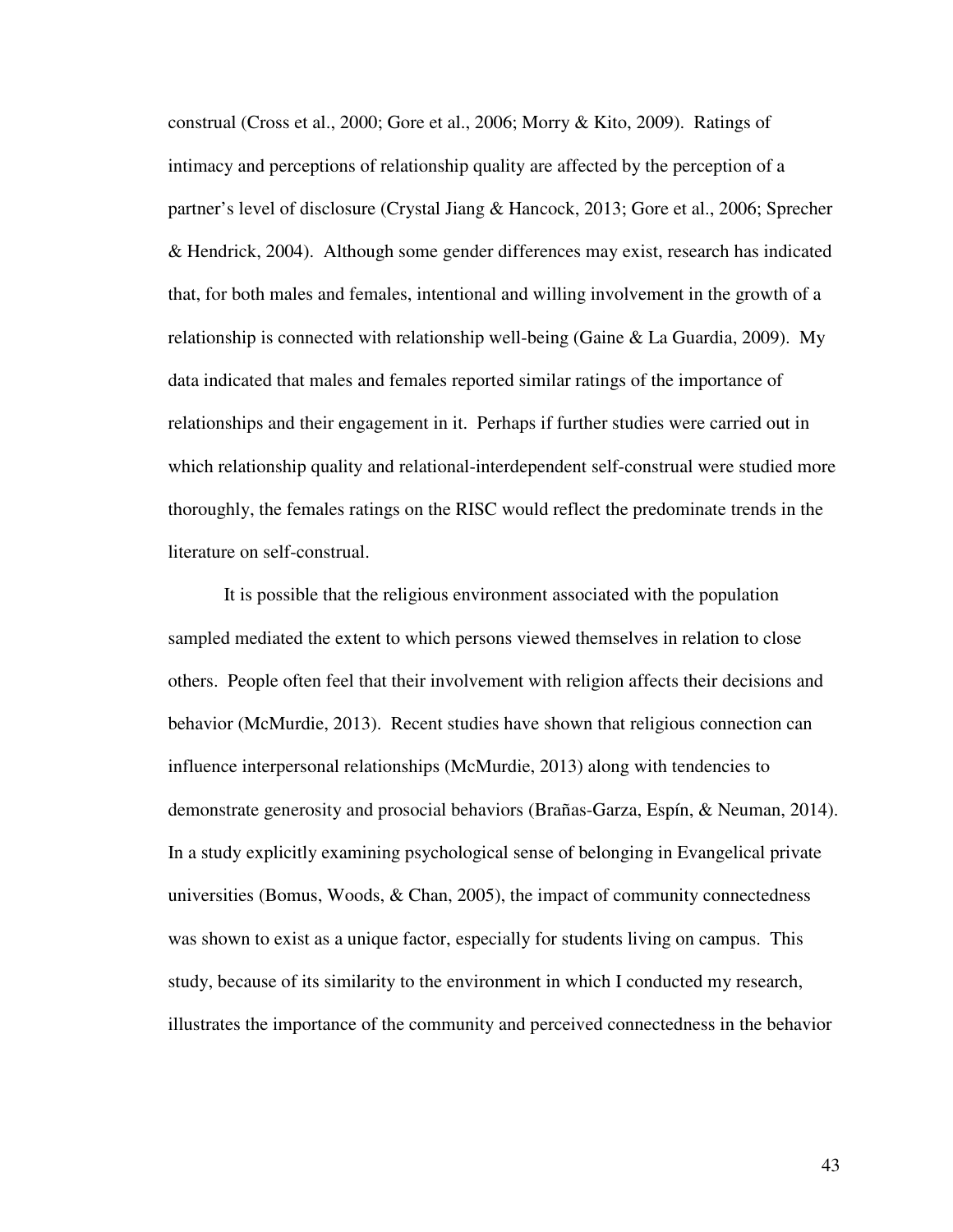and decisions of students. Therefore, the data from my research should be interpreted while accounting for the role of the worldview of a religious, and therefore somewhat interpersonal and altruistic, mindset.

 As a whole, none of my hypotheses were confirmed. I proposed that the trends in the results would indicate that friendships and romantic relationships were similar in reports of relationship quality. As it pertains to RISC, I proposed that higher scores of relational-interdependent self-construal would have a direct positive relationship with relationship quality scores, the quality scores mediated by the RISC scores. Given that there were no significant correlational relationships identified between the variables of relationship quality and RISC, this assumption was not supported in my study. Essentially, the results from my study disconfirmed all of my hypotheses in that there was no clear connection between one's score on the RISC and one's reported relationship quality in either a friendship or a romantic relationship.

#### **Limitations of the Study and Directions for Future Research**

For this study, there were certain elements that limit the applicability of my results. First, the demographic information that I collected was very limited. The classification of gender and romantic relationship status were the only two factors that I collected from each participant. Age of participants was not acquired, although I assume that the predominant number of responses were persons within the 18-24 age range. I also did not inquire of the participants' ethnic backgrounds. Although this factor probably would not have significantly affected the data, at the very least, it would have demonstrated the degree of ethnic diversity within the sample.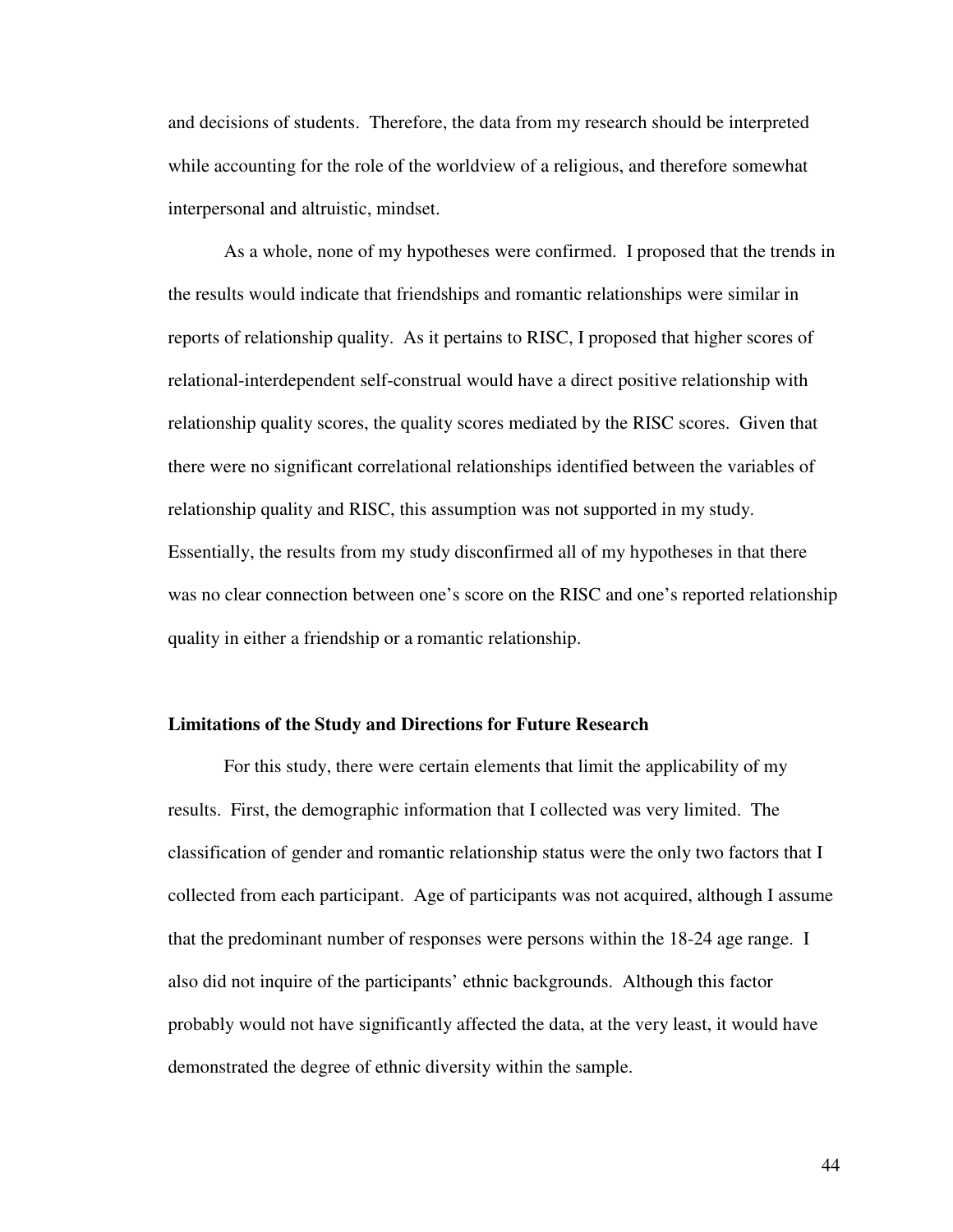An additional factor that I did not collect, marital status, could have been a confounding variable for the romantic relationship group. Research has shown that relationship quality scores typically differ between married and dating romantic couples (Morry et al., 2010). Sexual intimacy, which occurs in marital relationships, most likely was underrepresented for the romantic relationship population surveyed due to the values toward extramarital conduct held by those who classify themselves under the religious classification held by the university (Mak & Tsang, 2008). This factor of sexual intimacy in romantic relationships could have affected the level of disclosures and the presence of prototypical elements such as trust, closeness, and relational satisfaction (Denes, 2012). Therefore, these classifications of age, ethnicity, martial status, and sexual involvement would have been advantageous to obtain for the sake of isolating confounding variables and comparing the data that I obtained with results from corresponding populations of students at other collegiate institutions.

 My study specifically defined the relationships studied as same-sex friendships and opposite-sex romantic relationships; however, it is possible that other classifications of relationships could have produced different results. For the most part, the literature has focused on opposite-sex romantic relationships, but exclusivity in focus has changed during the past five years to include same-sex romantic relationships in efforts to prevent discriminatory actions based on the variable of sexual orientation (Rayle, 2006). Although this particular classification of romantic relationships probably would not have occurred in the population sampled, the option of classification should have been included.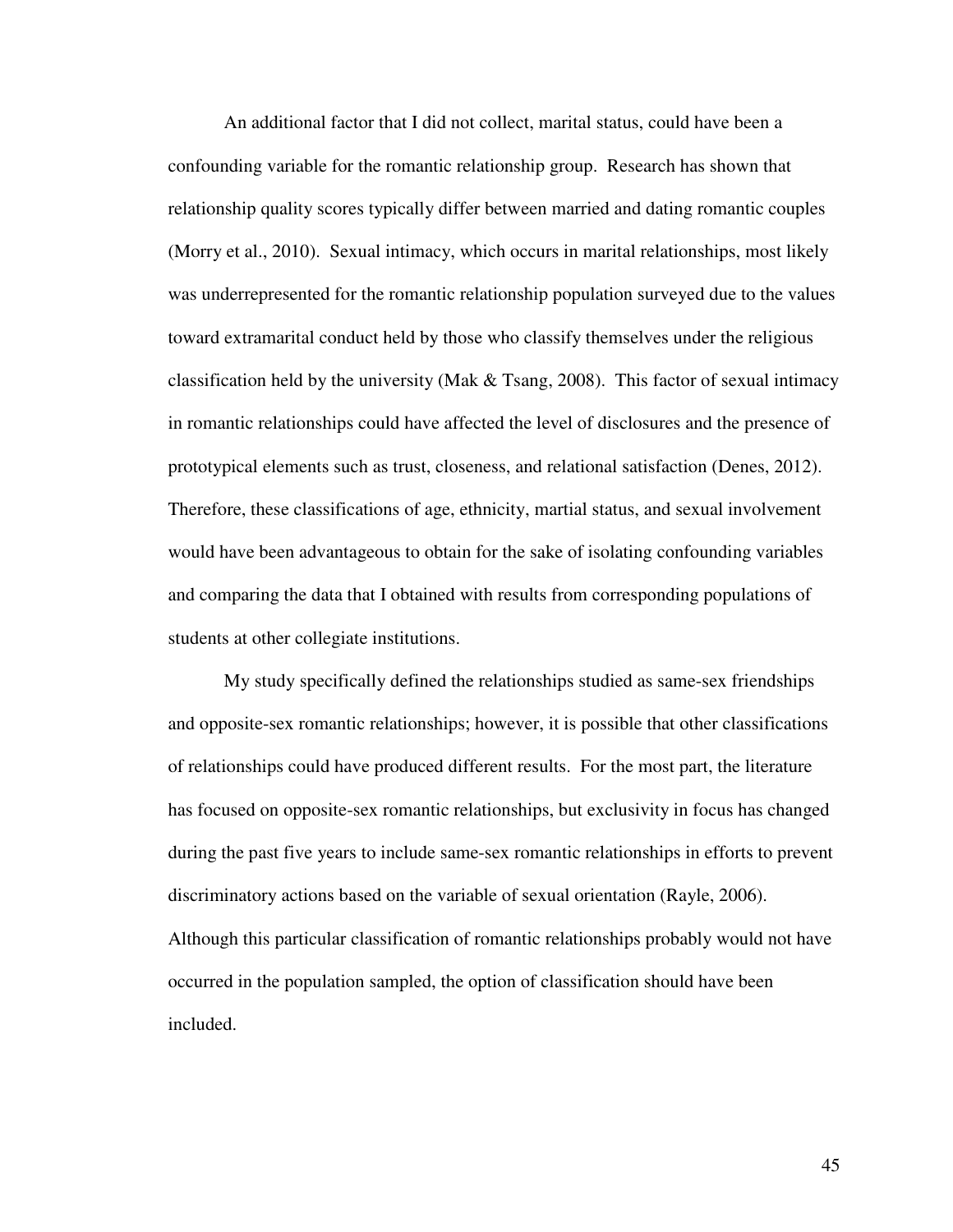Also of interest in relationship research, the examination of cross-sex friendships has recently arisen as important to explore (Fuhrman, et al., 2009; Kito, 2005). For my study, it is possible that persons not in a romantic relationship had an opposite-sex person as a best friend. Given that only the ratings for a close same-sex friend were reported, this specific request may have affected the levels of reported relationship quality for friendships. Altogether, these variables of unaddressed types of relationships could have had confounding effects on the validity of my results, and, at the very least, should have been included for the sake of diversity.

 In the study of relationship quality, rarely are variables studied using only one measure. My methodology consisted of one survey for relationship quality and one survey for relational-interdependent self-construal. In studying these variables, it is difficult to determine the reliability of the answers without having other measures with which to compare. For relationship quality, the FQS serves as a representative measure of the elements of friendship, addressing dynamics such as conflict, commitment, and closeness. While this may be sufficient for friendships, the RQS singularly measures these same dynamics. Research has indicated that romantic relationships involve greater inclusion of identity and intimacy-forming influences than friendships (Agnew et al., 1998). As of late, studies integrating the assessments of both members of either a friendship or romantic relationship dyad have been used to identify the importance of perception in reports of relational wellbeing (Lawrence et al., 2011; Morry et al., 2010; Schröder-Abé  $\&$  Schütz, 2011). If this study were to be conducted in the future, the use of the technique of paired analyzing of scores would serve as a better research design for relationship quality. Additionally, the concept of self-construal, as measured by the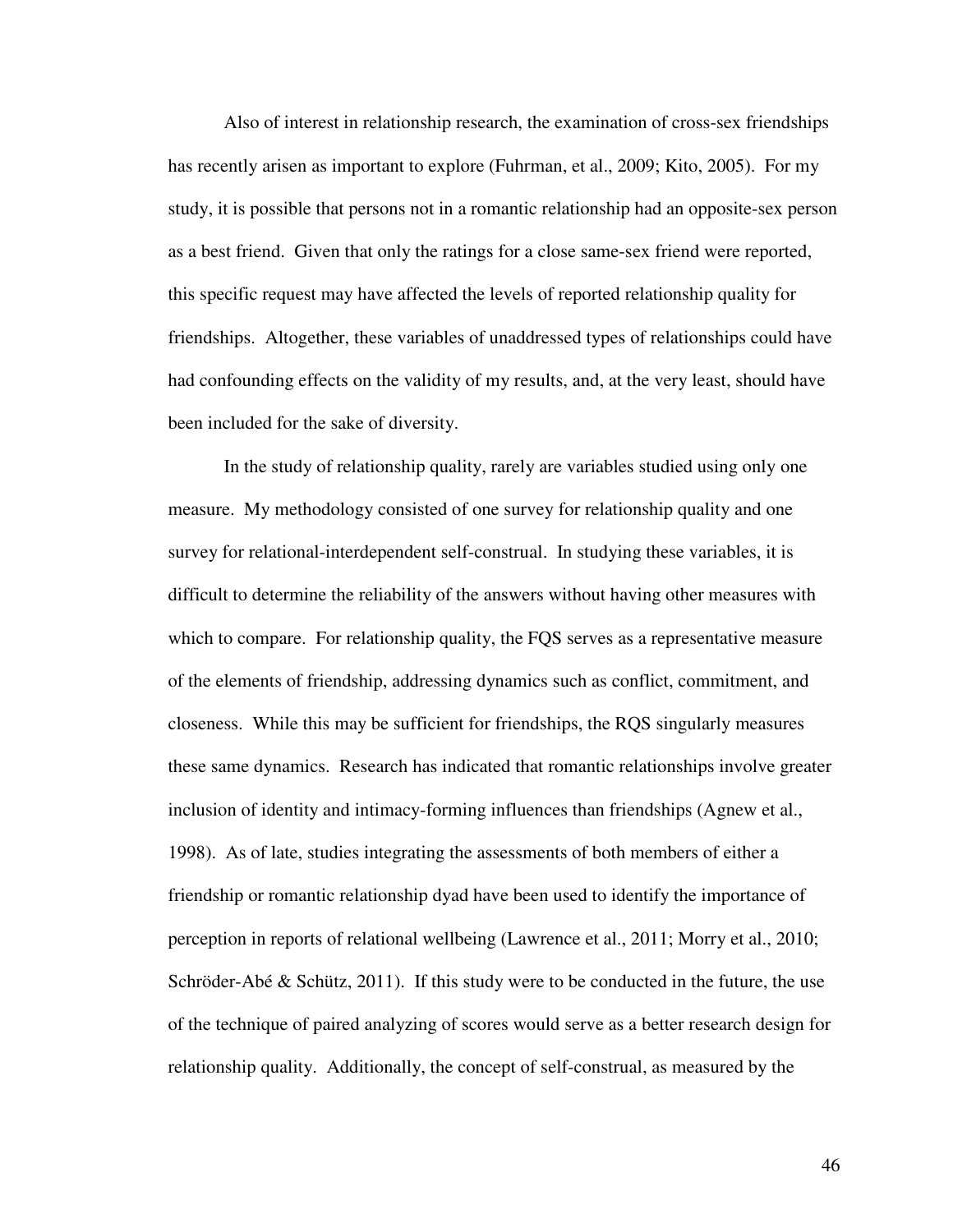RISC among other scales, has been studied by both verbal and visual measures of relational identification (Cross et al., 2002; Dehart et al., 2011; Morry, 2005); when evaluated, both have been found to have comparable results. In summary, if this study were to be conducted again, multiple measures of relationship quality and self-construal should be presented and measures specifically addressing romantic relationship quality should be included.

#### **Conclusion**

 In conclusion, this study succeeded to provide another set of measures with which relational-interdependent self-construal was studied. The sample size was substantial and the results primarily originated from an undergraduate population of emerging adults. Ratings of relationship quality were found to be significantly different between friendships and romantic relationships, despite the theoretical similarities they share. Romantic relationships, in their nature, involve greater levels of identity formation and motivations to achieve intimacy goals. While friendships are important for some intimacy needs, identity is more profoundly impacted in the context of a romantic relationship.

 As it pertains to RISC, the cognitive framework related to identifying oneself in relation to close others is important for further studies in the subject of interpersonal exchanges. RISC levels may have some influence on relationship quality, but this connection may not occur in an observable manner due to the presence of other motivational factors that moderate the interaction between relationship quality and identity. Although this study may have not demonstrated observable correlations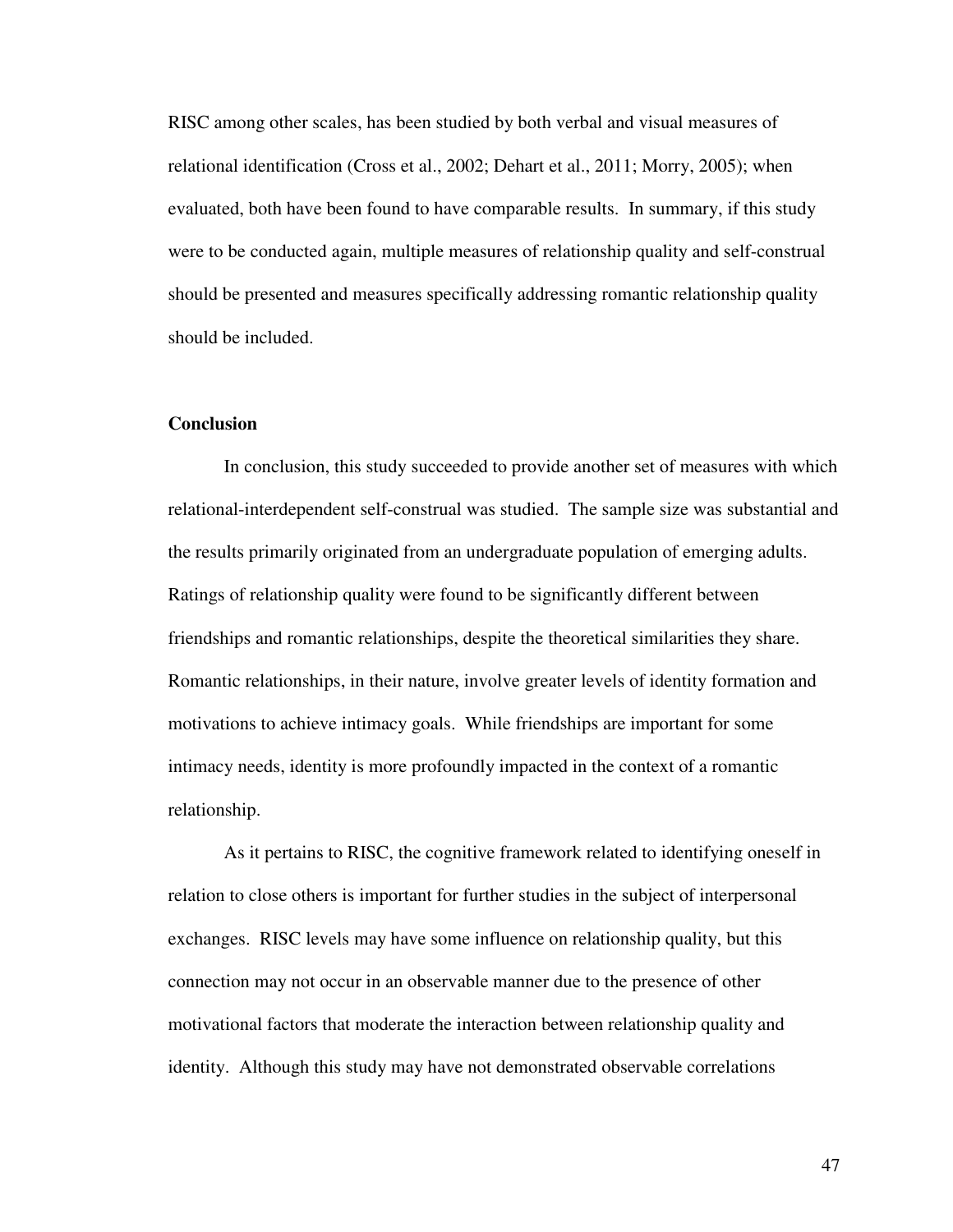between relationship quality and relational-interdependent self-construal, this finding may be more a result of the specific relationship quality measures used than a reflection on the lack of a relationship between these two concepts. Relationship building is an important goal in emerging adulthood, and, for individualistic cultures, the simultaneous formation of personal identity and relational connections affects, to some degree, the manner in which persons identify themselves in relation to close others. Therefore, further research is needed in order to clarify the link between the cognitive framework of self-construal and reports of relationship quality for both friendships and romantic relationships within the unique identity and intimacy-formation period associated with emerging adulthood.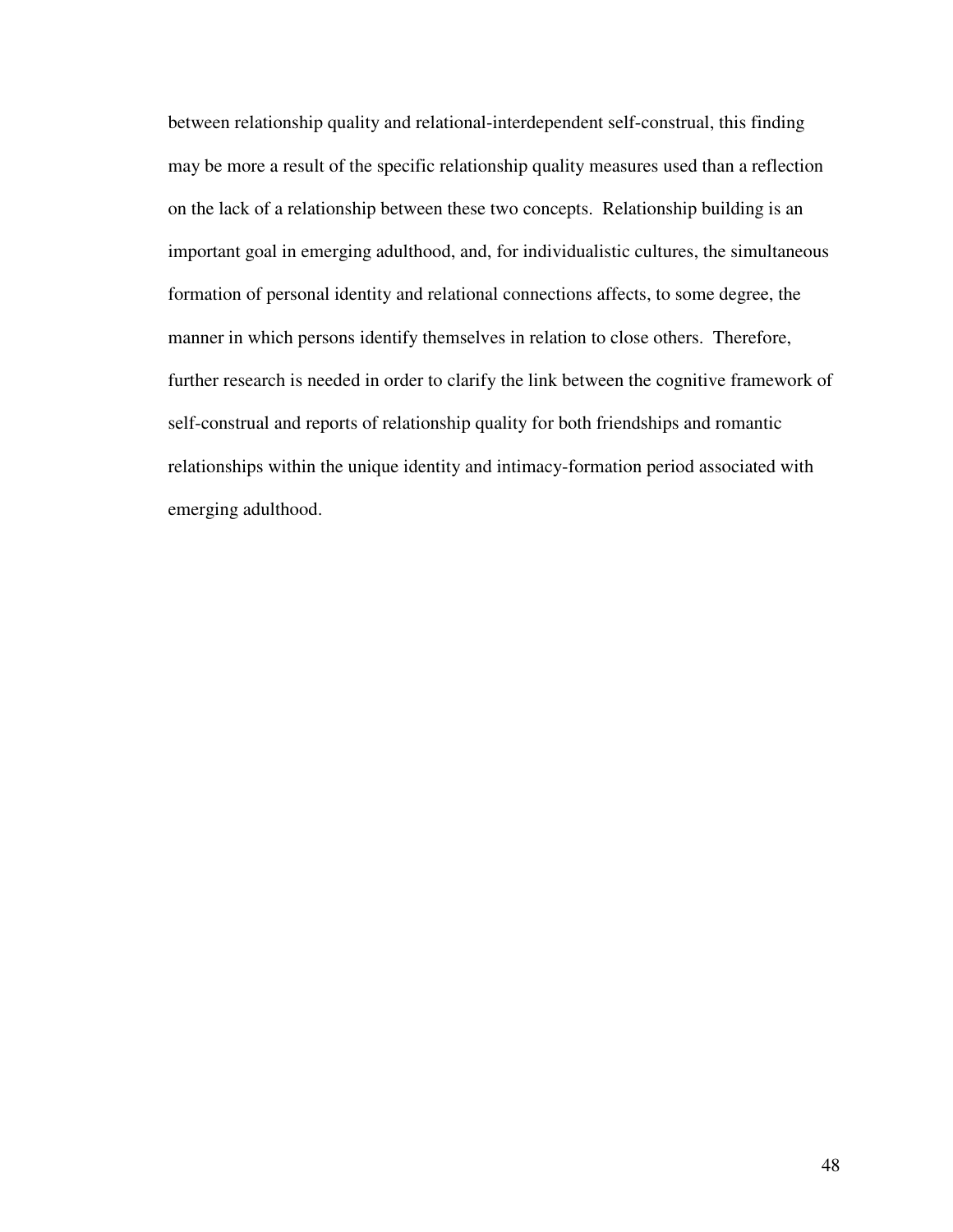# **Appendix A**

# **Informed Consent**

**Title of Project:** Relationship quality and self-construal

**Responsible Principal Investigator:** Dr. Rosalind Goodrich

**Other Investigator:** Tabitha Ingram

1. **Purpose of the Study:** The purpose of this study is to separately investigate relationship quality in friendships and in romantic relationships and correlate these rankings of quality with rankings of self-construal, seeking to determine the strength of correlation between such constructs.

2. **Procedures to be followed:** You will complete one of two online surveys, depending on the presence of a romantic relationship in which the couple has been together for at least two months. If you do not have a romantic relationship that corresponds with the following requirements, then you will complete the survey regarding friendship quality. The survey will take approximately 15 minutes to complete. Answer each question to the best of your ability; each participant's responses will have no connection with his or her name.

3. **Discomforts and Risks:** You may experience minor discomfort in evaluating the quality of personal relationships, especially if such thoughts about the relationship are related to personal negative memories or cognitions.

4. **Benefits:** This research aids in the knowledge on self-construal, especially as it relates to evaluations of relationship quality. Specifically, this research will provide an additional measure of relationship quality to which self-construal is compared.

5. **Statement of Confidentiality:** Identifying information will not be connected with the research data. The Office of Institutional Research will mediate the email distribution of the surveys, separating your name from the survey's data. The data from the research will be stored in the College of Behavioral and Social Sciences hard-drive, accessible only to the investigators and approved CBSS staff. No personally identifiable information will be shared.

## 6. **Whom to contact:**

| Rosalind Goodrich | rsgoodrich@seu.edu | 863-667-5164 |
|-------------------|--------------------|--------------|
| Heather Kelly     | hlkelly@seu.edu    | 863-667-5526 |
| Tabitha Ingram    | tlingram@seu.edu   | 352-509-0328 |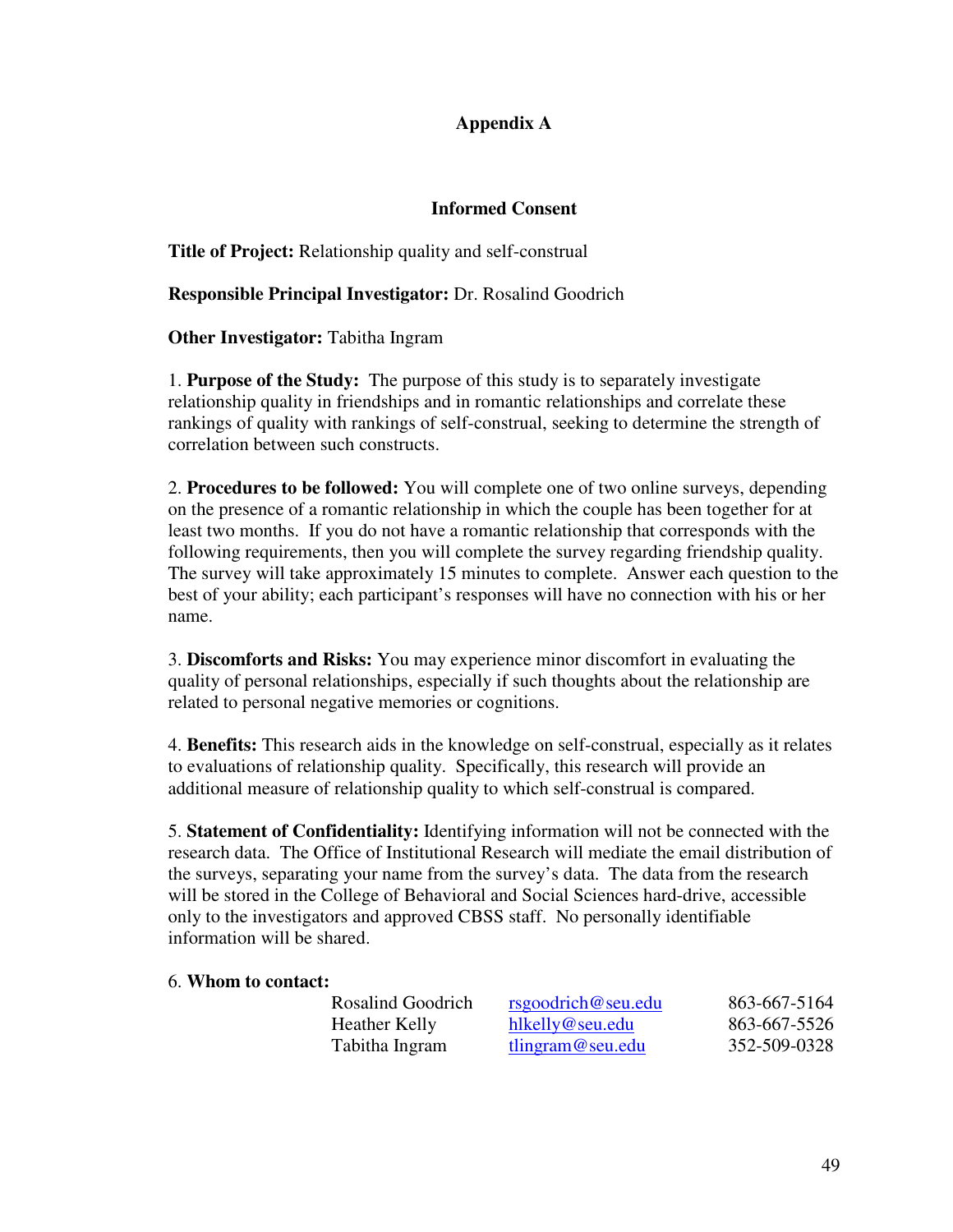Please contact Rosalind Goodrich with any questions or concerns about the research. You may also call Rosalind Goodrich if you feel you have been injured or harmed by this research. If you have any questions about your rights as a participant in this study, please contact the SEU Institutional Review Board at 863-667-5097 or via email at pbleblanc@seu.edu .

7. **Compensation:** After completion of the appropriate survey, your name will be recorded by the Office of Institutional Research. Once the approved time has passed for the accumulation of survey data, the list of names will be given to the researchers. From this list, a drawing will be conducted for one of two gift cards to a restaurant. The winners will be notified by email and will be given direction as to how to redeem the reward.

8. **Cost of Participation:** There are no costs associated with participation.

9. **Voluntariness:** Participation is voluntary and you may discontinue the experiment at any time without any penalty or loss of benefits to which you are otherwise entitled. The decision to participate, decline, or withdraw from participation will have no effect on your grades at, status at, or future relations with Southeastern University.

10. **Dissemination:** Research will be reported in an Experimental Psychology class, at a science research symposium, in a thesis, and, possibly, in an undergraduate publication. The results will be in the form of a research paper, a presentation, and an undergraduate thesis.

- $\Box$  I am 18 years of age or older.
- $\Box$  I have read and understand the above consent form and voluntarily agree to participate in this study.

\_\_\_\_\_\_\_\_\_\_\_\_\_\_\_\_\_\_\_\_\_\_\_\_\_\_\_\_\_\_\_\_\_\_ \_\_\_\_\_\_\_\_\_\_\_\_\_\_\_\_\_\_\_

 $\Box$  I was given a copy of this consent form for my records.

Participant Signature Date

Print Name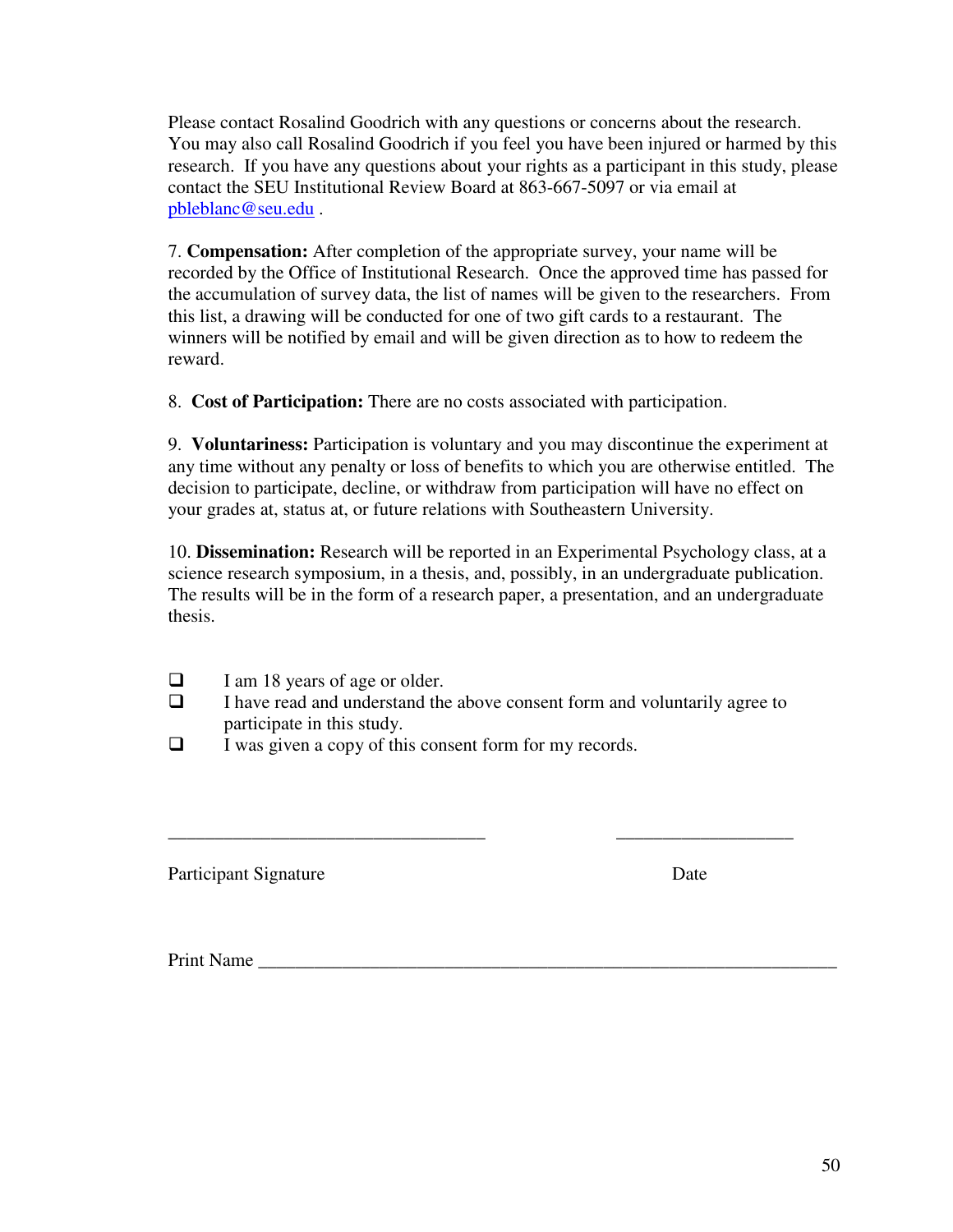# **Appendix B**

 $\Gamma$ 

|                                                                                                               | Friendship Qualities Scale (FQS) |                                                                       |              |                |                         |                            |                 |
|---------------------------------------------------------------------------------------------------------------|----------------------------------|-----------------------------------------------------------------------|--------------|----------------|-------------------------|----------------------------|-----------------|
| <b>Strongly Disagree</b>                                                                                      | 3<br>2                           |                                                                       |              | $\overline{4}$ |                         | 5<br><b>Strongly Agree</b> |                 |
| 1. My friend and I spend all our free time together.                                                          |                                  |                                                                       | $\mathbf{1}$ | $\overline{2}$ | 3                       | $\overline{4}$             | 5               |
|                                                                                                               |                                  | 2. If I have a problem at school, at work, or at home, I can talk to  | 1            | 2              | 3                       | $\overline{4}$             | 5               |
| my friend about it.<br>3. If other people were bothering me, my friend would help me.                         |                                  |                                                                       | $\mathbf{1}$ | $\overline{2}$ | 3                       | $\overline{4}$             | 5               |
| 4. My friend thinks of fun things for us to do together.                                                      |                                  |                                                                       | $\mathbf{1}$ | $\overline{2}$ | $\overline{3}$          | $\overline{4}$             | 5               |
|                                                                                                               |                                  | 5. My friend helps me when I am having trouble with something.        | $\mathbf{1}$ | $\overline{2}$ | 3                       | $\overline{4}$             | 5               |
| 6. If my friend had to move away, I would miss him or her.                                                    |                                  |                                                                       | $\mathbf{1}$ | $\mathfrak{2}$ | 3                       | $\overline{4}$             | 5               |
|                                                                                                               |                                  | 7. When I do a good job at something, my friend is happy for me.      | $\mathbf{1}$ | 2              | 3                       | $\overline{4}$             | 5               |
| 8. Sometimes, my friend does things for me, or makes me feel<br>special.                                      |                                  |                                                                       | $\mathbf{1}$ | $\overline{2}$ | 3                       | $\overline{4}$             | 5               |
| 9. Sometimes, I argue even violently with my friend.                                                          |                                  |                                                                       | 1            | 2              | 3                       | $\overline{4}$             | 5               |
| trouble.                                                                                                      |                                  | 10. My friend would stick up for me if someone were causing me        | $\mathbf{1}$ | $\overline{2}$ | 3                       | $\overline{4}$             | 5               |
|                                                                                                               |                                  | 11. My friend can bug me or annoy me even though I ask him not        | $\mathbf{1}$ | $\overline{2}$ | $\overline{3}$          | $\overline{4}$             | 5               |
| to.<br>12. If I needed money, my friend would loan it to me.                                                  |                                  |                                                                       | 1            | 2              | 3                       | $\overline{4}$             | 5               |
| "sorry" to him or her, I think that he or she would continue to be<br>angry with me.                          |                                  | 13. After having fought, even violently, with my friend, if I said    | $\mathbf{1}$ | $\overline{2}$ | 3                       | $\overline{4}$             | 5               |
| 14. Sometimes, my friend and I just sit around and talk about<br>things like study, work, and things we like. |                                  |                                                                       | $\mathbf{1}$ | $\overline{2}$ | $\overline{3}$          | $\overline{4}$             | 5               |
| 15. My friend would help me if I needed it.                                                                   |                                  |                                                                       | 1            | $\overline{2}$ | 3                       | $\overline{4}$             | 5               |
| even if it is something I cannot tell to other people.                                                        |                                  | 16. If there is something bothering me, I can tell my friend about it |              | $\mathbf{2}$   | $\overline{\mathbf{3}}$ | $\overline{4}$             | 5               |
| 17. If either my friend or I do something that bothers the other, we<br>can make up easily.                   |                                  |                                                                       |              | 2              | 3                       | $\overline{4}$             | 5               |
| 18. My friend and I can argue a lot.                                                                          |                                  |                                                                       | $\mathbf{1}$ | $\overline{2}$ | 3                       | $\overline{4}$             | 5               |
| 19. My friend and I disagree about many things.                                                               |                                  |                                                                       | 1            | $\overline{2}$ | 3                       | $\overline{4}$             | 5               |
| 20. If my friend and I have a violent argument, we can say "I'm<br>sorry" and everything will be all right.   |                                  |                                                                       | $\mathbf{1}$ | $\overline{2}$ | 3                       | $\overline{4}$             | 5               |
| 21. I feel happy when I am with my friend.                                                                    |                                  |                                                                       | $\mathbf{1}$ | $\overline{2}$ | 3                       | $\overline{4}$             | 5               |
| 22. I think about my friend even when he or she is not around.                                                |                                  |                                                                       | $\mathbf{1}$ | $\overline{2}$ | 3                       | $\overline{4}$             | $5\overline{)}$ |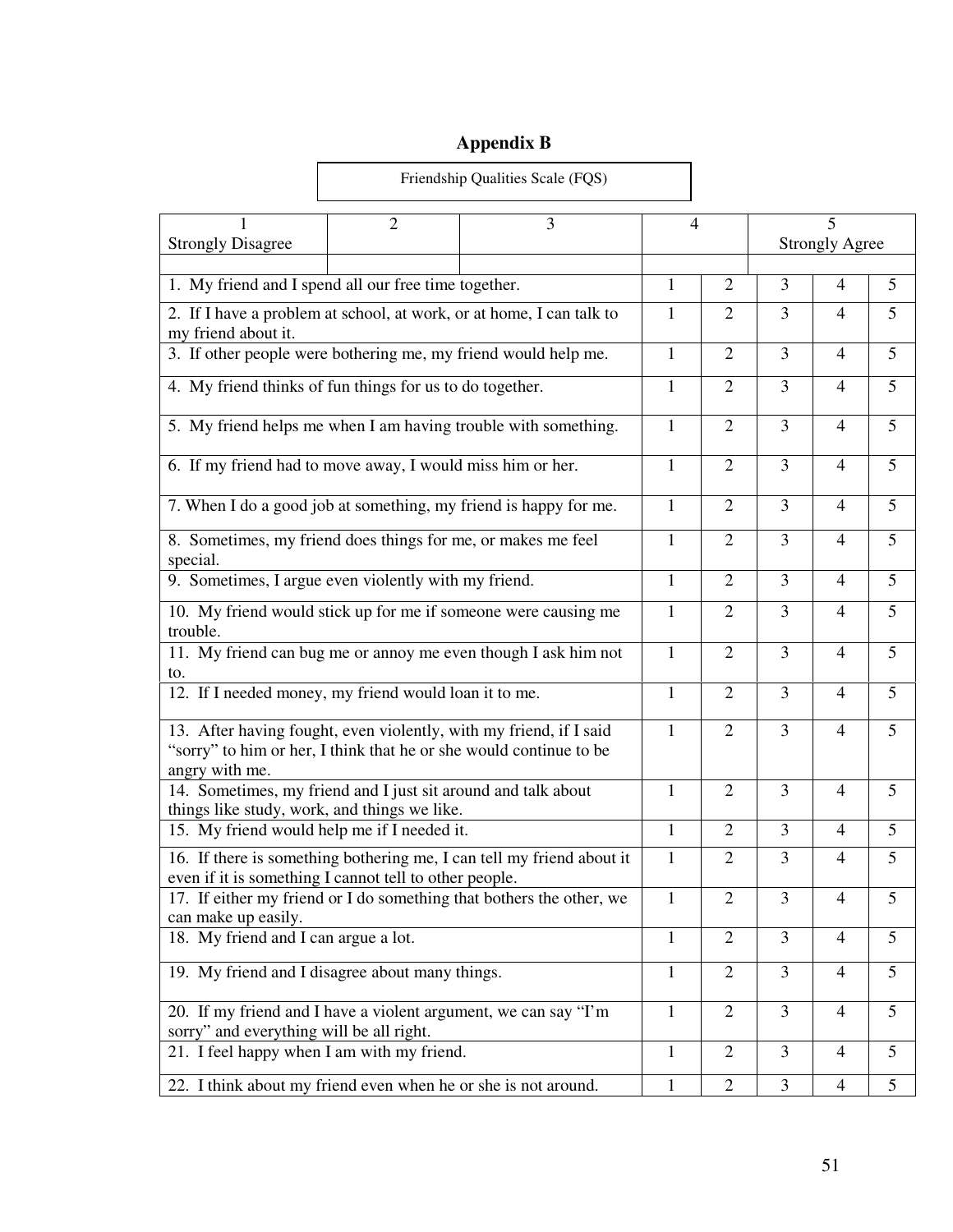# **Appendix C**

| Romance Qualities Scale (RQS)                                                                                  |                |                                                                      |                |                |                            |                         |   |
|----------------------------------------------------------------------------------------------------------------|----------------|----------------------------------------------------------------------|----------------|----------------|----------------------------|-------------------------|---|
| <b>Strongly Disagree</b>                                                                                       | $\overline{2}$ | 3                                                                    | $\overline{4}$ |                | 5<br><b>Strongly Agree</b> |                         |   |
| 1. My partner and I spend all our free time together.                                                          |                |                                                                      | 1              | $\overline{2}$ | 3                          | 4                       | 5 |
| my partner about it.                                                                                           |                | 2. If I have a problem at school, at work, or at home, I can talk to | 1              | $\overline{2}$ | 3                          | $\overline{4}$          | 5 |
| 3. If other people were bothering me, my partner would help me.                                                |                |                                                                      | $\mathbf{1}$   | $\overline{2}$ | 3                          | 4                       | 5 |
| 4. My partner thinks of fun things for us to do together.                                                      |                |                                                                      | $\mathbf{1}$   | $\overline{2}$ | 3                          | $\overline{4}$          | 5 |
|                                                                                                                |                | 5. My partner helps me when I am having trouble with something.      | $\mathbf{1}$   | $\overline{2}$ | 3                          | 4                       | 5 |
| 6. If my partner had to move away, I would miss him or her.                                                    |                |                                                                      | $\mathbf{1}$   | $\overline{2}$ | 3                          | $\overline{4}$          | 5 |
|                                                                                                                |                | 7. When I do a good job at something, my partner is happy for me.    | $\mathbf{1}$   | $\overline{2}$ | 3                          | $\overline{4}$          | 5 |
| 8. Sometimes, my partner does things for me, or makes me feel<br>special.                                      |                |                                                                      | 1              | $\overline{2}$ | 3                          | $\overline{4}$          | 5 |
| 9. Sometimes, I argue even violently with my partner.                                                          |                |                                                                      | $\mathbf{1}$   | $\overline{2}$ | $\overline{3}$             | $\overline{4}$          | 5 |
| trouble.                                                                                                       |                | 10. My partner would stick up for me if someone were causing me      | 1              | $\overline{2}$ | 3                          | $\overline{4}$          | 5 |
| 11. My partner can bug me or annoy me even though I ask him not                                                |                |                                                                      | $\mathbf{1}$   | $\overline{2}$ | $\overline{3}$             | $\overline{4}$          | 5 |
| to.<br>12. If I needed money, my partner would loan it to me.                                                  |                |                                                                      |                | $\overline{2}$ | 3                          | $\overline{4}$          | 5 |
| "sorry" to him or her, I think that he or she would continue to be<br>angry with me.                           |                | 13. After having fought, even violently, with my partner, if I said  | $\mathbf{1}$   | $\overline{2}$ | $\overline{3}$             | $\overline{4}$          | 5 |
| 14. Sometimes, my partner and I just sit around and talk about<br>things like study, work, and things we like. |                |                                                                      | 1              | $\overline{2}$ | $\overline{3}$             | $\overline{4}$          | 5 |
| 15. My partner would help me if I needed it.                                                                   |                |                                                                      | 1              | $\overline{2}$ | 3                          | 4                       | 5 |
| it even if it is something I cannot tell to other people.                                                      |                | 16. If there is something bothering me, I can tell my partner about  | $\mathbf{1}$   | $\mathfrak{2}$ | 3                          | $\overline{\mathbf{4}}$ | 5 |
| 17. If either my partner or I do something that bothers the other,<br>we can make up easily.                   |                |                                                                      | 1              | $\overline{2}$ | 3                          | 4                       | 5 |
| 18. My partner and I can argue a lot.                                                                          |                |                                                                      | $\mathbf{1}$   | $\overline{2}$ | 3                          | 4                       | 5 |
| 19. My partner and I disagree about many things.                                                               |                |                                                                      | $\mathbf{1}$   | $\overline{2}$ | 3                          | $\overline{4}$          | 5 |
| 20. If my partner and I have a violent argument, we can say "I'm<br>sorry" and everything will be all right.   |                |                                                                      | $\mathbf{1}$   | $\overline{2}$ | 3                          | $\overline{4}$          | 5 |
| 21. I feel happy when I am with my partner.                                                                    |                |                                                                      | $\mathbf{1}$   | $\overline{2}$ | 3                          | $\overline{4}$          | 5 |
| 22. I think about my partner even when he or she is not around.                                                |                |                                                                      | $\mathbf{1}$   | $\overline{2}$ | $\overline{3}$             | $\overline{4}$          | 5 |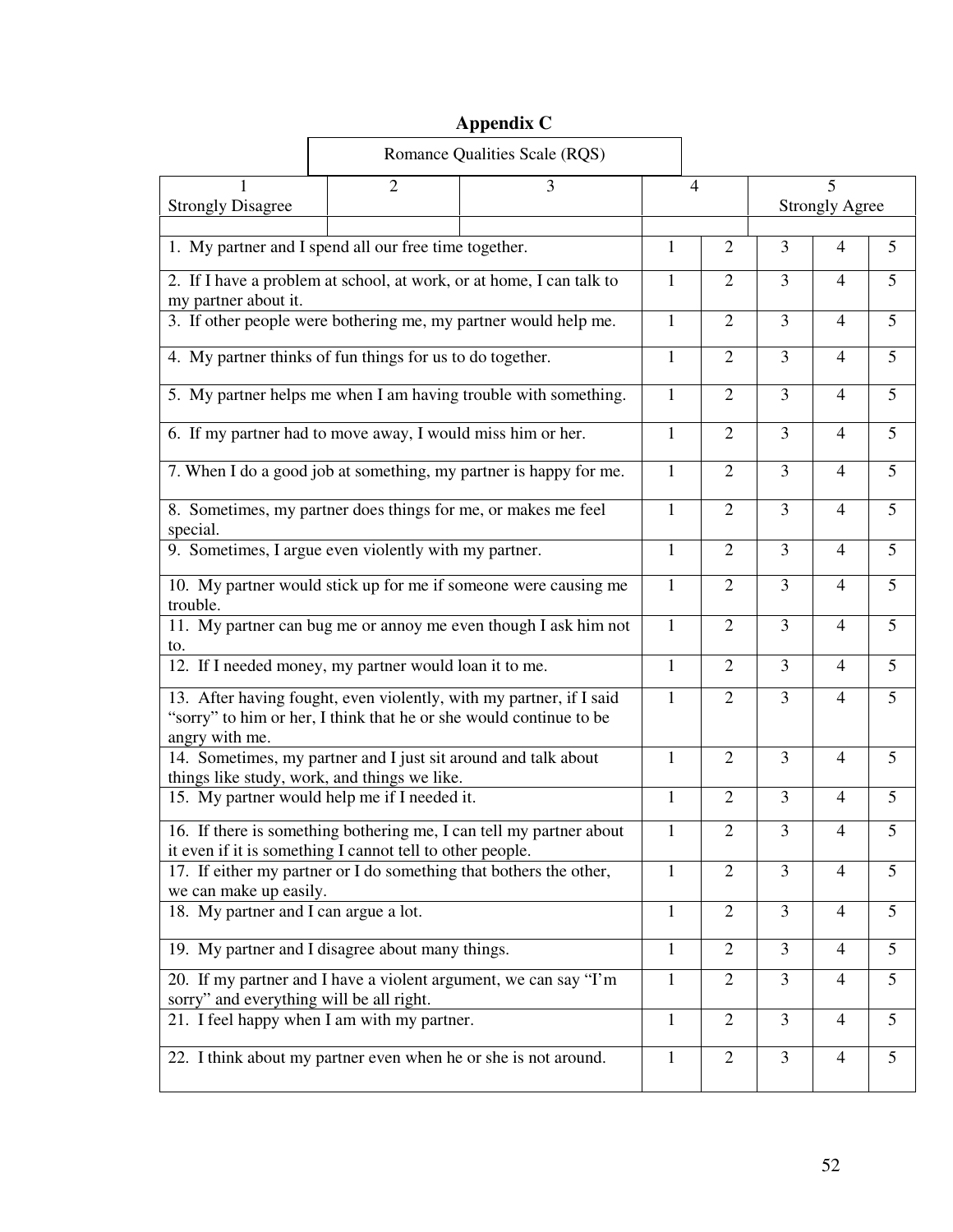# **Appendix D**

Cross, S. E., Bacon, P., & Morris, M. (2000). The relational- interdependent self-construal and relationships. *Journal of Personality and Social Psychology, 78*, 791-808.

# Personal Attitudes Scale

 Listed below are a number of statements about various attitudes and feelings. There are no right or wrong answers to these questions; we researchers are simply interested in how you think about yourself. In the space next to each statement, please write the number that indicates the extent to which you **agree or disagree** with each of these statements, using the following scale:

| Strongly       |  |  |  |
|----------------|--|--|--|
| Ξ.<br>Disagree |  |  |  |

Please circle the number that best represents your response.

1. My close relationships are an important reflection of who I am.

2. When I feel very close to someone, it often feels to me like that person is an important part of who I am.

3. Overall, my close relationships have very little to do with how I feel about myself. (reversed)

4. I think one of the most important parts of who I am can be captured by looking at my close friends and understanding who they are.

5. When I think of myself, I often think of my close friends or family also.

6. When I establish a close friendship with someone, I usually develop a strong sense of identification with that person.

7. If a person hurts someone close to me, I feel hurt as well.

8. My close relationships are unimportant to my sense of what kind of person I am. (reversed)

9. My sense of pride comes from knowing who I have as close friends.

10. In general, my close relationships are an important part of my self-image.

11. I usually feel a strong sense of pride when someone close to me has an important accomplishment.

Scoring:

Items are reversed as needed and averaged to create an index of Relational-Interdependent Self-Construal.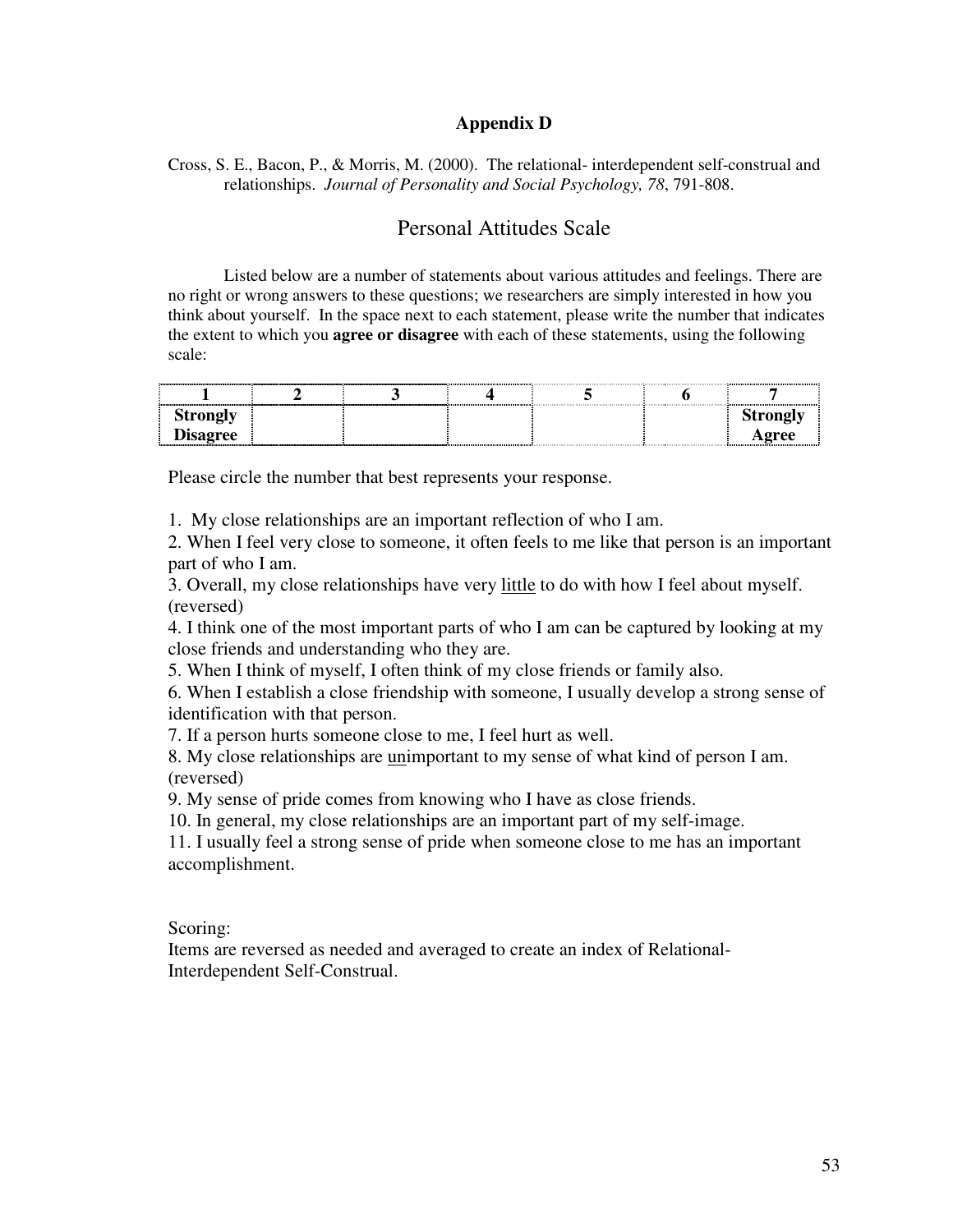# **Appendix E**

## RISC Permission Emails

# **Relational-Interdependent Self-Construal Scale**

Tabitha L. Ingram

Actions To: scross@iastate.edu Sent Items Tuesday, October 29, 2013 8:52 PM Dr. Cross,

I am an undergraduate student in the College of Behavioral and Social Sciences at Southeastern University in Lakeland, Florida, in the United States. I am planning on conducting an experiment comparing effects of friendship quality and romantic relationship quality, establishing the correlation between quality and self-construal. Specific classification of self-construal will be identified as either "weak" or "strong," depending on the number procured by the *Relational-Interdependent Self-Construal Scale.*

I would like to ask for your permission to use the *Relational-Interdependent Self-Construal Scale* for my research on relationship quality and self-construal. I believe this will be an appropriate measure for my study, evaluating the correlations between classification of self-construal and relationship quality.

Thank you for responding to this request for permission in a timely manner.

Sincerely,

Tabitha Ingram

Cross, Susan E [PSYCH] [scross@iastate.edu]

Inbox Wednesday, October 30, 2013 4:15 PM Yes, feel free to use the RISC.

Do you mind sending me any manuscripts you produce with this scale?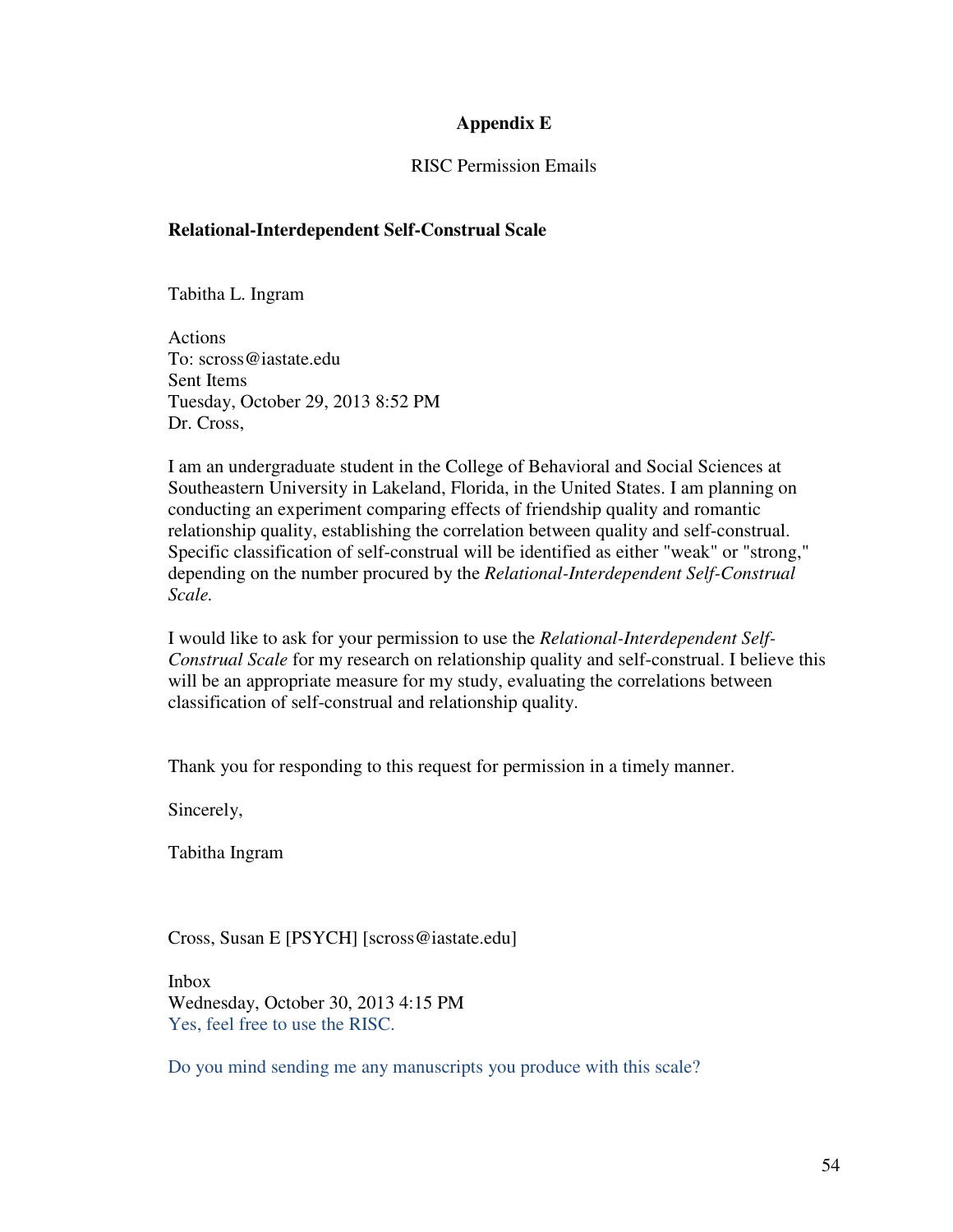Best, Susan Cross

Tabitha L. Ingram

Sent Items Wednesday, October 30, 2013 6:01 PM Thank you for your permission. Yes, I will send you the document of my findings once it is completed.

Sincerely,

Tabitha Ingram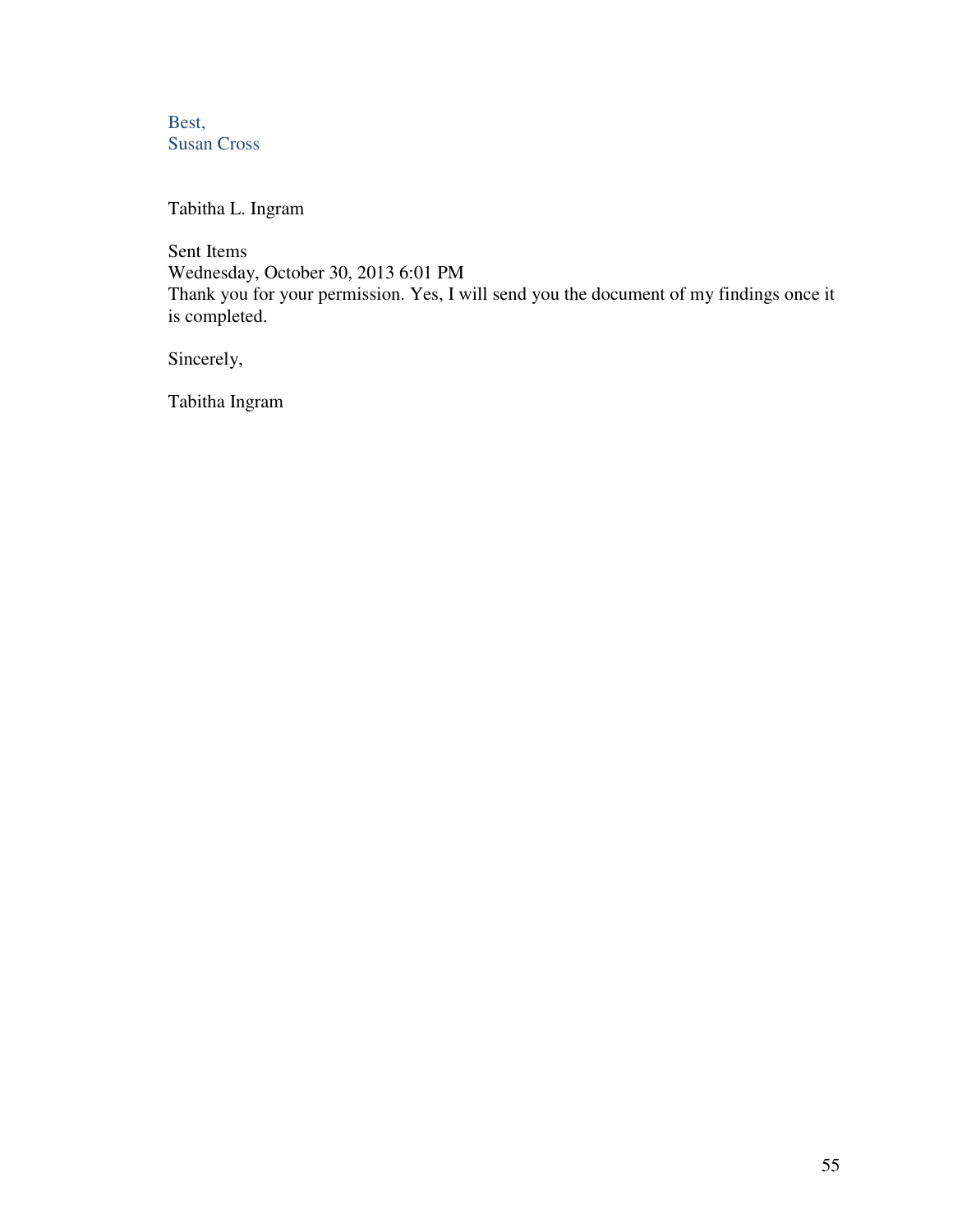# **Appendix F**

# FQS and RQS Permission Emails

# **Friendship Qualities Scale and the Romance Qualities Scale**

Tabitha L. Ingram

Sent Items Thursday, October 10, 2013 12:46 AM Dr. Tani,

I am an undergraduate student in the College of Behavioral and Social Sciences at Southeastern University in Lakeland, Florida, in the United States. I am planning on conducting an experiment comparing effects of friendship quality and romantic relationship quality, establishing the strength of the correlational relationship that romantic relationships have on well-being, accounting for the influence of friendship in general. The correlational data from romantic relationships will be evaluated in light of friendship, evaluating the strength of such measures of intimacy of romantic relationships on the quality of the relationship.

In my research, I have examined the article "A Measure for the Study of Friendship and Romantic Relationship Quality from Adolescence to Early-Adulthood," in which you were listed as the person to address correspondence.

I would like to ask for your permission to use the versatile *Friendship Qualities Scale* and *Romance Qualities Scale*, given that a substantial deal of reliability was discovered between the scales. I believe these will be appropriate measures for my study, evaluating the friendship constructs in both types of relationships.

I would use the English versions of the scale, as opposed to the Italian, but I believe the research will prove valuable to the field of psychology, especially in the manner of friendship and romantic relationship research in regards to relationship quality.

Thank you for responding to this request for permission in a timely manner.

Sincerely,

Tabitha Ingram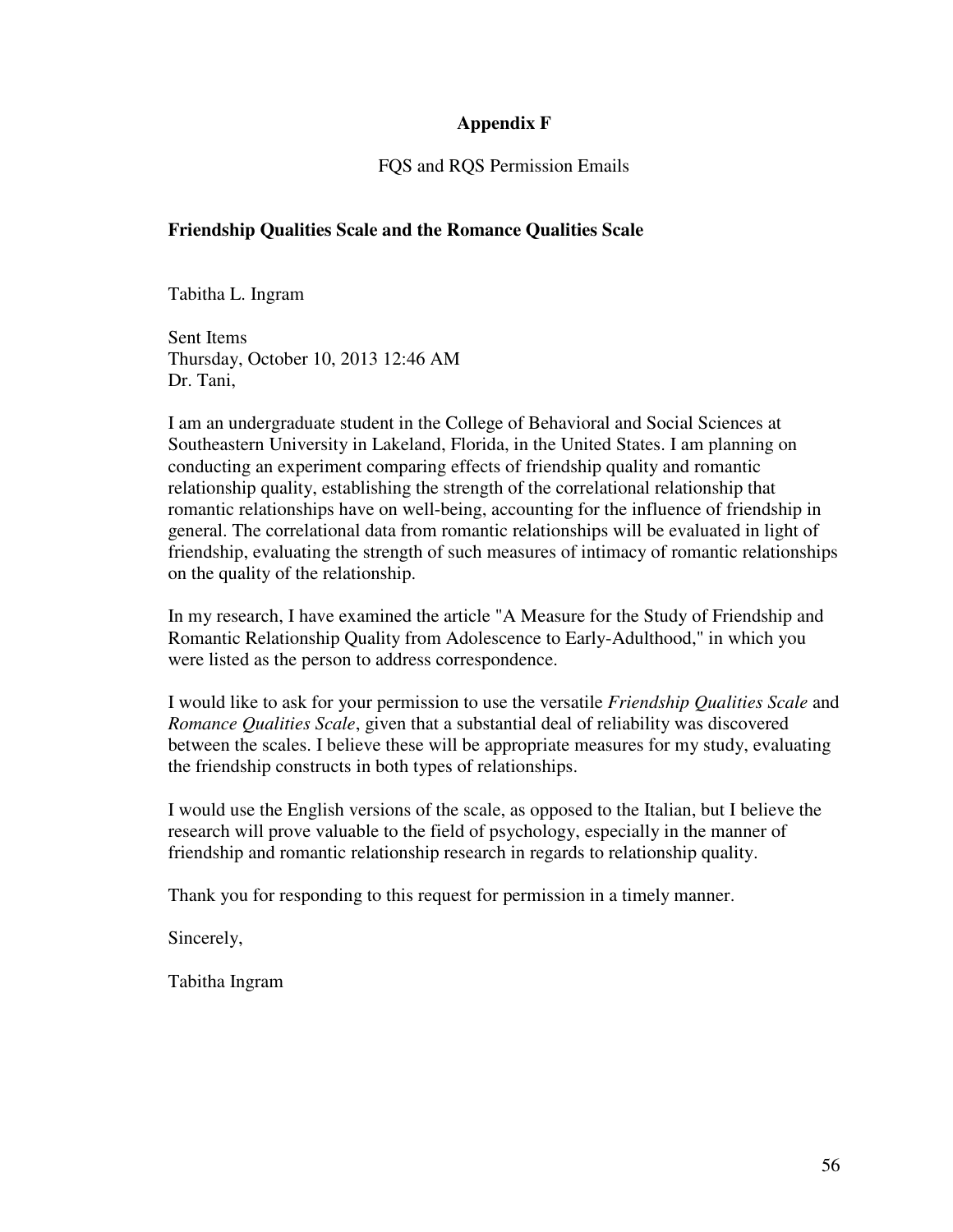Dear colleague

I was absent from Florence in the last days and I only read now your message. Therefore I apologize for my delay in answer you.

I'll let you certainly to use the versatile Friendship Qualities Scale and Romance Qualities Scale. I am indeed very interested in the results of your study and I would be very glad to compare them with those I collected in Italy to check for possible cross-cultural differences.

Please keep me informed about them. Best regards,

Franca Tani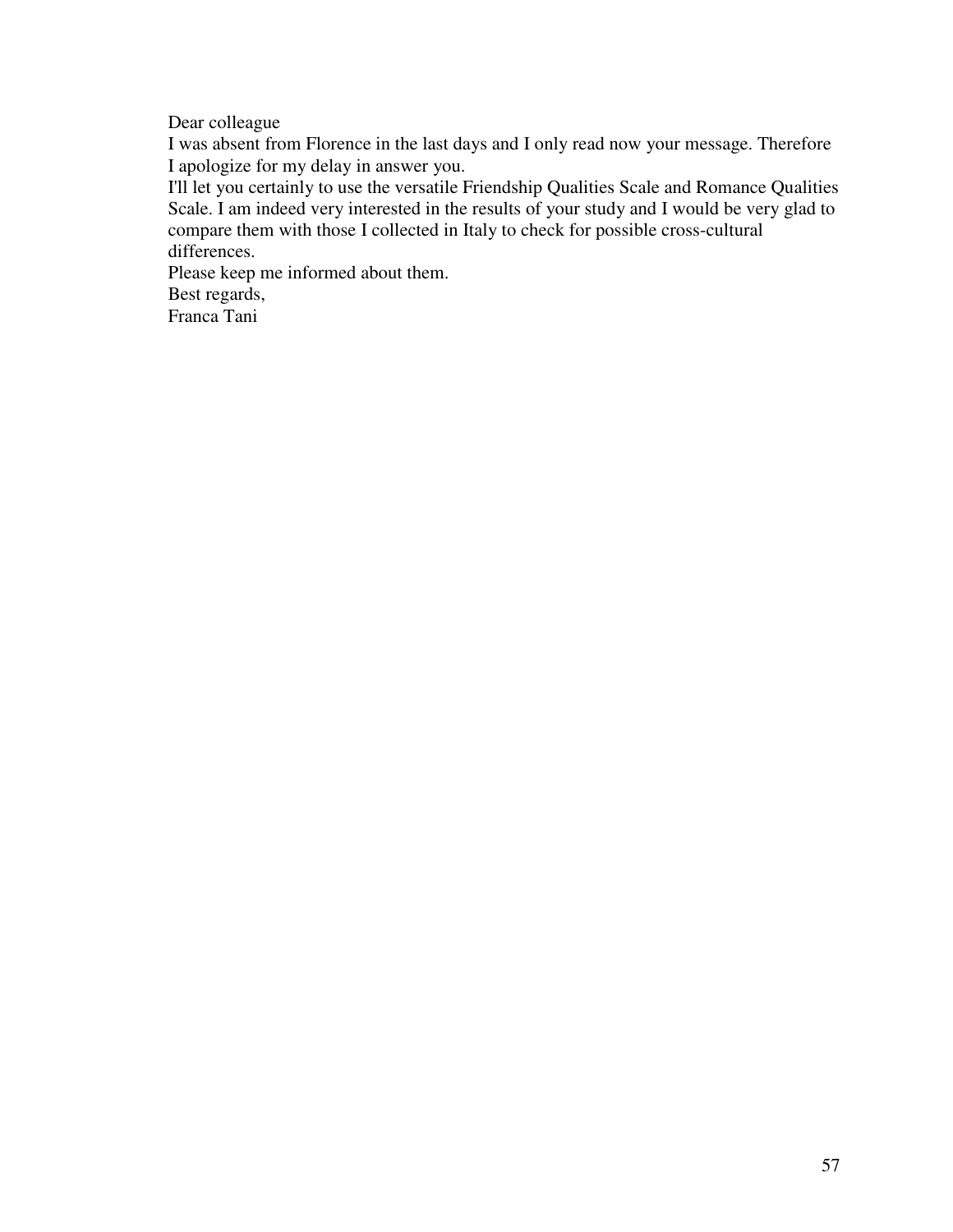#### References

- Agnew, C. R., Rusbult, C. E., Van Lange, P. A. M., & Langston, C. A. (1998). Cognitive interdependence: Commitment and the mental representation of close relationships. *Journal of Personality & Social Psychology, 74,* 934-954. doi:10.1037/0022-3514.74.4.939
- Arnett, J. J. (2001). Conceptions of the transition to adulthood: Perspectives from adolescence through midlife. *Journal of Adult Development, 8,* 133-143. doi:10.1023/A:1026450103225
- Arnett, J. J., Ramos, K. D., & Jensen, L. A. (2001). Ideological views in emerging adulthood: Balancing autonomy and community. *Journal of Adult Development, 8,* 69-79. doi:10.1023/A:1026460917338
- Arnett, J. J. (2007). Suffering, selfish, slackers? Myths and reality about emerging adults. *Journal of Youth & Adolescence, 36,* 23-29. doi:10.1007/s10964-006-9157-z
- Barry, C. M., Madsen, S. D., Nelson, L. J., Carroll, J. S., & Badger, S. (2009). Friendship and romantic relationship qualities in emerging adulthood: Differential associations with identity development and achieved adulthood criteria. *Journal of Adult Development*, *16*(4), 209–222. doi:10.1007/s10804-009-9067-x
- Birditt, K., Antonucci, T., & Tighe, L. (2012). Enacted support during stressful life events in middle and older adulthood: An examination of the interpersonal context. *Psychology and Aging, 27,* 735-736. doi:10.1037/a0026967
- Boden, J., Fischer, J., & Niehuis, S. (2010). Predicting marital adjustment from young adults' initial levels and changes in emotional intimacy over time: A 25-year longitudinal study. *Journal of Adult Development, 17,* 121-134. doi:10.1007/s10804-009-9078-7
- Bomus, S., Woods, R. H., Jr., & Chan, K. C. (2005). Psychological sense of community among students on religious collegiate campuses in the Christian Evangelical tradition. *Christian Higher Education, 4,* 19-40. doi:10.1080/153637590507423
- Brañas-Garza, P., Espín, A. M., & Neuman, S. (2014). Relgious pro-sociality? Experimental evidence from a sample of 766 Spaniards. *PLoS ONE, 9,* 1-11. doi: 10.1371/journal.pone.0104685
- Bunnell, T., Yea, S., Peake, L., Skelton, T., & Smith, M. (2012). Geographies of friendships. *Progress in Human Geography, 36,* 490-507. doi:10.1177/0309132511426606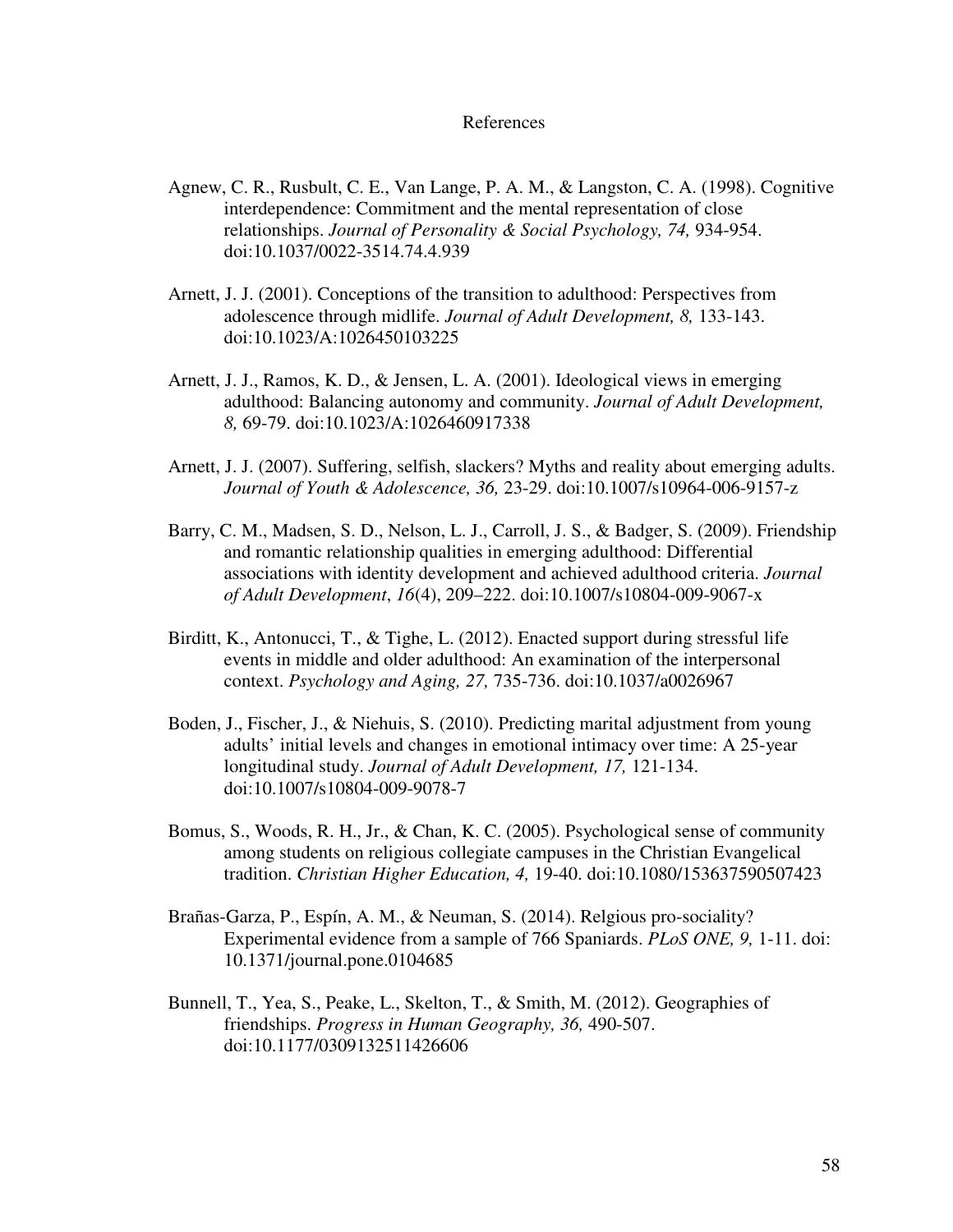- Cann, A. (2004). Rated importance of personal qualities across four relationships. *Journal of Social Psychology, 144,* 322-334. doi:10.3200/SOCP.144.3.322-334
- Cordova, J. V., Gee, C. B., & Warren, L. Z. (2005). Emotional skillfulness in marriage: Intimacy as a mediator of the relationship between emotional skillfulness and marital satisfaction. *Journal of Social and Clinical Psychology, 24,* 218-235. doi:10.1521/jscp.24.2.218.62270
- Cross, S. E., Bacon, P., & Morris, M. L. (2000). The relational-interdependent self construal and relationships. *Journal of Personality & Social Psychology*, *78*(4), 791–808. doi:10.1037//0022-3514.78.4.791
- Cross, S. E., Morris, M. L., & Gore, J. S. (2002). Thinking about oneself and others: The relational-interdependent self-construal and social cognition. *Journal of Personality & Social Psychology, 82,* 399-418. doi:10.1037//0022-3514.82.3.399
- Crystal Jiang, L., & Hancock J. T. (2013). Absence Makes the Communication Grow Fonder: Geographic Separation, Interpersonal Media, and Intimacy in Dating Relationships. *Journal of Communication, 63,* 556-577. doi:10.1111/jcom.12029
- Dehart, T., Pelham, B., Fiedorowicz, L., Carvallo, M., & Gabriel, S. (2011). Including others in the implicit self: Implicit evaluation of significant others. *Self & Identity, 10,* 127-135. doi:10.1080/15298861003687880
- Demir, M. (2010). Close relationships and happiness among emerging adults. *Journal of Happiness Studies, 11,* 293-313. doi:10.1007/s10902-009-9141-x
- Demir, M., Özen, A., Doğan, A., Bilyk, N., & Tyrell, F. (2011). I matter to my friend, therefore I am happy: Friendship, mattering, and happiness. *Journal of Happiness Studies*, *12*(6), 983–1005. doi:10.1007/s10902-010-9240-8
- Denes, A. (2012). Pillow talk: Exploring disclosures after sexual activity. *Western Journal of Communication 76*, 91-108. doi: 10.1080/10570314.2011.651253
- Dennis, M. R. (2011). Social control of healthy behavior between intimate college students. *Journal of American College Health*, *59*(8), 728–735. doi:10.1080/07448481.2010.537419
- Dolgin, K. G., & Kim, S. (1994). Adolescents' disclosure to best and good friends: The effects of gender and topic intimacy. *Social Development, 3,* 146-157. doi:10.1111/j.1467-9507.1994.tb00033.x
- Eryılmaz, A., & Atak, H. (2009). Ready or not? Markers of starting romantic intimacy at emerging adulthood: The Turkish experience. *International Journal of Social Sciences, 4*(1), 31-38. Retrieved from http://redfame.com/journal/index.php/ijsss/index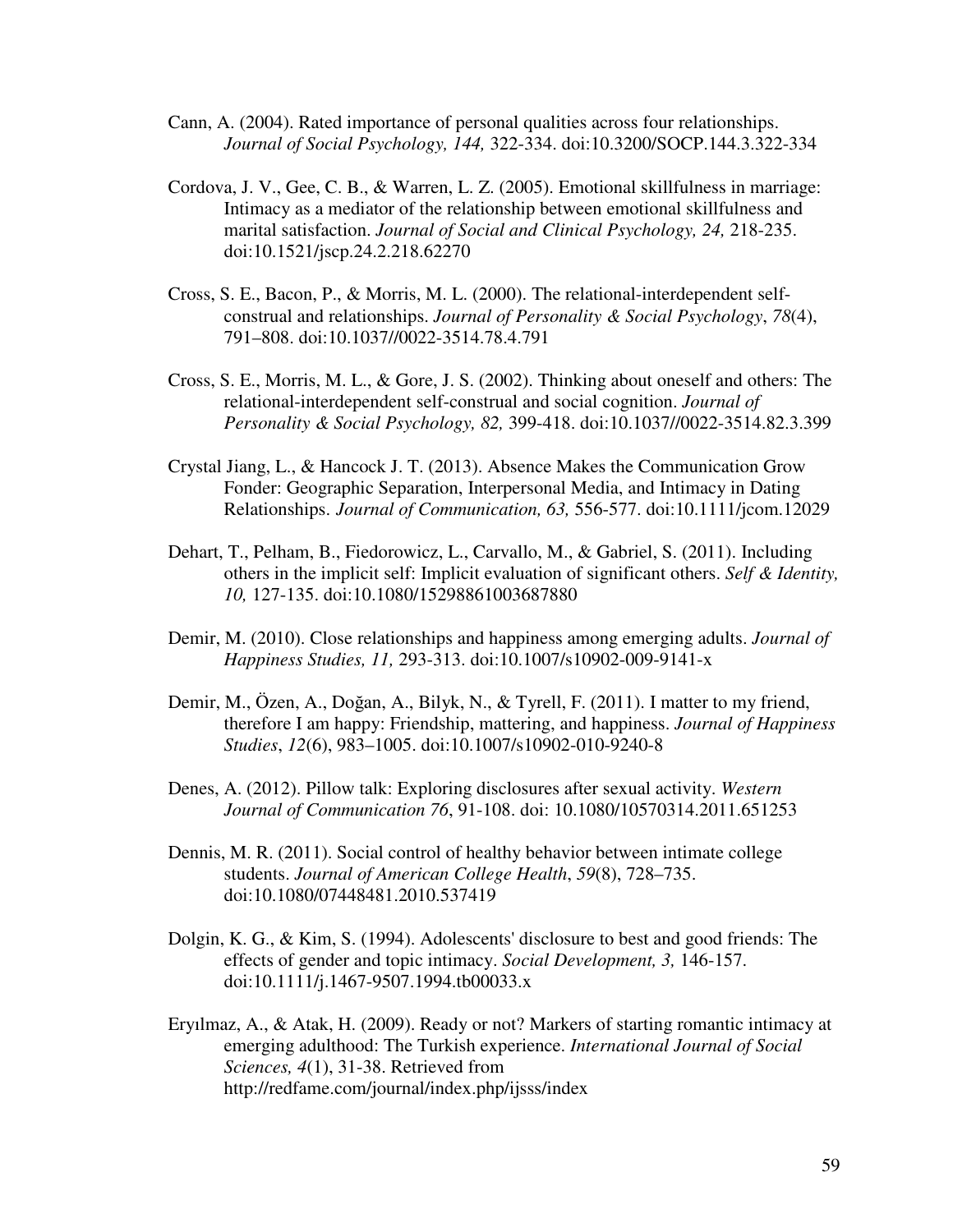- Fehr, B. (2004). Intimacy expectations in same-sex friendships: A prototype interaction pattern model. *Journal of Personality & Social Psychology, 86, 265-284.* doi:10.1037/0022-3514.86.2.265
- Felmlee, D., Sweet, E., & Sinclair, H. (2012). Gender rules: Same-and cross-gender friendships norms. *Sex Roles, 66,* 518-529. doi:10.1007/s11199-011-0109-z
- Fuhrman, R. W., Flannagan, D., & Matamoros, M. (2009). Behavior expectations in cross-sex friendships, same-sex friendships, and romantic relationships. *Personal Relationships, 16,* 575-596. doi:10.1111/j.1475-6811.2009.01240.x
- Gaia, A. C. (2002). Understanding emotional intimacy: A review of conceptualization, assessment and the role of gender. *International Social Science Review, 77,* 151- 170. Retrieved from http://www.pigammamu.org/international-social-science review.html
- Gaine, G. S., & La Guardia, J. G. (2009). The unique contributions of motivations to maintain a relationship and motivations toward relational activities to relationship well-being. *Motivation & Emotion, 33,* 184-202. doi:10.1007/s11031-009-9120-x
- Garfield, R. (2010). Male emotional intimacy: How therapeutic men's groups can enhance couples therapy. *Family Process, 49,* 109-122. doi:10.1111/j.1545- 5300.2010.01311.x
- Gore, J. S., Cross, S. E., & Morris, M. L. (2006). Let's be friends: Relational self construal and the development of intimacy. *Personal Relationships, 13,* 83-102. doi:10.1111/j.1475-6811.2006.00106.x
- Hacker, H. M. (1981). Blabbermouths and clams: Sex differences in self-disclosure in same-sex and cross-sex friendship dyads. *Psychology of Women Quarterly, 5,*  385-401. doi:10.1111/j.1471-6402.1981.tb00581.x
- Hamilton, V. E. (2012). The age of marital capacity: Reconsidering civil recognition of adolescent marriage. *Boston Law Review, 92,* 1817-1863. Retrieved from http://www.bu.edu/bulawreview/
- Howell, A., & Conway, M. (1990). Perceived intimacy of expressed emotion. *Journal of Social Psychology, 130,* 467-476. doi:10.1080/00224545.1990.9924608
- Keener, E., Strough, J., & Didonato, L. (2012). Gender differences and similarities in strategies for managing conflict with friends and romantic partners. *Sex Roles, 67*(1-2), 83-97. doi:10.1007/s11199-012-0131-9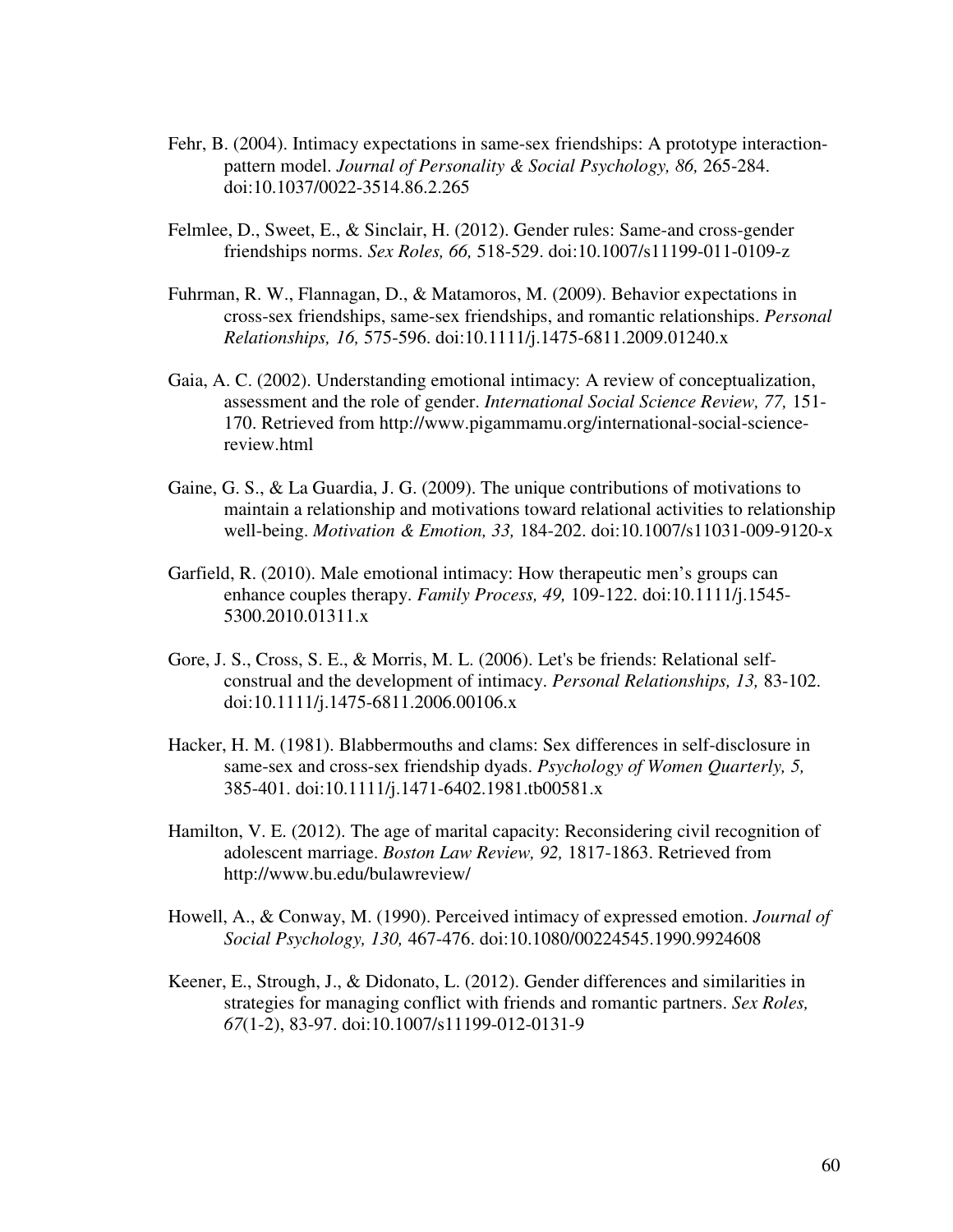- Kito, M. (2005). Self-disclosure in romantic relationships and friendships among American and Japanese college students. *Journal of Social Psychology, 145,* 127- 140. doi:10.3200/SOCP.145.2.127-140
- Lawrence, E., Barry, R. A., Brock, R. L., Bunde, M., Langer, A., Ro, E.,  $\dots$ . Dzankovic, S. (2011). The relationship quality interview: Evidence of reliability, convergent and divergent validity, and incremental utility. *Psychological Assessment, 23,* 44-63. doi:10.1037/a0021096
- Ledbetter, A. M., Griffin, E., & Sparks, G. G. (2007). Forecasting "friends forever": A longitudinal investigation of sustained closeness between best friends. *Personal Relationships*, *14*(2), 343–350. doi:10.1111/j.1475-6811.2007.00158.x
- Madey, S. F., & Rodgers, L. (2009). The effect of attachment and Sternberg's triangular theory of love on relationship satisfaction. *Individual Differences Research, 7,* 76- 84. Retrieved from http://www.idr-journal.com/index.html
- Mak, H. K., & Tsang, J. (2008). Separating the 'sinner' from the 'sin': Religious orientation and prejudiced behavior toward sexual orientation and promiscuous sex. *Journal for the Scientific Study of Religion, 47,* 379-392. doi:10.1111/j.1468- 5906.2008.00416.x
- Manago, A. M., Taylor, T., & Greenfield, P. M. (2012). Me and my 400 friends: The anatomy of college students' Facebook networks, their communication patterns, and well-being. *Developmental Psychology*, *48*(2), 369–380. doi:10.1037/a0026338
- McMurdie, C., Dollahite, D., & Hardy, S. (2013). Adolescent and parent perceptions of the influence of religious belief and practice. *Journal of Psychology & Christianity, 32*, 192-205. Retrieved from http://caps.net/membership/publications/jpc
- Morry, M. M. (2005). Allocentrism and friendship satisfaction: The mediating roles of disclosure and closeness. *Canadian Journal of Behavioural Science, 37,* 211-222. doi:10.1037/h0087258
- Morry, M. M., Reich, T., & Kito, M. (2010). How do I see you relative to myself? Relationship quality as a predictor of self- and partner-enhancement within cross sex friendships, dating relationships, and marriages. *Journal of Social Psychology, 150,* 369- 392. doi:10.1080/00224540903365471
- Murray, S. L., Pinkus, R. T., Holmes, J. G., Harris, B., Gomillion, S., Aloni, M., . . . Leder, S. (2011). Signaling when (and when not) to be cautious and self protective: Impulsive and reflective trust in close relationships. *Journal of Personality & Social Psychology, 101,* 485-502. doi:10.1037/a0023233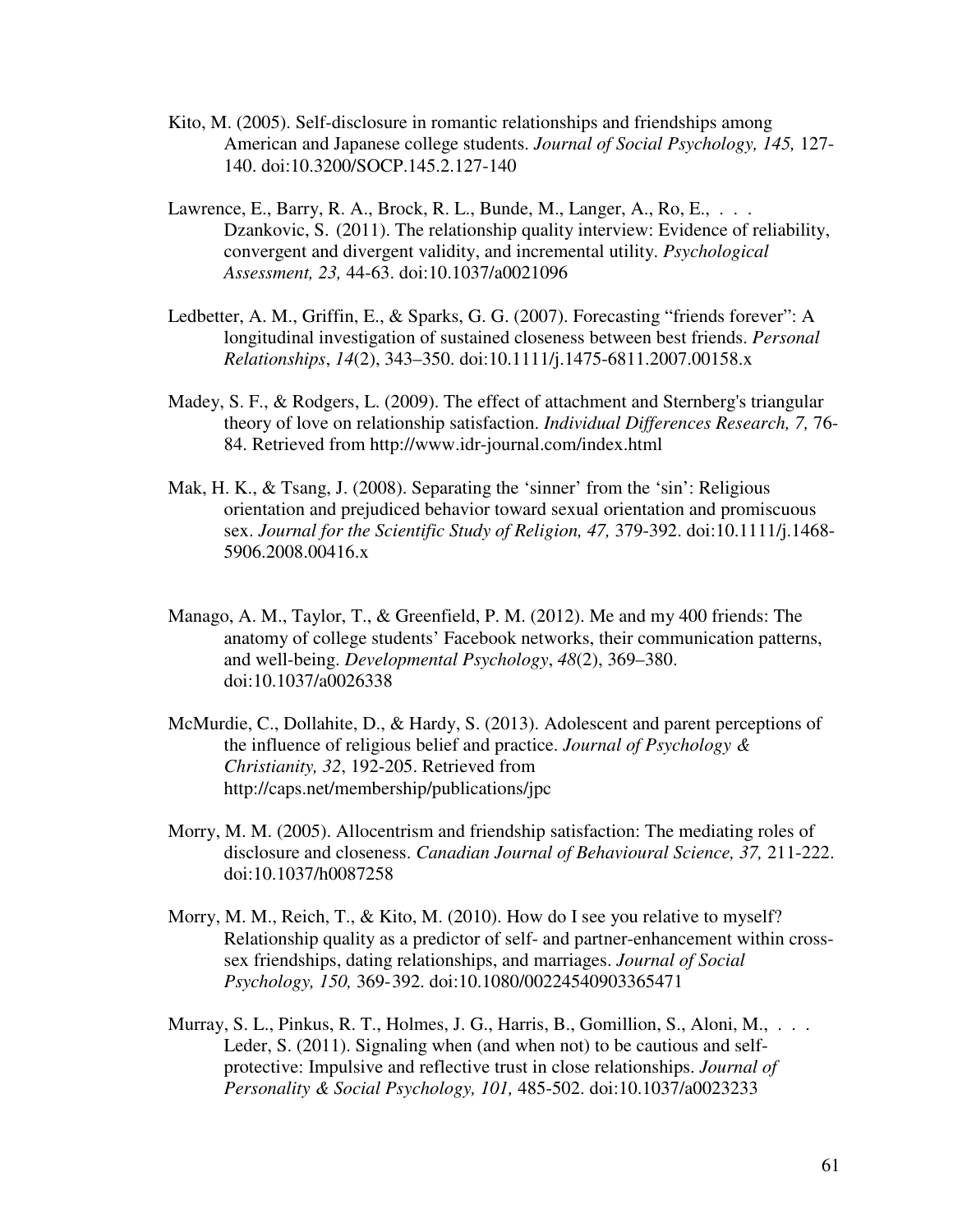- Ponti, L., Guarnieri, S., Smorti, A., & Tani, F. (2010). A measure for the study of friendship and romantic relationship quality from adolescence to early-adulthood. *The Open Psychology Journal, 3*, 76-87. Retrieved from http://www.benthamscience.com/open/topsyj/index.htm
- Rayle, A. D. (2006). Mattering to others: Implications for the counseling relationship. *Journal of Counseling & Development, 84,* 483-487. doi:10.1002/j.15566678.2006.tb00432.x
- Reisman, J. M. (1990). Intimacy in same-sex friendships. *Sex Roles, 23*(1-2), 65-82. doi:10.1007/BF00289880
- Roy, R, Benenson, J., & Lilly, F. (2000). Beyond intimacy: Conceptualizing sex differences in same-sex friendships. *Journal of Psychology, 134,* 93-101. doi:10.1080/00223980009600852
- Rubin, Z., & Shenker, S. (1978). Friendship, proximity, and self-disclosure. *Journal of Personality, 46,* 1-22. doi:10.1111/j.1467-6494.1978.tb00599.x
- Schröder-Abé, M., & Schütz, A. (2011). Walking in each other's shoes: Perspective taking mediates effects of emotional intelligence on relationship quality. *European Journal of Personality, 25,* 155-169. doi:10.1002/per.818
- Shulman, S., & Nurmi, J. (2010). Understanding emerging adulthood from a goal-setting perspective. *New Directions for Child & Adolescent Development, 2010*(130), 1- 11. doi:10.1002/cd.277
- Skaletz, C., & Seiffge-Krenke, I. (2010). Models of developmental regulation in emerging adulthood and links to symptomatology. *New Directions for Child & Adolescent Development, 2010*(130), 71–82. doi:10.1002/cd.282
- Slotter, E. B., & Gardner, W. L. (2012). How needing you changes me: The influence of attachment anxiety on self-concept malleability in romantic relationships. *Self & Identity, 11,* 386-408. doi: 10.1080/15298868.2011.591538
- Sprecher, S., & Hendrick S. S. (2004). Self-disclosure in intimate relationships: Associations with individual and relationship characteristics over time. *Journal of Social & Clinical Psychology, 23,* 857-877. doi:10.1521/jscp.23.6.857.54803
- Thomas, S. P. (2011). What is mattering and how does it relate to mental health? *Issues in Mental Health Nursing, 32,* 485. doi:10.3109/01612840.2011.588044
- Utz, S. (2004). Self-construal and cooperation: Is the interdependent self more cooperative than the independent self? *Self & Identity, 3,* 177-190. doi:10.1080/13576500444000001